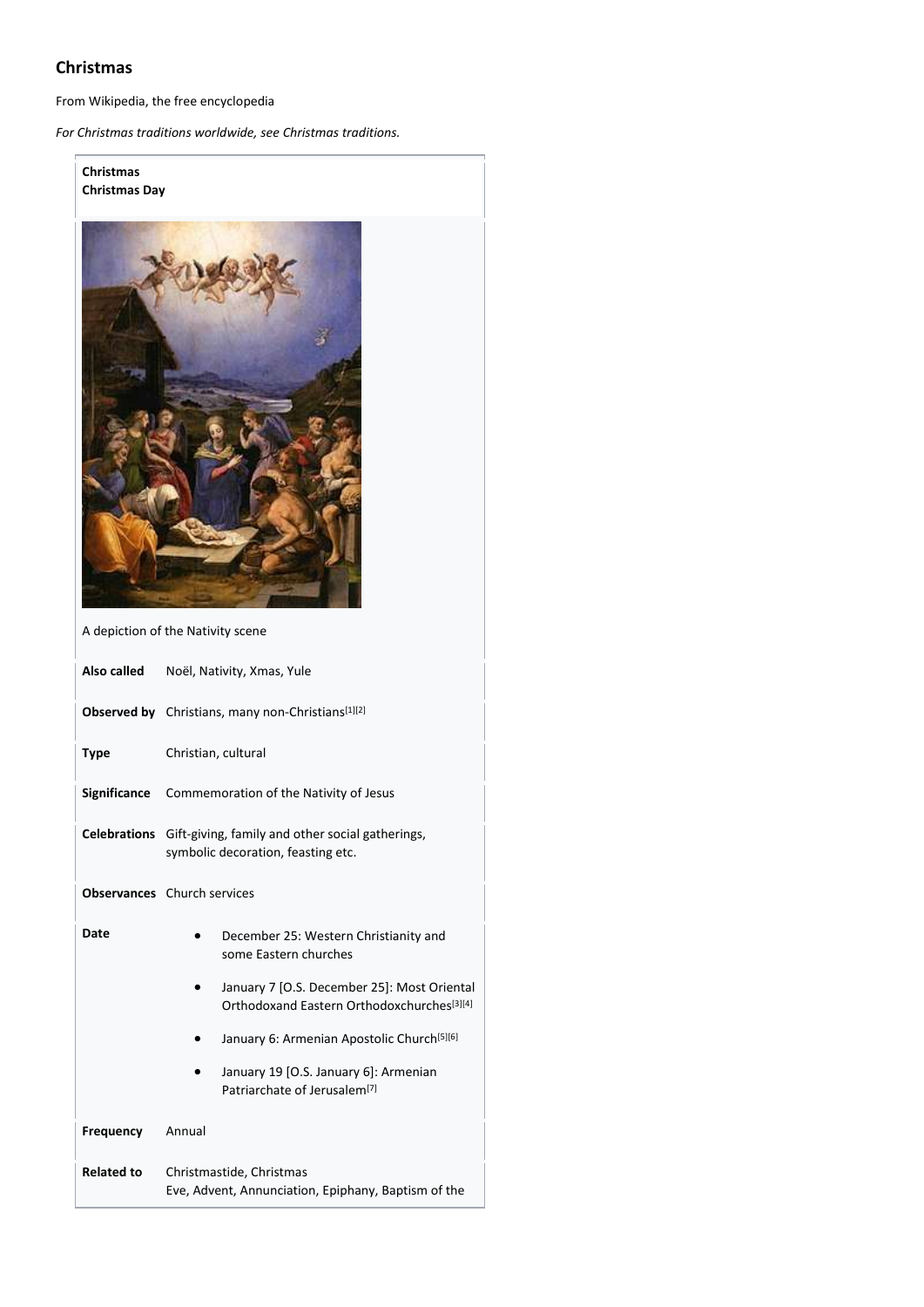Lord, Nativity Fast, Nativity of Christ, Yule, St. Stephen's Day, Boxing Day

Christmas is an annual festival, commemorating the birth of Jesus Christ,<sup>[8][9]</sup> observed primarily on December 25<sup>[4][10][11]</sup> as a religious and cultural celebration among billions of people around the world.[2][12][13] A feastcentral to the Christian liturgical year, it is preceded by the season of Advent or the Nativity Fast and initiates the season of Christmastide, which historically in the West lasts twelve days and culminates on Twelfth Night;<sup>[14]</sup> in some traditions, Christmastide includes an octave.<sup>[15]</sup> Christmas Day is a public holiday in many of the world's nations,<sup>[16][17][18]</sup> is celebrated religiously by a majority of Christians,<sup>[19]</sup> as well as culturally by many non-Christians,<sup>[1][20]</sup> and forms an integral part of the holiday season centered around it.

The traditional Christmas narrative, the Nativity of Jesus, delineated in the New Testament says that Jesus was born in Bethlehem, in accordance with messianic prophecies.<sup>[21]</sup> When Joseph and Mary arrived in the city, the inn had no room and so they were offered a stable where the Christ Child was soon born, with angels proclaiming this news to shepherds who then further disseminated the information.[22]

Although the month and date of Jesus' birth are unknown, by the early-to-mid fourth century the Western Christian Church had fixed the date of Christmas as December 25,<sup>[23]</sup> a date that was later adopted in the East.<sup>[24][25]</sup>Today, most Christians celebrate on December 25 in the Gregorian calendar, which has been adopted almost universally in the civil calendars used in countries throughout the world. However, some Eastern Christian Churches celebrate Christmas on December 25 of the older Julian calendar, which currently corresponds to January 7 in the Gregorian calendar, the day after the Western Christian Church celebrates the Epiphany. This is not a disagreement over the date of Christmas as such, but rather a preference of which calendar should be used to determine the day that is December 25. Moreover, for Christians, the belief that God came into the world in the form of man to atone for the sins of humanity, rather than the exact birth date, is considered to be the primary purpose in celebrating Christmas.[26][27][28][29]

The celebratory customs associated in various countries with Christmas have a mix of pre-Christian, Christian, and secular themes and origins.[30] Popular modern customs of the holiday include gift giving, completing an Advent calendar or Advent wreath, Christmas music and caroling, lighting a Christingle, viewing a Nativity play, an exchange of Christmas cards, church services, a special meal, pulling Christmas crackers and the display of various Christmas decorations, including Christmas trees, Christmas lights, nativity scenes, garlands, wreaths, mistletoe, and holly. In addition, several closely related and often interchangeable figures, known as Santa Claus, Father Christmas, Saint Nicholas, and Christkind, are associated with bringing gifts to children during the Christmas season and have their own body of traditions and lore.<sup>[31]</sup> Because gift-giving and many other aspects of the Christmas festival involve heightened economic activity, the holiday has become a significant event and a key sales period for retailers and businesses. The economic impact of Christmas has grown steadily over the past few centuries in many regions of the world.

П

### **Contents**

- 1Etymology
	- o 1.1Other names
- 2Nativity
- 3History
	- o 3.1Introduction of feast
	- o 3.2Choice of December 25 date
	- o 3.3Relation to concurrent celebrations
	- o 3.4Post-classical history
	- o 3.5Modern history
- 4Customs and traditions
	- o 4.1Church attendance
	- o 4.2Decorations
	- o 4.3Nativity play
	- o 4.4Music and carols
	- o 4.5Traditional cuisine
	- o 4.6Cards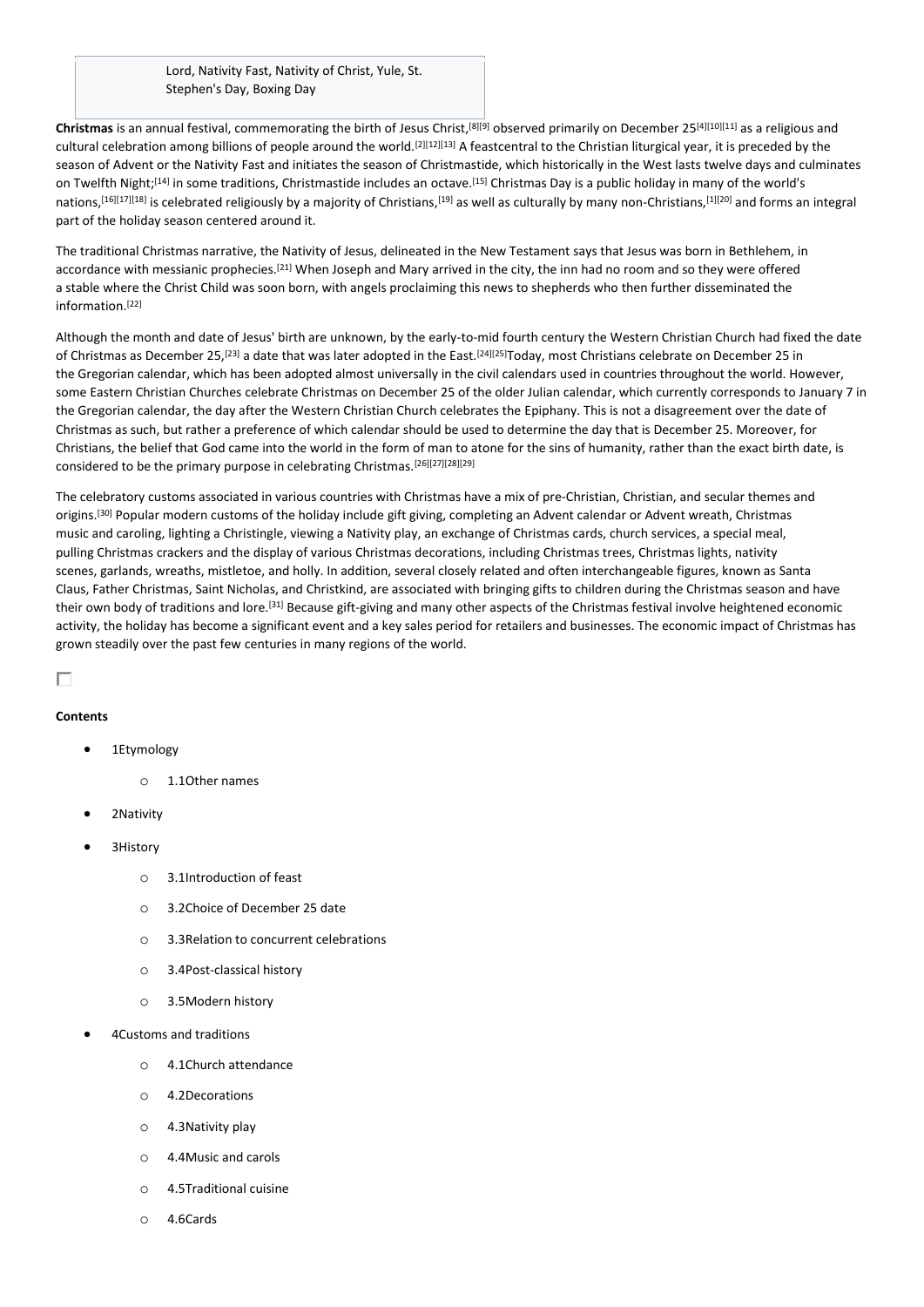- o 4.7Commemorative stamps
- o 4.8Gift giving
- o 4.9Date according to Julian calendar
- 5Economy
- 6Controversies
- 7See also
- 8Notes
- 9References
- 10Further reading
- 11External links

### Etymology

"Christmas" is a shortened form of "Christ's mass". It is derived from the Middle English *Cristemasse*, which is from Old English *Crīstesmæsse*, a phrase first recorded in 1038[9] followed by the word *Cristes-messe* in 1131.[32] *Crīst* (genitive *Crīstes*) is from Greek *Khrīstos*(Χριστός), a translation of Hebrew *Māšîaḥ* (מָשׁוְתֵּן, "Messiah", meaning "anointed";<sup>[33][34]</sup> and *mæsse* is from Latin *missa*, the celebration of the Eucharist.

The form *Christenmas* was also historically used, but is now considered archaic and dialectal;[35] it derives from Middle English *Cristenmasse*, literally "Christian mass".[36] *Xmas* is an abbreviation of *Christmas* found particularly in print, based on the initial letter chi (Χ) in Greek *Khrīstos* (Χριστός), "Christ", though numerous style guides discourage its use;[37] it has precedent in Middle English *Χρ̄es masse* (where "Χρ" is an abbreviation for Χριστός).<sup>[36]</sup>

### **Other names**

In addition to "Christmas", the holiday has been known by various other names throughout its history. The Anglo-Saxons referred to the feast as "midwinter",[38][39] or, more rarely, as *Nātiuiteð* (from Latin *nātīvitās* below).[38][40] "Nativity", meaning "birth", is from Latin *nātīvitās*. [41] In Old English, *Gēola* (*Yule*) referred to the period corresponding to December and January, which was eventually equated with Christian Christmas.[42] "Noel" (or "Nowel") entered English in the late 14th century and is from the Old French *noël* or *naël*, itself ultimately from the Latin *nātālis (diēs)* meaning "birth (day)".[43]

Nativity

*Main article: Nativity of Jesus*

MENU

0:25

Gospel according to Saint Luke Chapter 2, v 1–20

The canonical gospels of Luke and Matthew both describe Jesus as being born in Bethlehem to the Virgin Mary. In the Gospel of Luke, Joseph and Mary travel from Nazareth to Bethlehem for the census, and Jesus is born there and laid in a manger.<sup>[44]</sup> It says that angels proclaimed him a savior for all people, and shepherds came to adore him.

The Gospel of Matthew adds that the magi follow a star to Bethlehem to bring gifts to Jesus, born the king of the Jews. King Herod orders the massacre of all the boys less than two years old in Bethlehem, but the family flees to Egypt and later settles in Nazareth.

History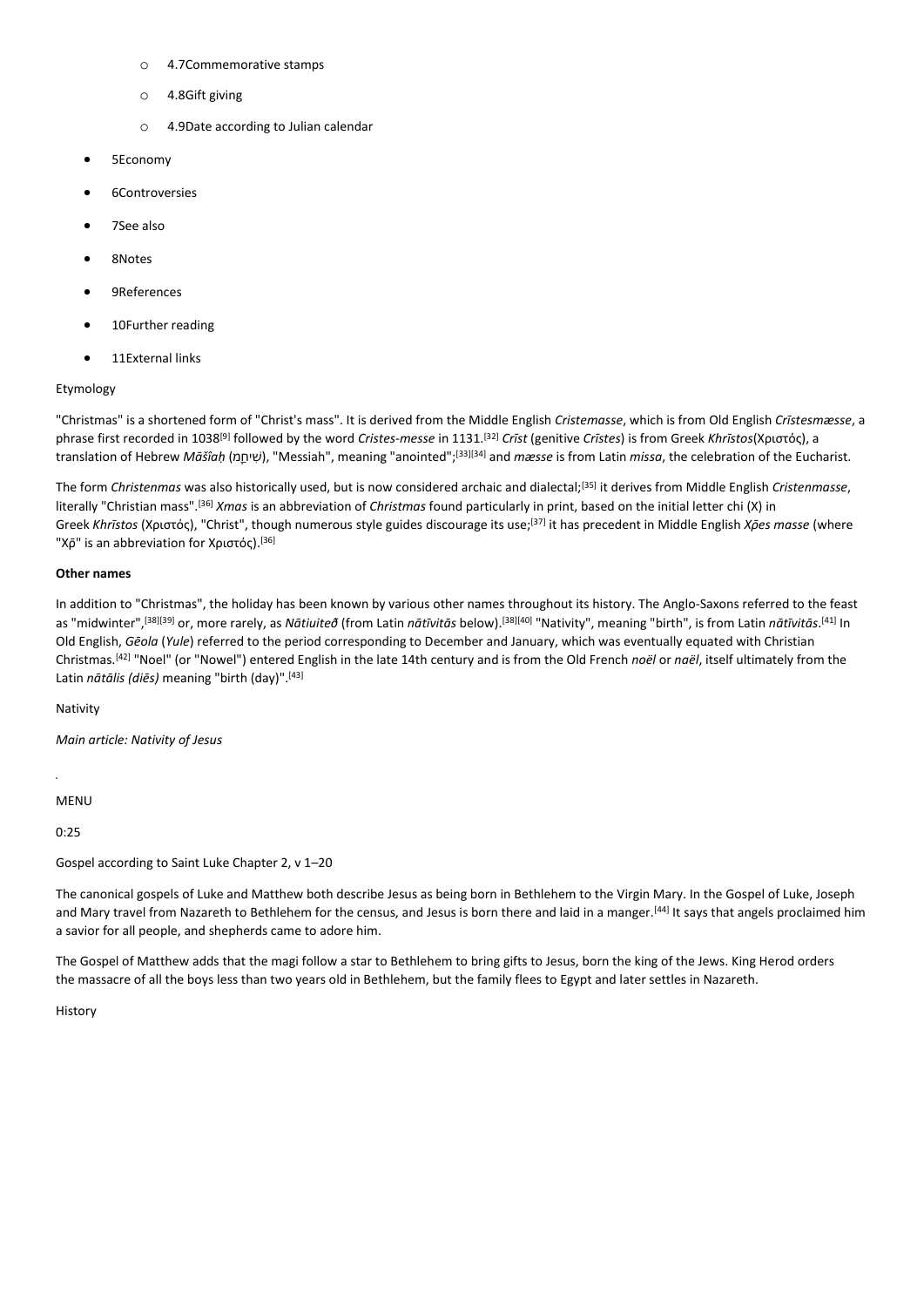

Eastern Orthodox icon of the birth of Christ by Saint Andrei Rublev, 15th century



*Nativity of Christ*, medieval illustration from the *Hortus deliciarum*of Herrad of Landsberg (12th century)



*Adoration of the Shepherds* (1622) by Gerard van Honthorst depicts the nativity of Jesus

The Nativity stories of Matthew and Luke are prominent in the gospels and early Christian writers suggested various dates for the anniversary. The first recorded Christmas celebration was in Rome in 336.<sup>[45][46]</sup> Christmas played a role in the Arian controversy of the fourth century. In the early Middle Ages, it was overshadowed by Epiphany. The feast regained prominence after 800, when Charlemagne was crowned emperor on Christmas Day.

Today, most Christians celebrate on December 25 in the Gregorian calendar, which has been adopted almost universally in the civil calendars used in countries throughout the world. However, some Eastern Christian Churches celebrate Christmas on December 25 of the older Julian calendar, which currently corresponds to January 7 in the Gregorian calendar, the day after the Western Christian Church celebrates the Epiphany. This is not a disagreement over the date of Christmas as such, but rather a preference of which calendar should be used to determine the day that is December 25. In the Council of Tours of 567, the Church, with its desire to be universal, "declared the twelve days between Christmas and Epiphany to be one unified festal cycle", thus giving significance to both the Western and Eastern dates of Christmas.[47][48][49][50][51]

### **Introduction of feast**

As Christmas was known to early Christian writers, it must have been introduced during apostolic times. Irenaeus mentioned it in his list of feasts, even stating the exact date of birth was December 25.[52] Tertullian is one of the first Christians who affirm the date of Christ's death as having a correlation with the date of his birth.<sup>[53]</sup>

The earliest known Christmas celebration is recorded in a first century document called the Apostolic Constitutions. This manuscript, thought to have been written by Clement Romanus around the year AD 70, is believed to record a celebration that occurred in the earliest days of Christianity.[54]

In Eastern Christianity the birth of Jesus was celebrated in connection with the Epiphany on January 6,<sup>[55][56]</sup> which date emphasized the celebration of the baptism of Jesus.<sup>[57]</sup> Christmas was promoted in the Christian East as part of the revival of Nicene Christianity following the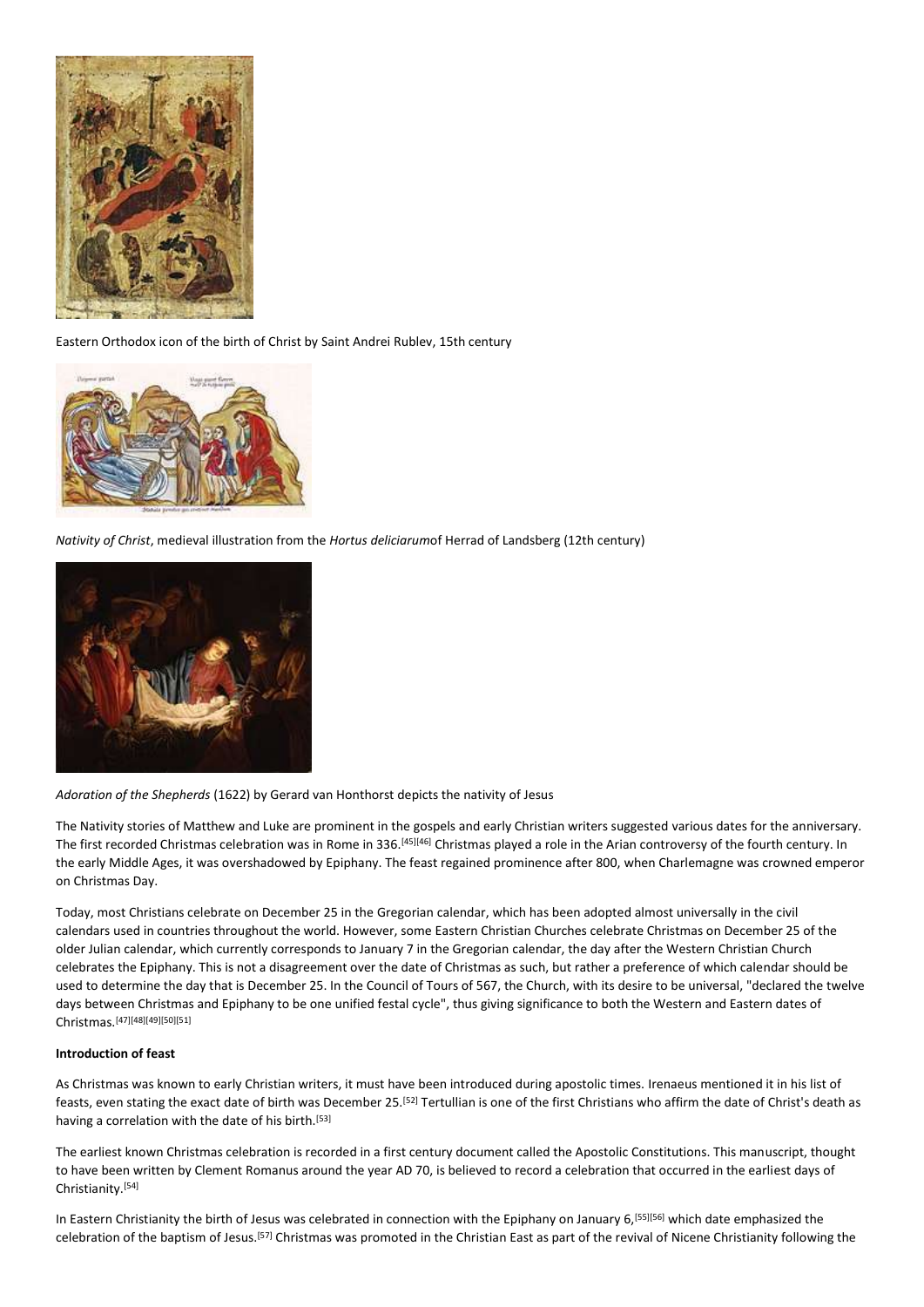death of the pro-Arian Emperor Valens at the Battle of Adrianople in 378. The feast was introduced in Constantinople in 379, in Antioch by John Chrysostom towards the end of the fourth century.<sup>[56]</sup> probably in 388, and in Alexandria in the following century.<sup>[58]</sup> The feast disappeared after Gregory of Nazianzus resigned as bishop in 381, although it was reintroduced by John Chrysostom in about 400.[9] Even in the West, January 6 as the celebration of the nativity of Jesus seems to have continued until after 380.<sup>[59]</sup>

### **Choice of December 25 date**

In the 3rd century, the date of birth of Jesus was the subject of great interest. It is generally acknowledged that the birth of Christ was celebrated not taking into consideration the historical date of birth, but a conventional one. Around AD 200, Clement of Alexandria wrote:

There are those who have determined not only the year of our Lord's birth, but also the day; and they say that it took place in the 28th year of Augustus, and in the 25th day of [the Egyptian month] Pachon [May 20] ... Further, others say that He was born on the 24th or 25th of Pharmuthi [April 20 or 21].<sup>[60]</sup>

In other writing of this time, May 20, April 18 or 19, March 25, January 2, November 17, and November 20 are all suggested.<sup>[9][61]</sup>

Biblical reference (Luke 2:8-20) to shepherds watching their flocks at the time of Jesus's birth suggests that it did not occur during winter, when the sheep probably would have been corralled.<sup>[62][63][64]</sup>

Nevertheless, several first Christians attested December 25 as the exact date of the birth of Christ. Around AD 200, Irenaeus wrote that Christ was born on December 25.<sup>[52]</sup> Theophilus of Caesarea, born in the year AD 115, wrote:<sup>[65]</sup>

We ought to celebrate the birth-day of our Lord on what day soever the 25th of December shall happen.

Likewise, Hippolytus of Rome wrote in the second century: [66]

For the first advent of our Lord in the flesh, when he was born in Bethlehem, was December 25th, Wednesday, while Augustus was in his fortysecond year, but from Adam, five thousand and five hundred years. He suffered in the thirty-third year, March 25th, Friday, the eighteenth year of Tiberius Caesar, while Rufus and Roubellion were Consuls.

Various factors contributed to the selection of December 25 as a date of celebration: it was the date of the winter solstice on the Roman calendar; it was about nine months after March 25, the date of the vernal equinox and a date linked to the conception of Jesus.

#### **Solstice date**



Mosaic of Jesus as *Christus Sol*(Christ the Sun) in Mausoleum M in the pre-fourth-century necropolis under St Peter's Basilica in Rome.[67]

December 25 was the date of the winter solstice on the Roman calendar.[68][69] Jesus chose to be born on the shortest day of the year for symbolic reasons, according to an early Christmas sermon by Augustine: "Hence it is that He was born on the day which is the shortest in our earthly reckoning and from which subsequent days begin to increase in length. He, therefore, who bent low and lifted us up chose the shortest day, yet the one whence light begins to increase."[70]

Linking Jesus to the Sun was supported by various Biblical passages. Jesus was considered to be the "Sun of righteousness" prophesied by Malachi: "Unto you shall the sun of righteousness arise, and healing is in his wings."[71]John describes Jesus as "the light of the world."[72]

Such solar symbolism could support more than one date of birth. An anonymous work known as *De Pascha Computus* (243) linked the idea that creation began at the spring equinox, on March 25, with the conception or birth (the word *nascor* can mean either) of Jesus on March 28, the day of the creation of the sun in the Genesis account. One translation reads: "O the splendid and divine providence of the Lord, that on that day, the very day, on which the sun was made, March 28, a Wednesday, Christ should be born.[9][73]

In the 17th century, Isaac Newton argued that the date of Christmas was selected to correspond with the solstice.<sup>[74]</sup>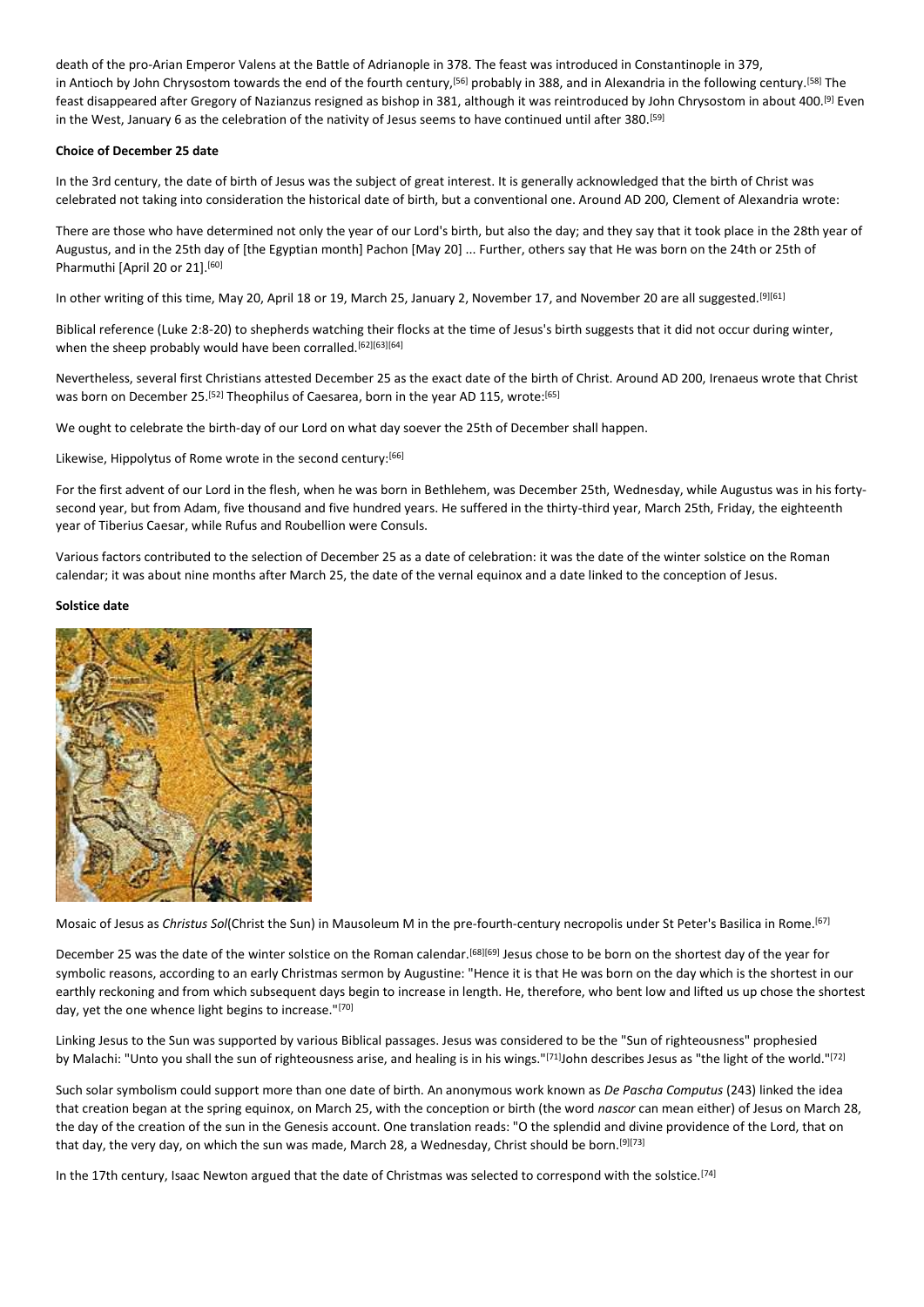According to Steven Hijmans of the University of Alberta, "It is cosmic symbolism ... which inspired the Church leadership in Rome to elect the southern solstice, December 25, as the birthday of Christ, and the northern solstice as that of John the Baptist, supplemented by the equinoxes as their respective dates of conception."[75]

### **Calculation hypothesis**

The Calculation hypothesis suggests that an earlier holiday held on March 25 became associated with the Incarnation.[76] Modern scholars refer to this feast as the Quartodecimal. Christmas was then calculated as nine months later. The Calculation hypothesis was proposed by French writer Louis Duchesne in 1889.[77][78] In modern times, March 25 is celebrated as Annunciation. This holiday was created in the seventh century and was assigned to a date that is nine months before Christmas, in addition to being the traditional date of the equinox. It is unrelated to the Quartodecimal, which had been forgotten by this time.<sup>[79]</sup>

Early Christians celebrated the life of Jesus on a date considered equivalent to 14 Nisan (Passover) on the local calendar. Because Passover was held on the 14th of the month, this feast is referred to as the Quartodecimal. All the major events of Christ's life, especially the passion, were celebrated on this date. In his letter to the Corinthians, Paul mentions Passover, presumably celebrated according to the local calendar in Corinth.<sup>[80]</sup> Tertullian (d. 220), who lived in Latin-speaking North Africa, gives the date of passion celebration as March 25.<sup>[81]</sup> The date of the passion was moved to Good Friday in 165 when Pope Soter created Easter by reassigning the Resurrection to a Sunday. According to the Calculation hypothesis, celebration of the quartodecimal continued in some areas and the feast became associated with Incarnation.

The Calculation hypothesis is considered academically to be "a thoroughly viable hypothesis", though not certain.[82] It was a traditional Jewish belief that great men were born and died on the same day, so lived a whole number of years, without fractions: Jesus was therefore considered to have been conceived on March 25, as he died on March 25, which was calculated to have coincided with 14 Nisan.<sup>[83]</sup> A passage in *Commentary on the Prophet Daniel* (204) by Hippolytus of Rome identifies December 25 as the date of the nativity. This passage is generally considered a late interpellation. But the manuscript includes another passage, one that is more likely to be authentic, that gives the passion as March 25.[84]

In 221, Sextus Julius Africanus (c. 160 – c. 240) gave March 25 as the day of creation and of the conception of Jesus in his universal history. This conclusion was based on solar symbolism, with March 25 the date of the equinox. As this implies a birth in December, it is sometimes claimed to be the earliest identification of December 25 as the nativity. However, Africanus was not such an influential writer that it is likely he determined the date of Christmas.<sup>[85]</sup>

The tractate *De solstitia et aequinoctia conceptionis et nativitatis Domini nostri Iesu Christi et Iohannis Baptistae,* falsely attributed to John Chrysostom, also argued that Jesus was conceived and crucified on the same day of the year and calculated this as March 25.<sup>[86][87]</sup>This anonymous tract also states: "But Our Lord, too, is born in the month of December ... the eight before the calends of January [25 December] ..., But they call it the 'Birthday of the Unconquered'. Who indeed is so unconquered as Our Lord...? Or, if they say that it is the birthday of the Sun, He is the Sun of Justice."[9]

### **History of religions hypothesis**

The rival "History of Religions" hypothesis suggests that the Church selected December 25 date to appropriate festivities held by the Romans in honor of the Sun god Sol Invictus.<sup>[76]</sup> This feast was established by Aurelian in 274. An explicit expression of this theory appears in an annotation of uncertain date added to a manuscript of a work by 12th-century Syrian bishop Jacob Bar-Salibi. The scribe who added it wrote:

"It was a custom of the Pagans to celebrate on the same 25 December the birthday of the Sun, at which they kindled lights in token of festivity. In these solemnities and revelries the Christians also took part. Accordingly when the doctors of the Church perceived that the Christians had a leaning to this festival, they took counsel and resolved that the true Nativity should be solemnised on that day."[88]

In 1743, German Protestant Paul Ernst Jablonski argued Christmas was placed on December 25 to correspond with the Roman solar holiday *Dies Natalis Solis Invicti* and was therefore a "paganization" that debased the true church.[89] It has been argued that, on the contrary, the Emperor Aurelian, who in 274 instituted the holiday of the *Dies Natalis Solis Invicti*, did so partly as an attempt to give a pagan significance to a date already important for Christians in Rome.<sup>[90]</sup>

Hermann Usener<sup>[91]</sup> and others<sup>[32]</sup> proposed that the Christians chose this day because it was the Roman feast celebrating the birthday of Sol Invictus. Modern scholar S. E. Hijmans, however, states that "While they were aware that pagans called this day the 'birthday' of Sol Invictus, this did not concern them and it did not play any role in their choice of date for Christmas."[75] Moreover, Thomas J. Talley holds that the Roman Emperor Aurelian placed a festival of Sol Invictus on December 25 in order to compete with the growing rate of the Christian Church, which had already been celebrating Christmas on that date first.<sup>[92]</sup> In the judgement of the Church of England Liturgical Commission, the History of Religions hypothesis has been challenged<sup>[93]</sup> by a view based on an old tradition, according to which the date of Christmas was fixed at nine months after March 25, the date of the vernal equinox, on which the Annunciation was celebrated.[86]

With regard to a December religious feast of the deified Sun (Sol), as distinct from a solstice feast of the birth (or rebirth) of the astronomical sun, one scholar has commented that, "while the winter solstice on or around December 25 was well established in the Roman imperial calendar, there is no evidence that a religious celebration of Sol on that day antedated the celebration of Christmas".[94] "Thomas Talley has shown that, although the Emperor Aurelian's dedication of a temple to the sun god in the Campus Martius (C.E. 274) probably took place on the 'Birthday of the Invincible Sun' on December 25, the cult of the sun in pagan Rome ironically did not celebrate the winter solstice nor any of the other quarter-tense days, as one might expect."[95] The *Oxford Companion to Christian Thought*remarks on the uncertainty about the order of precedence between the religious celebrations of the Birthday of the Unconquered Sun and of the birthday of Jesus, stating that the hypothesis that December 25 was chosen for celebrating the birth of Jesus on the basis of the belief that his conception occurred on March 25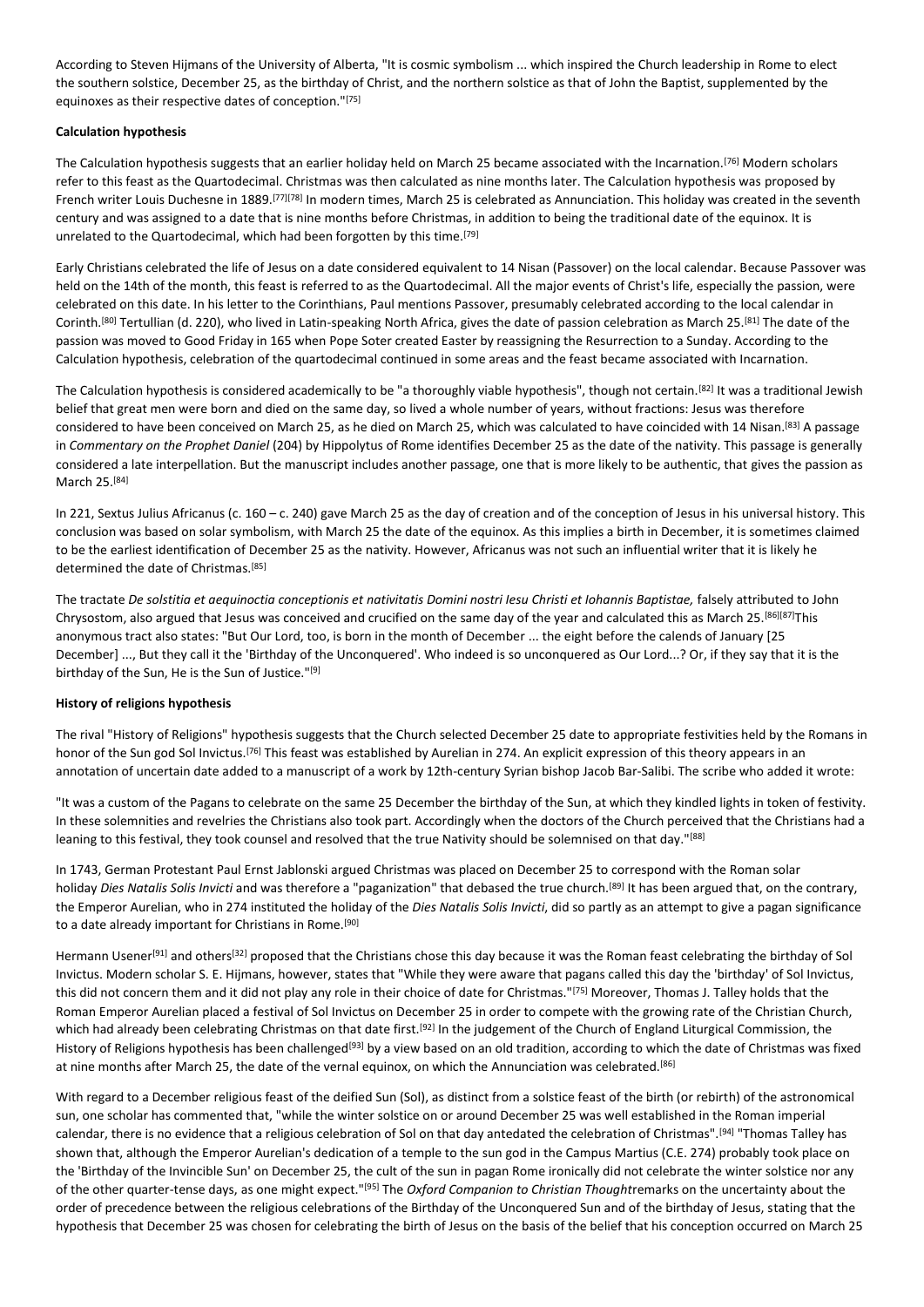"potentially establishes 25 December as a Christian festival before Aurelian's decree, which, when promulgated, might have provided for the Christian feast both opportunity and challenge".[96]

#### **Relation to concurrent celebrations**

Many popular customs associated with Christmas developed independently of the commemoration of Jesus' birth, with certain elements having origins in pre-Christian festivals that were celebrated around the winter solstice by pagan populations who were later converted to Christianity. The prevailing atmosphere of Christmas has also continually evolved since the holiday's inception, ranging from a sometimes raucous, drunken, carnival-like state in the Middle Ages,<sup>[97]</sup> to a tamer family-oriented and children-centered theme introduced in a 19thcentury transformation.[98][99] In fact, the celebration of Christmas was banned on more than one occasion within certain groups, such as the Puritans and Jehovah's Witnesses (who do not celebrate birthdays in general), due to concerns that it was too unbiblical.[100][101][102]

Prior to and through the early Christian centuries, winter festivals—especially those centered on the winter solstice—were the most popular of the year in many European pagan cultures. Reasons included the fact that less agricultural work needed to be done during the winter, as well as an expectation of better weather as spring approached.<sup>[103]</sup> Celtic winter herbs such as mistletoe and ivy, and the custom of kissing someone of the opposite sex when under a mistletoe, are common in modern Christmas celebrations in the English-speaking countries.

The pre-Christian Germanic peoples—including the Anglo-Saxons and the Norse—celebrated a winter festival called Yule, held in the late December to early January period, yielding modern English *yule*, today used as a synonym for *Christmas*. [104] In Germanic language-speaking areas, numerous elements of modern Christmas folk custom and iconography may have originated from Yule, including the Yule log, Yule boar, and the Yule goat.<sup>[105][104]</sup> Often leading a ghostly procession through the sky (the Wild Hunt), the long-bearded god Odin is referred to as "the Yule one" and "Yule father" in Old Norse texts, while other gods are referred to as "Yule beings".[106] On the other hand, as there are no reliable existing references to a Christmas log prior to the 16th century, the burning of the Christmas block may have been an early modern invention by Christians unrelated to the pagan practice.<sup>[107]</sup>

In eastern Europe also, old pagan traditions were incorporated into Christmas celebrations, an example being the Koleda, [108] which was incorporated into the Christmas carol.

#### **Post-classical history**



*The Nativity*, from a 14th-century Missal; a liturgical book containing texts and music necessary for the celebration of Mass throughout the year

In the Early Middle Ages, Christmas Day was overshadowed by Epiphany, which in western Christianity focused on the visit of the magi. But the medieval calendar was dominated by Christmas-related holidays. The forty days before Christmas became the "forty days of St. Martin" (which began on November 11, the feast of St. Martin of Tours), now known as Advent.<sup>[97]</sup> In Italy, former Saturnalian traditions were attached to Advent.[97] Around the 12th century, these traditions transferred again to the Twelve Days of Christmas (December 25 – January 5); a time that appears in the liturgical calendars as Christmastide or Twelve Holy Days.<sup>[97]</sup>

The prominence of Christmas Day increased gradually after Charlemagne was crowned Emperor on Christmas Day in 800. King Edmund the Martyr was anointed on Christmas in 855 and King William I of England was crowned on Christmas Day 1066.

The coronation of Charlemagne on Christmas of 800 helped promote the popularity of the holiday

By the High Middle Ages, the holiday had become so prominent that chroniclers routinely noted where various magnates celebrated Christmas. King Richard II of England hosted a Christmas feast in 1377 at which twenty-eight oxen and three hundred sheep were eaten.[97] The Yule boar was a common feature of medieval Christmas feasts. Caroling also became popular, and was originally a group of dancers who sang. The group was composed of a lead singer and a ring of dancers that provided the chorus. Various writers of the time condemned caroling as lewd, indicating that the unruly traditions of Saturnalia and Yule may have continued in this form.<sup>[97]</sup> "Misrule"—drunkenness, promiscuity, gambling—was also an important aspect of the festival. In England, gifts were exchanged on New Year's Day, and there was special Christmas ale.[97]

Christmas during the Middle Ages was a public festival that incorporated ivy, holly, and other evergreens.[109] Christmas gift-giving during the Middle Ages was usually between people with legal relationships, such as tenant and landlord.<sup>[109]</sup> The annual indulgence in eating, dancing,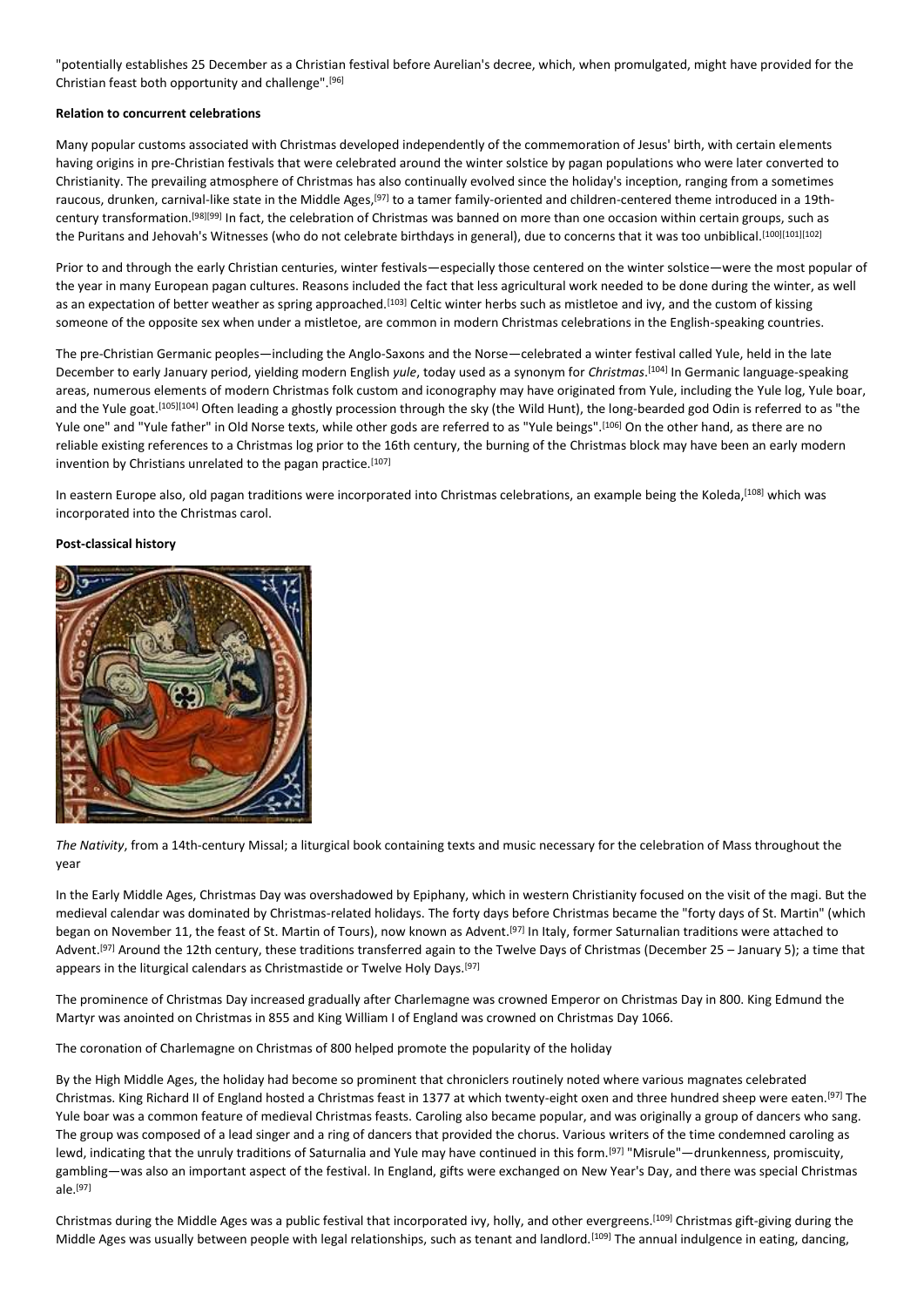singing, sporting, and card playing escalated in England, and by the 17th century the Christmas season featured lavish dinners, elaborate masques, and pageants. In 1607, King James I insisted that a play be acted on Christmas night and that the court indulge in games.[110] It was during the Reformation in 16th–17th-century Europe that many Protestants changed the gift bringer to the Christ Child or *Christkindl*, and the date of giving gifts changed from December 6 to Christmas Eve.<sup>[111]</sup>

# **Modern history**

Associating it with drunkenness and other misbehaviour, the Puritans banned Christmas in England in the 17th century.[101] It was restored as a legal holiday in 1660, but remained disreputable. In the early 19th century, the Oxford Movement in the Anglican Churchushered in "the development of richer and more symbolic forms of worship, the building of neo-Gothic churches, and the revival and increasing centrality of the keeping of Christmas itself as a Christian festival" as well as "special charities for the poor" in addition to "special services and musical events".<sup>[112]</sup> Charles Dickens and other writers helped in this revival of the holiday by "changing consciousness of Christmas and the way in which it was celebrated" as they emphasized family, religion, gift-giving, and social reconciliation as opposed to the historic revelry common in some places. [112]

# **18th century**

Following the Protestant Reformation, many of the new denominations, including the Anglican Church and Lutheran Church, continued to celebrate Christmas.[113] In 1629, the Anglican poet John Milton penned *On the Morning of Christ's Nativity*, a poem that has since been read by many during Christmastide.<sup>[114][115]</sup> Donald Heinz, a professor at California State University, states that Martin Luther "inaugurated a period in which Germany would produce a unique culture of Christmas, much copied in North America."[116] Among the congregations of the Dutch Reformed Church, Christmas was celebrated as one of the principal evangelical feasts.<sup>[117]</sup>

However, in 17th century England, some groups such as the Puritans, strongly condemned the celebration of Christmas, considering it a Catholic invention and the "trappings of popery" or the "rags of the Beast".[101] In contrast, the established Anglican Church "pressed for a more elaborate observance of feasts, penitential seasons, and saints' days. The calendar reform became a major point of tension between the Anglican party and the Puritan party."<sup>[118]</sup> The Catholic Church also responded, promoting the festival in a more religiously oriented form. King Charles I of England directed his noblemen and gentry to return to their landed estates in midwinter to keep up their old-style Christmas generosity.[110] Following the Parliamentarian victory over Charles I during the English Civil War, England's Puritan rulers banned Christmas in 1647.[101][119]

Protests followed as pro-Christmas rioting broke out in several cities and for weeks Canterbury was controlled by the rioters, who decorated doorways with holly and shouted royalist slogans.[101] The book, *The Vindication of Christmas* (London, 1652), argued against the Puritans, and makes note of Old English Christmas traditions, dinner, roast apples on the fire, card playing, dances with "plow-boys" and "maidservants", old Father Christmas and carol singing.[120]



*The Examination and Trial of Father Christmas*, (1686), published after Christmas was reinstated as a holy day in England

The Restoration of King Charles II in 1660 ended the ban, but many Calvinist clergymen still disapproved of Christmas celebration. As such, in Scotland, the Presbyterian Church of Scotland discouraged the observance of Christmas, and though James VI commanded its celebration in 1618, attendance at church was scant.[121] The Parliament of Scotland officially abolished the observance of Christmas in 1640, claiming that the church had been "purged of all superstitious observation of days".[122] It was not until 1958 that Christmas again became a Scottish public holiday.[123]

Following the Restoration of Charles II, *Poor Robin's Almanack* contained the lines: "Now thanks to God for Charles return, / Whose absence made old Christmas mourn. / For then we scarcely did it know, / Whether it Christmas were or no."[124] The diary of James Woodforde, from the latter half of the 18th century, details the observance of Christmas and celebrations associated with the season over a number of years. [125]

In Colonial America, the Pilgrims of New England shared radical Protestant disapproval of Christmas.[102] The Plymouth Pilgrims put their loathing for the day into practice in 1620 when they spent their first Christmas Day in the New World working – thus demonstrating their complete contempt for the day.[102] Non-Puritans in New England deplored the loss of the holidays enjoyed by the laboring classes in England.[126] Christmas observance was outlawed in Boston in 1659.[102] The ban by the Puritans was revoked in 1681 by English governor Edmund Andros, however it was not until the mid-19th century that celebrating Christmas became fashionable in the Boston region.[127]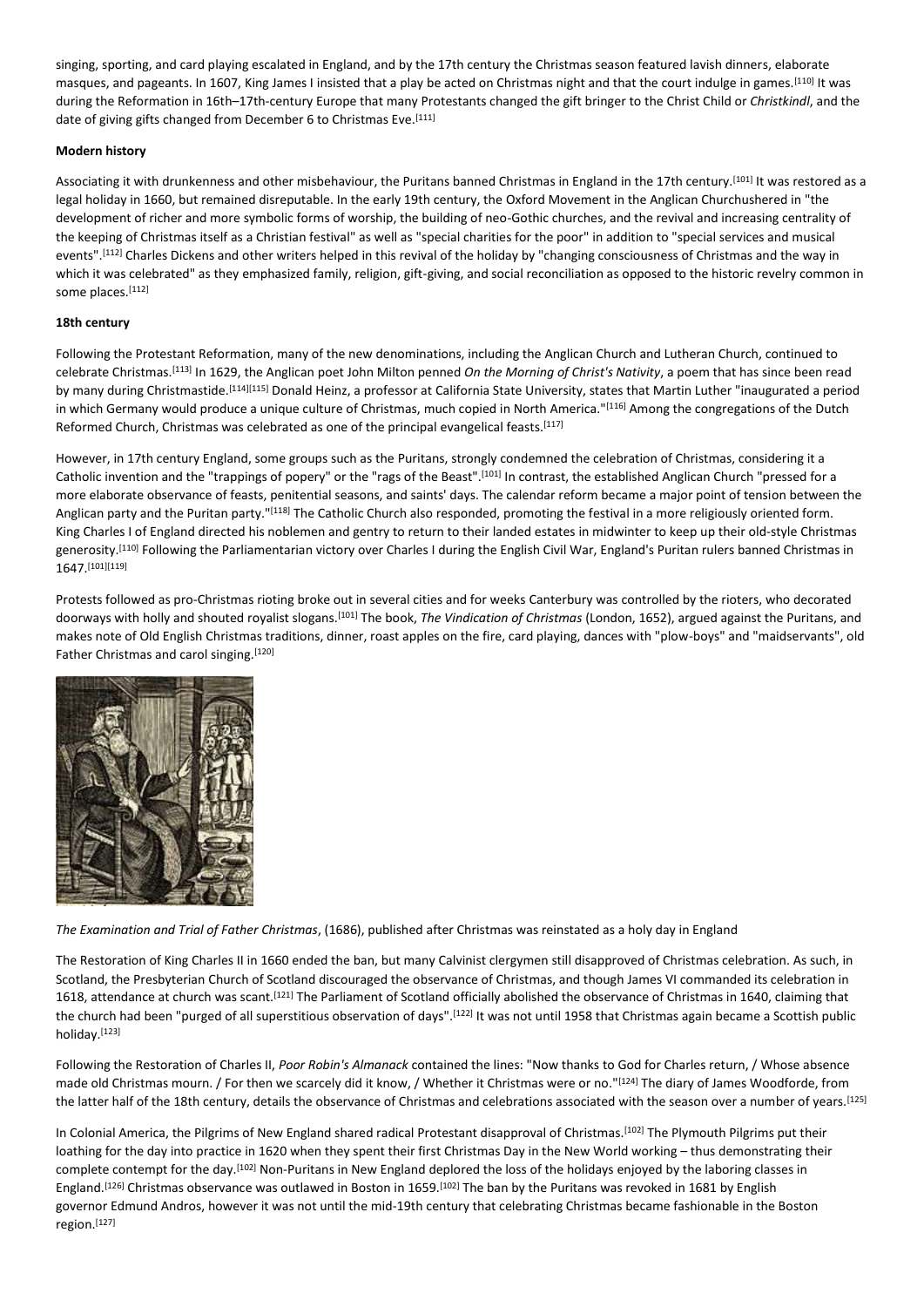At the same time, Christian residents of Virginia and New York observed the holiday freely. Pennsylvania German Settlers, pre-eminently the Moravian settlers of Bethlehem, Nazareth and Lititz in Pennsylvania and the WachoviaSettlements in North Carolina, were enthusiastic celebrators of Christmas. The Moravians in Bethlehem had the first Christmas trees in America as well as the first Nativity Scenes.[128] Christmas fell out of favor in the United States after the American Revolution, when it was considered an English custom.[129] George Washington attacked Hessian (German) mercenaries on the day after Christmas during the Battle of Trenton on December 26, 1776, Christmas being much more popular in Germany than in America at this time.

With the atheistic Cult of Reason in power during the era of Revolutionary France, Christian Christmas religious services were banned and the three kings cake was renamed the "equality cake" under anticlerical government policies.<sup>[130][131]</sup>

#### **19th century**



Ebenezer Scrooge and the Ghost of Christmas Present. From Charles Dickens' *A Christmas Carol*, 1843.

In the UK, Christmas Day became a bank holiday in 1834, Boxing Day was added in 1871.[132]

In the early-19th century, writers imagined Tudor Christmas as a time of heartfelt celebration. In 1843, Charles Dickens wrote the novel *A Christmas Carol* that helped revive the "spirit" of Christmas and seasonal merriment.[98][99] Its instant popularity played a major role in portraying Christmas as a holiday emphasizing family, goodwill, and compassion.<sup>[133]</sup>

Dickens sought to construct Christmas as a family-centered festival of generosity, linking "worship and feasting, within a context of social reconciliation."[134] Superimposing his humanitarian vision of the holiday, in what has been termed "Carol Philosophy",[135] Dickens influenced many aspects of Christmas that are celebrated today in Western culture, such as family gatherings, seasonal food and drink, dancing, games, and a festive generosity of spirit.[136] A prominent phrase from the tale, "Merry Christmas", was popularized following the appearance of the story.[137] This coincided with the appearance of the Oxford Movement and the growth of Anglo-Catholicism, which led a revival in traditional rituals and religious observances.[138]



The Queen's Christmas tree at Windsor Castle, published in the *Illustrated London News*, 1848, and republished in *Godey's Lady's Book*, Philadelphia, December 1850

The term Scrooge became a synonym for miser, with "Bah! Humbug!" dismissive of the festive spirit.[139] In 1843, the first commercial Christmas card was produced by Sir Henry Cole.<sup>[140]</sup> The revival of the Christmas Carol began with William Sandys's "Christmas Carols Ancient and Modern" (1833), with the first appearance in print of "The First Noel", "I Saw Three Ships", "Hark the Herald Angels Sing" and "God Rest Ye Merry, Gentlemen", popularized in Dickens' *A Christmas Carol*.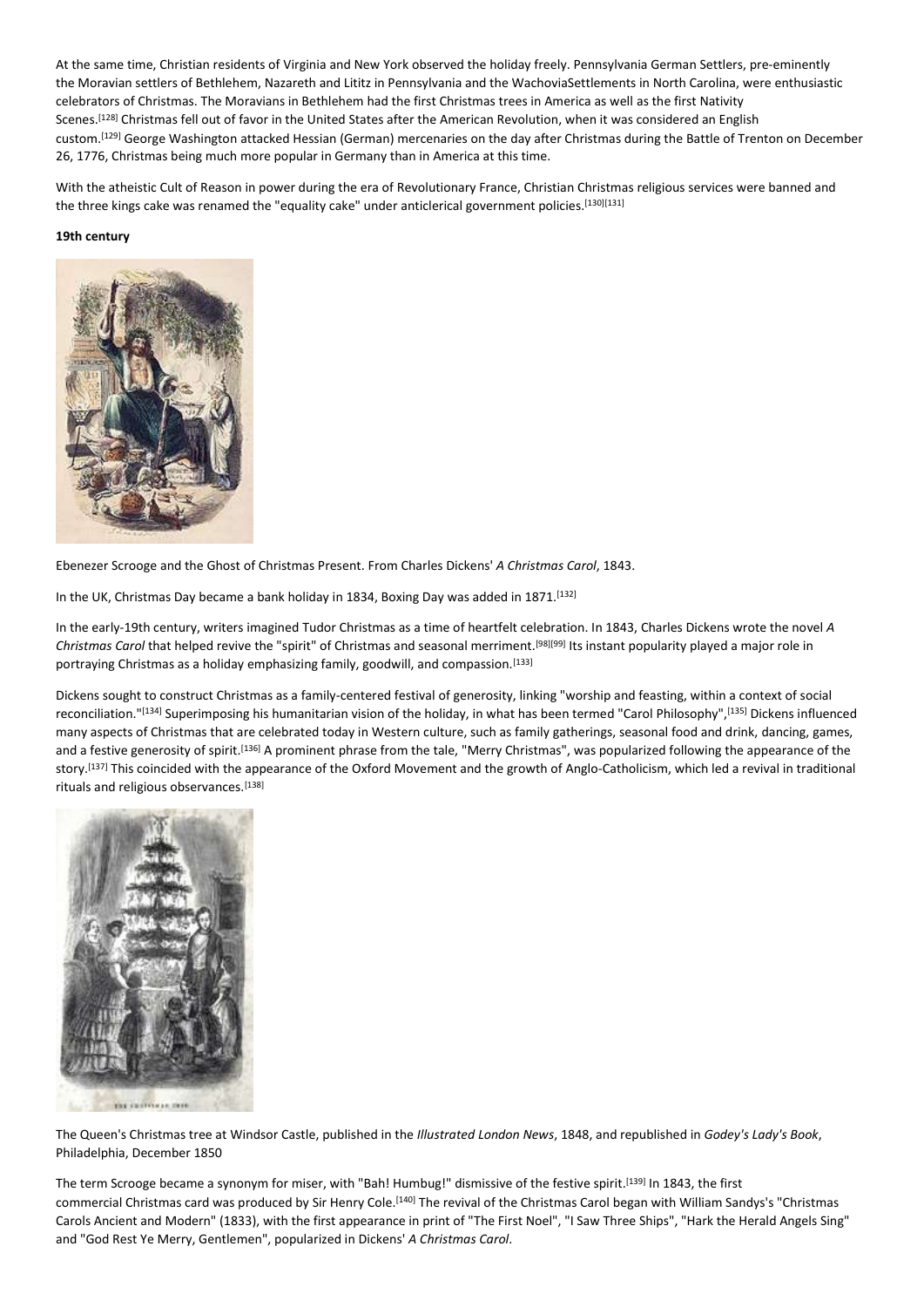In Britain, the Christmas tree was introduced in the early 19th century following the personal union with the Kingdom of Hanover by Charlotte of Mecklenburg-Strelitz, wife of King George III. In 1832, the future Queen Victoria wrote about her delight at having a Christmas tree, hung with lights, ornaments, and presents placed round it.[141] After her marriage to her German cousin Prince Albert, by 1841 the custom became more widespread throughout Britain.<sup>[142]</sup>

An image of the British royal family with their Christmas tree at Windsor Castle created a sensation when it was published in the *Illustrated London News* in 1848. A modified version of this image was published in the United States in 1850.[143][144] By the 1870s, putting up a Christmas tree had become common in America.<sup>[143]</sup>

In America, interest in Christmas had been revived in the 1820s by several short stories by Washington Irving which appear in his *The Sketch Book of Geoffrey Crayon, Gent.* and "Old Christmas". Irving's stories depicted harmonious warm-hearted English Christmas festivities he experienced while staying in Aston Hall, Birmingham, England, that had largely been abandoned,[145] and he used the tract *Vindication of Christmas* (1652) of Old English Christmas traditions, that he had transcribed into his journal as a format for his stories.[110]



A Norwegian Christmas, 1846 painting by Adolph Tidemand



The Christmas Visit. Postcard, c.1910

In 1822, Clement Clarke Moore wrote the poem *A Visit From St. Nicholas* (popularly known by its first line: *Twas the Night Before Christmas*).[146] The poem helped popularize the tradition of exchanging gifts, and seasonal Christmas shopping began to assume economic importance.<sup>[147]</sup> This also started the cultural conflict between the holiday's spiritual significance and its associated commercialism that some see as corrupting the holiday. In her 1850 book *The First Christmas in New England*, Harriet Beecher Stowe includes a character who complains that the true meaning of Christmas was lost in a shopping spree.<sup>[148]</sup>

While the celebration of Christmas was not yet customary in some regions in the U.S., Henry Wadsworth Longfellow detected "a transition state about Christmas here in New England" in 1856. "The old puritan feeling prevents it from being a cheerful, hearty holiday; though every year makes it more so."[149] In Reading, Pennsylvania, a newspaper remarked in 1861, "Even our presbyterian friends who have hitherto steadfastly ignored Christmas—threw open their church doors and assembled in force to celebrate the anniversary of the Savior's birth."[149]

The First Congregational Church of Rockford, Illinois, "although of genuine Puritan stock", was 'preparing for a grand Christmas jubilee', a news correspondent reported in 1864.[149] By 1860, fourteen states including several from New England had adopted Christmas as a legal holiday.<sup>[150]</sup> In 1875, Louis Prang introduced the Christmas card to Americans. He has been called the "father of the American Christmas card".[151] On June 28, 1870, Christmas was formally declared a United States federal holiday. [152]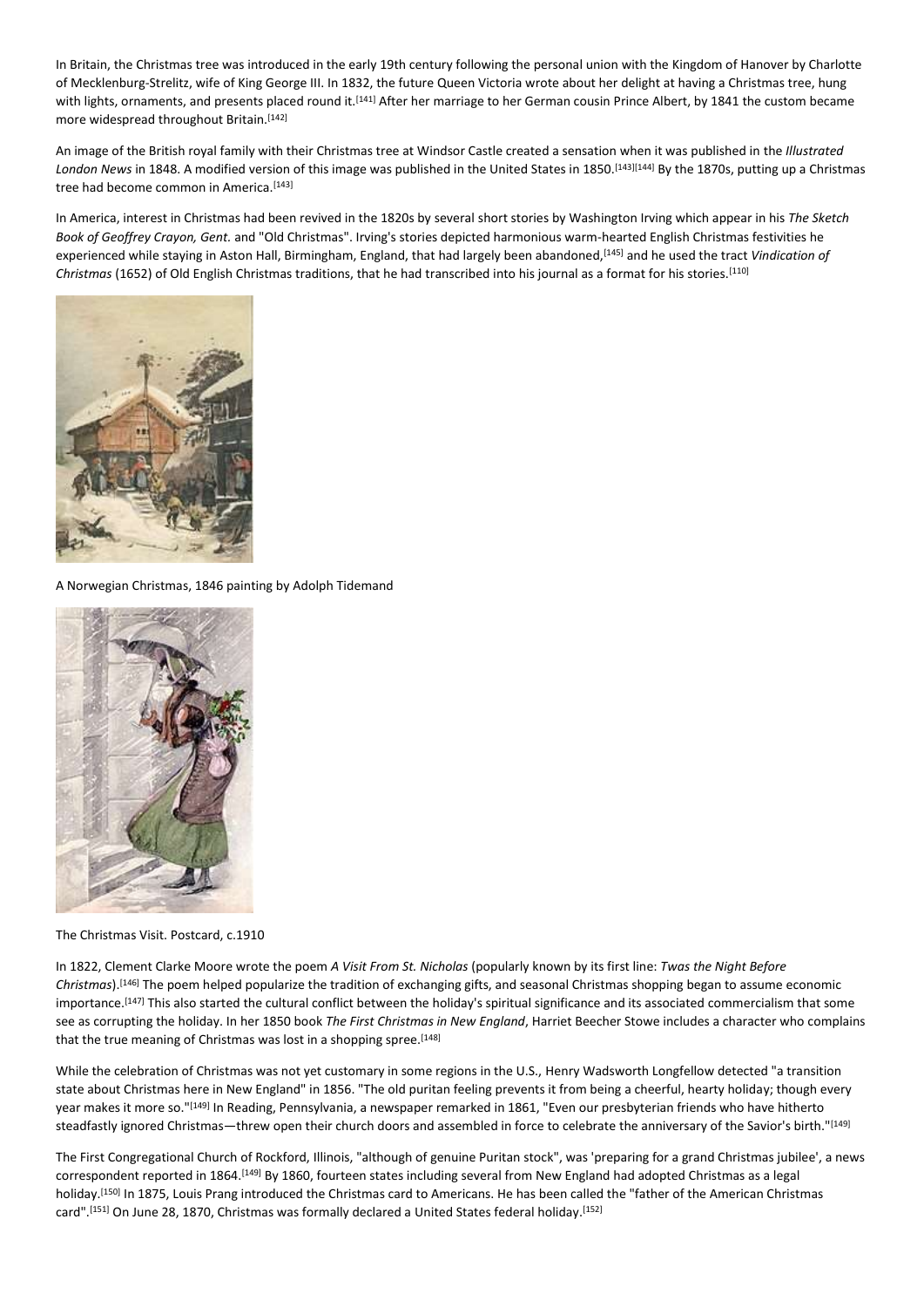#### **20th century**

Up to the 1950s in the UK, many Christmas customs were restricted to the upper classes and better-off families. The mass of the population had not adopted many of the Christmas rituals that later became general. The Christmas tree was rare. Christmas dinner might be beefcertainly not turkey. In their stockings children might get an apple, orange, and sweets. Full celebration of a family Christmas with all the trimmings only became widespread with increased prosperity from the 1950s.<sup>[153]</sup> National papers were published on Christmas Day until 1912. Post was still delivered on Christmas Day until 1961. League football matches continued in Scotland until the 1970s while in England they ceased at the end of the 1950s.[154][155]

Under the state atheism of the Soviet Union, after its foundation in 1917, Christmas celebrations—along with other Christian holidays—were prohibited in public.<sup>[156]</sup> During the 1920s, '30s, and '40s, the League of Militant Atheistsencouraged school pupils to campaign against Christmas traditions, such as the Christmas tree, as well as other Christian holidays, including Easter; the League established an antireligious holiday to be the 31st of each month as a replacement.<sup>[157]</sup> At the height of this persecution, in 1929, on Christmas Day, children in Moscow were encouraged to spit on crucifixes as a protest against the holiday.<sup>[158]</sup> It was not until the dissolution of the Soviet Union in 1991 that the persecution ended and Orthodox Christmas became a state holiday again for the first time in Russia after seven decades.[159]

European History Professor Joseph Perry wrote that likewise, in Nazi Germany, "because Nazi ideologues saw organized religion as an enemy of the totalitarian state, propagandists sought to deemphasize—or eliminate altogether—the Christian aspects of the holiday" and that "Propagandists tirelessly promoted numerous Nazified Christmas songs, which replaced Christian themes with the regime's racial ideologies."[160]

As Christmas celebrations began to be held around the world even outside traditional Christian cultures in the 20th century, some Muslimmajority countries subsequently banned the practice of Christmas, claiming it undermines Islam.<sup>[161]</sup>

#### Customs and traditions

#### *Main article: Christmas traditions*



Map of countries where Christmas is a formal public holiday either on December 24–25 or January 6–7



Many Christians attend church services on Christmas Eve, the Christian vigil that celebrates the birth of Jesus Christ.<sup>[162]</sup>

Christmas Day is celebrated as a major festival and public holiday in countries around the world, including many whose populations are mostly non-Christian. In some non-Christian areas, periods of former colonial rule introduced the celebration (e.g. Hong Kong); in others, Christian minorities or foreign cultural influences have led populations to observe the holiday. Countries such as Japan, where Christmas is popular despite there being only a small number of Christians, have adopted many of the secular aspects of Christmas, such as gift-giving, decorations, and Christmas trees.

Countries in which Christmas is not a formal public holiday include Afghanistan, Algeria, Azerbaijan, Bahrain, Bhutan, Cambodia, China (excepting Hong Kong and Macau), the Comoros, Iran, Israel, Japan, Kuwait, Laos, Libya, the Maldives, Mauritania, Mongolia, Morocco, North Korea, Oman, Pakistan, Qatar, the Sahrawi Republic, Saudi Arabia, Somalia, Tajikistan, Thailand, Tunisia, Turkey, Turkmenistan, the United Arab Emirates, Uzbekistan, Vietnam, and Yemen. Christmas celebrations around the world can vary markedly in form, reflecting differing cultural and national traditions.

Among countries with a strong Christian tradition, a variety of Christmas celebrations have developed that incorporate regional and local cultures.

### **Church attendance**

Christmas Day (inclusive of its vigil, Christmas Eve), is a Festival in the Lutheran Churches, a holy day of obligation in the Roman Catholic Church, and a Principal Feast of the Anglican Communion. Other Christian denominations do not rank their feast days but nevertheless place importance on Christmas Eve/Christmas Day, as with other Christian feasts like Easter, Ascension Day, Pentecost.<sup>[163]</sup> As such, for Christians, attending a Christmas Eve or Christmas Day church service plays an important part in the recognition of the Christmas season. Christmas, along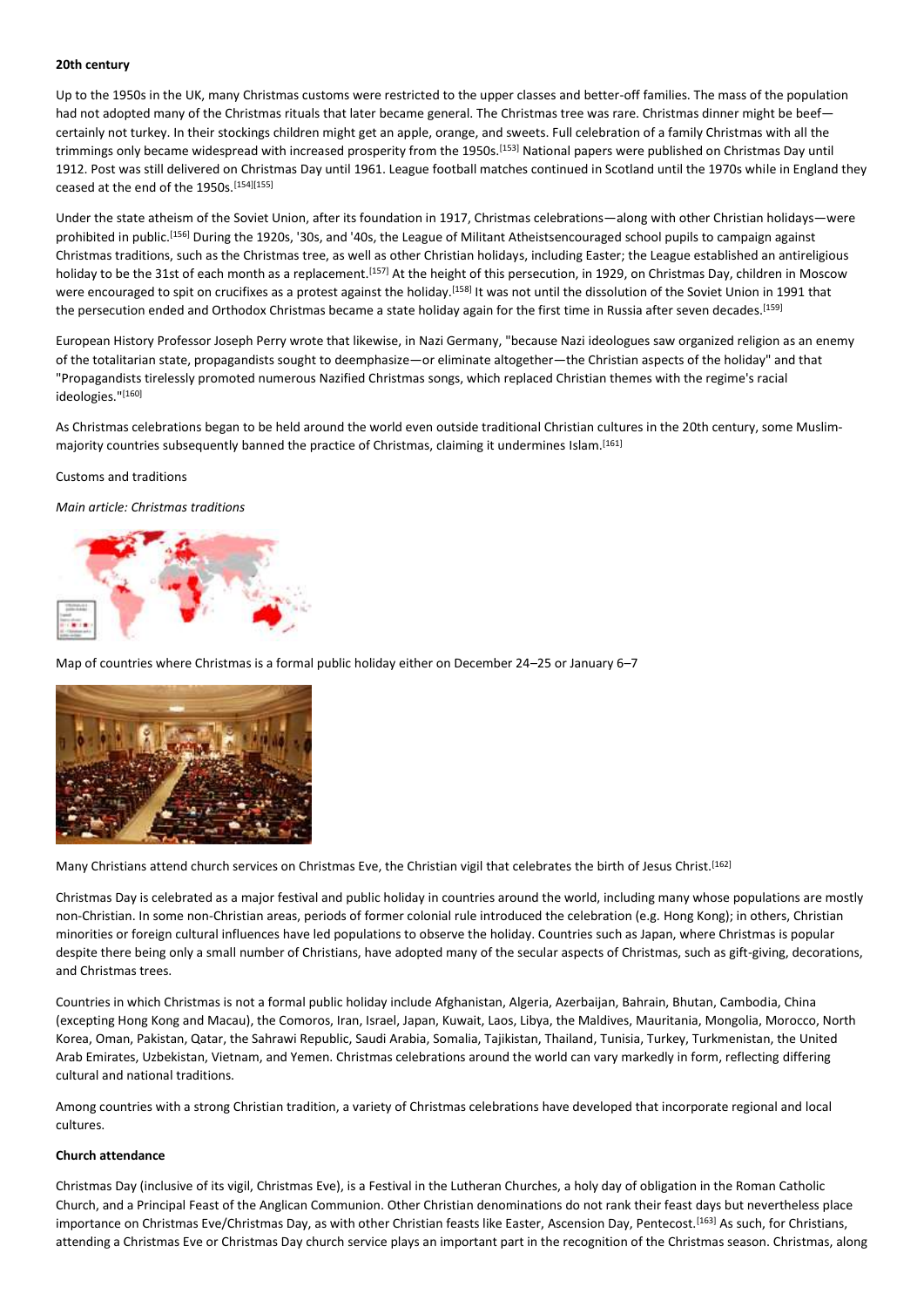with Easter, is the period of highest annual church attendance. A 2010 survey by LifeWay Christian Resourcesfound that six in ten Americans attend church services during this time.<sup>[164]</sup> In the United Kingdom, the Church of England reported an estimated attendance of 2.5 million people at Christmas services in 2015.<sup>[165]</sup>

### **Decorations**

*Main article: Christmas decoration*



A typical Neapolitan *presepe* or *presepio*, or Nativity scene. Local crèches are renowned for their ornate decorations and symbolic figurines, often mirroring daily life.

The practice of putting up special decorations at Christmas has a long history. In the 15th century, it was recorded that in London it was the custom at Christmas for every house and all the parish churches to be "decked with holm, ivy, bays, and whatsoever the season of the year afforded to be green".<sup>[166]</sup> The heart-shaped leaves of ivy were said to symbolize the coming to earth of Jesus, while holly was seen as protection against pagans and witches, its thorns and red berries held to represent the Crown of Thorns worn by Jesus at the crucifixion and the blood he shed.<sup>[167][168]</sup>



Clifton Mill in Clifton, Ohio is the site of this Christmas display with over 3.5 million lights.

Nativity scenes are known from 10th-century Rome. They were popularised by Saint Francis of Assisi from 1223, quickly spreading across Europe.[169] Different types of decorations developed across the Christian world, dependent on local tradition and available resources, and can vary from simple representations of the crib to far more elaborate sets – renowned manger scene traditions include the colourful *Kraków szopka* in Poland,[170] which imitate Kraków's historical buildings as settings, the elaborate

Italian *presepi* (Neapolitan, Genoese and Bolognese),<sup>[171][172][173][174] or the Provençal crèches in southern France, using hand-painted terracotta</sup> figurines called *santons*. [175] In certain parts of the world, notably Sicily, living nativity scenes following the tradition of Saint Francis are a popular alternative to static crèches.<sup>[176][177][178]</sup> The first commercially produced decorations appeared in Germany in the 1860s, inspired by paper chains made by children.<sup>[179]</sup> In countries where a representation of the Nativity scene is very popular, people are encouraged to compete and create the most original or realistic ones. Within some families, the pieces used to make the representation are considered a valuable family heirloom.

The traditional colors of Christmas decorations are red, green, and gold. Red symbolizes the blood of Jesus, which was shed in his crucifixion, while green symbolizes eternal life, and in particular the evergreen tree, which does not lose its leaves in the winter, and gold is the first color associated with Christmas, as one of the three gifts of the Magi, symbolizing royalty.[168]



The official White House Christmas tree for 1962, displayed in the Entrance Hall and presented by John F. Kennedyand his wife Jackie.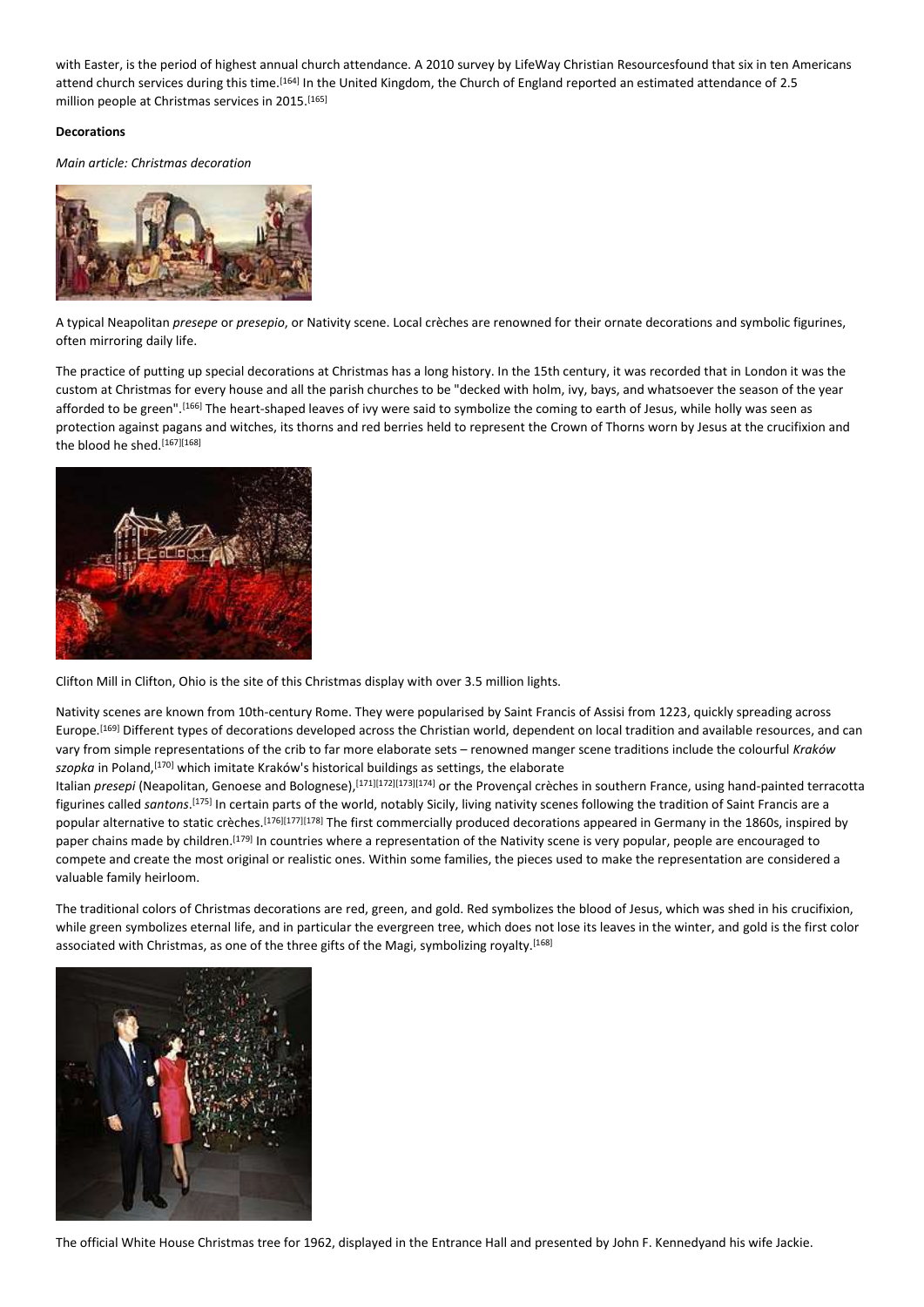The Christmas tree was first used by German Lutherans in the 16th century, with records indicating that a Christmas tree was placed in the Cathedral of Strassburg in 1539, under the leadership of the Protestant Reformer, Martin Bucer. [180][181] In the United States, these "German Lutherans brought the decorated Christmas tree with them; the Moravians put lighted candles on those trees."[182][183] When decorating the Christmas tree, many individuals place a star at the top of the tree symbolizing the Star of Bethlehem, a fact recorded by *The School Journal* in 1897.<sup>[184][185]</sup> Professor David Albert Jones of Oxford University writes that in the 19th century, it became popular for people to also use an angel to top the Christmas tree in order to symbolize the angels mentioned in the accounts of the Nativity of Jesus.<sup>[186]</sup> The Christmas tree is considered by some as Christianisation of pagan tradition and ritual surrounding the Winter Solstice, which included the use of evergreen boughs, and an adaptation of pagan tree worship;<sup>[187]</sup> according to eighth-century biographer Æddi Stephanus, Saint Boniface (634–709), who was a missionary in Germany, took an axe to an oak tree dedicated to Thorand pointed out a fir tree, which he stated was a more fitting object of reverence because it pointed to heaven and it had a triangular shape, which he said was symbolic of the Trinity.<sup>[188]</sup> The English language phrase "Christmas tree" is first recorded in 1835<sup>[189]</sup> and represents an importation from the German language. [187][190][191]

From Germany the custom was introduced to Britain, first via Queen Charlotte, wife of George III, and then more successfully by Prince Albert during the reign of Queen Victoria. By 1841 the Christmas tree had become even more widespread throughout Britain.<sup>[142]</sup> By the 1870s, people in the United States had adopted the custom of putting up a Christmas tree.<sup>[143]</sup> Christmas trees may be decorated with lights and ornaments.



On Christmas, the Christ Candle in the center of the Advent wreath is traditionally lit in many church services.

Since the 16th century, the poinsettia, a native plant from Mexico, has been associated with Christmas carrying the Christian symbolism of the Star of Bethlehem; in that country it is known in Spanish as the *Flower of the Holy Night*. [192][193] Other popular holiday plants include holly, mistletoe, red amaryllis, and Christmas cactus. Along with a Christmas tree, the interior of a home may be decorated with these plants, along with garlands and evergreen foliage. The display of Christmas villages has also become a tradition in many homes during this season. The outside of houses may be decorated with lights and sometimes with illuminated sleighs, snowmen, and other Christmas figures. Mistletoe features prominently in European myth and folklore (for example the legend of Baldr), it is an evergreen parasitic plant which grows on trees, especially apple and poplar, and turns golden when it is dried. It is customary to hang a sprig of mistletoe in the house at Christmas, and anyone standing underneath it may be kissed. Mistletoe has sticky white berries, one of which was traditionally removed whenever someone was kissed under it. This is probably a fertility ritual. The mistletoe berry juice resembles semen.[194]



Outdoor Christmas decoration and lighting

Other traditional decorations include bells, candles, candy canes, stockings, wreaths, and angels. Both the displaying of wreaths and candles in each window are a more traditional Christmas display. The concentric assortment of leaves, usually from an evergreen, make up Christmas wreaths and are designed to prepare Christians for the Advent season. Candles in each window are meant to demonstrate the fact that Christians believe that Jesus Christ is the ultimate light of the world.[195]

Christmas lights and banners may be hung along streets, music played from speakers, and Christmas trees placed in prominent places.[196] It is common in many parts of the world for town squares and consumer shopping areas to sponsor and display decorations. Rolls of brightly colored paper with secular or religious Christmas motifs are manufactured for the purpose of wrapping gifts. In some countries, Christmas decorations are traditionally taken down on Twelfth Night, the evening of January 5.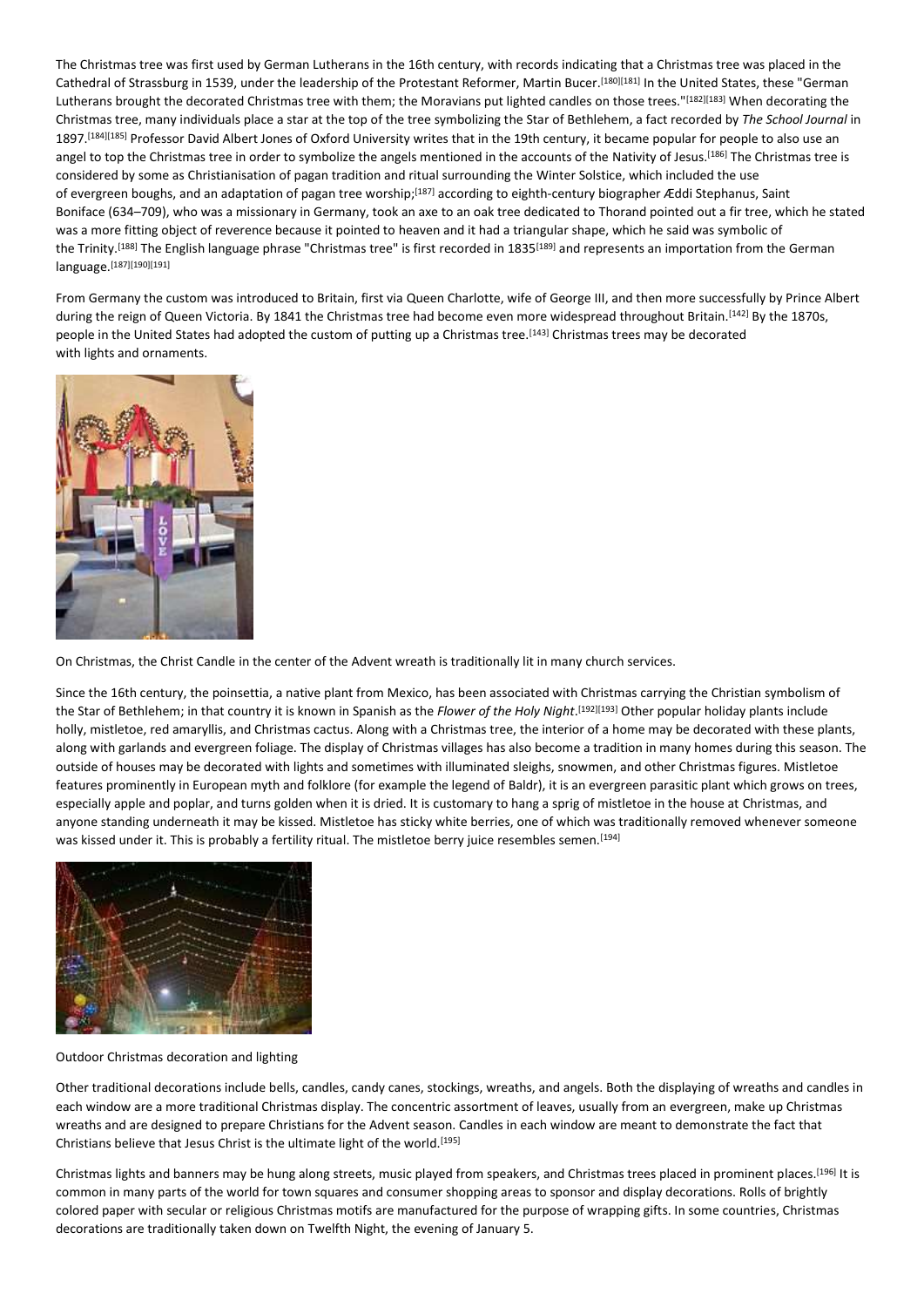#### **Nativity play**

*Main article: Nativity play*



Children reenact a Nativity play in Oklahoma.

For the Christian celebration of Christmas, the viewing of the Nativity play is one of the oldest Christmastime traditions, with the first reenactment of the Nativity of Jesus taking place in A.D. 1223.<sup>[197]</sup> In that year, Francis of Assisiassembled a Nativity scene outside of his church in Italy and children sung Christmas carols celebrating the birth of Jesus.<sup>[197]</sup> Each year, this grew larger and people travelled from afar to see Francis' depiction of the Nativity of Jesus that came to feature drama and music.<sup>[197]</sup> Nativity plays eventually spread throughout all of Europe, where they remain popular. Christmas Eve and Christmas Day church services often came to feature Nativity plays, as did schools and theatres.<sup>[197]</sup> In France, Germany, Mexico and Spain, Nativity plays are often reenacted outdoors in the streets.<sup>[197]</sup>

### **Music and carols**

### *Main article: Christmas music*



### Christmas carolers in Jersey

The earliest extant specifically Christmas hymns appear in fourth-century Rome. Latin hymns such as "Veni redemptor gentium", written by Ambrose, Archbishop of Milan, were austere statements of the theological doctrine of the Incarnation in opposition to Arianism. "Corde natus ex Parentis" ("Of the Father's love begotten") by the Spanish poet Prudentius (d. 413) is still sung in some churches today.<sup>[198]</sup> In the 9th and 10th centuries, the Christmas "Sequence" or "Prose" was introduced in North European monasteries, developing under Bernard of Clairvaux into a sequence of rhymed stanzas. In the 12th century the Parisian monk Adam of St. Victor began to derive music from popular songs, introducing something closer to the traditional Christmas carol.

By the 13th century, in France, Germany, and particularly, Italy, under the influence of Francis of Assisi, a strong tradition of popular Christmas songs in the native language developed.<sup>[199]</sup> Christmas carols in English first appear in a 1426 work of John Awdlay, a Shropshire chaplain, who lists twenty-five "caroles of Cristemas", probably sung by groups of wassailers, who went from house to house.<sup>[200]</sup>



Child singers in Bucharest, 1841

The songs now known specifically as carols were originally communal folk songs sung during celebrations such as "harvest tide" as well as Christmas. It was only later that carols began to be sung in church. Traditionally, carols have often been based on medieval chord patterns, and it is this that gives them their uniquely characteristic musical sound. Some carols like "Personent hodie", "Good King Wenceslas", and "The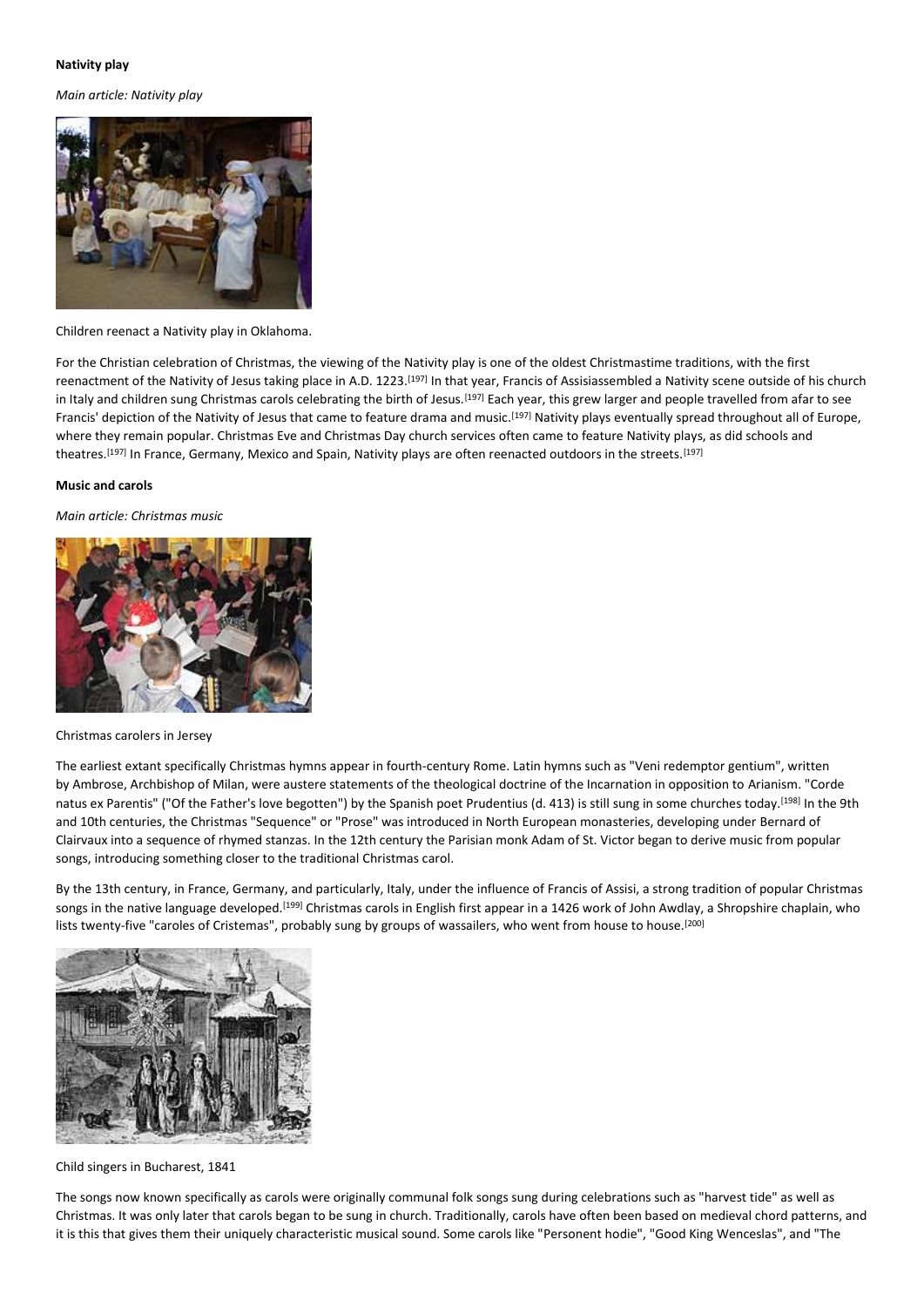Holly and the Ivy" can be traced directly back to the Middle Ages. They are among the oldest musical compositions still regularly sung. "Adeste Fideles" (O Come all ye faithful) appears in its current form in the mid-18th century, although the words may have originated in the 13th century.

Singing of carols initially suffered a decline in popularity after the Protestant Reformation in northern Europe, although some Reformers, like Martin Luther, wrote carols and encouraged their use in worship. Carols largely survived in rural communities until the revival of interest in popular songs in the 19th century. The 18th-century English reformer Charles Wesley understood the importance of music to worship. In addition to setting many psalms to melodies, which were influential in the Great Awakening in the United States, he wrote texts for at least three Christmas carols. The best known was originally entitled "Hark! How All the Welkin Rings", later renamed "Hark! the Herald Angels Sing".[201]

| ٠<br>MENU                                        |
|--------------------------------------------------|
| 0:00                                             |
| Performed by the U.S. Army<br><b>Band Chorus</b> |
|                                                  |

Felix Mendelssohn wrote a melody adapted to fit Wesley's words. In Austria in 1818 Mohr and Gruber made a major addition to the genre when they composed "Silent Night" for the St. Nicholas Church, Oberndorf. William Sandys' *Christmas Carols Ancient and Modern* (1833) contained the first appearance in print of many now-classic English carols, and contributed to the mid-Victorian revival of the festival.[202]

Completely secular Christmas seasonal songs emerged in the late 18th century. "Deck the Halls" dates from 1784, and the American "Jingle Bells" was copyrighted in 1857. In the 19th and 20th century, African American spirituals and songs about Christmas, based in their tradition of spirituals, became more widely known. An increasing number of seasonal holidays songs were commercially produced in the 20th century, including jazz and blues variations. In addition, there was a revival of interest in early music, from groups singing folk music, such as The Revels, to performers of early medieval and classical music. John Rutter has composed many carols including "All Bells in Paradise", "Angels' Carol", "Candlelight Carol", "Donkey Carol", "Jesus Child", "Shepherd's Pipe Carol" and "Star Carol".

### **Traditional cuisine**



Christmas pudding cooked on Stir-up Sunday, the Sunday before the beginning of the Advent season



Christmas table in Serbia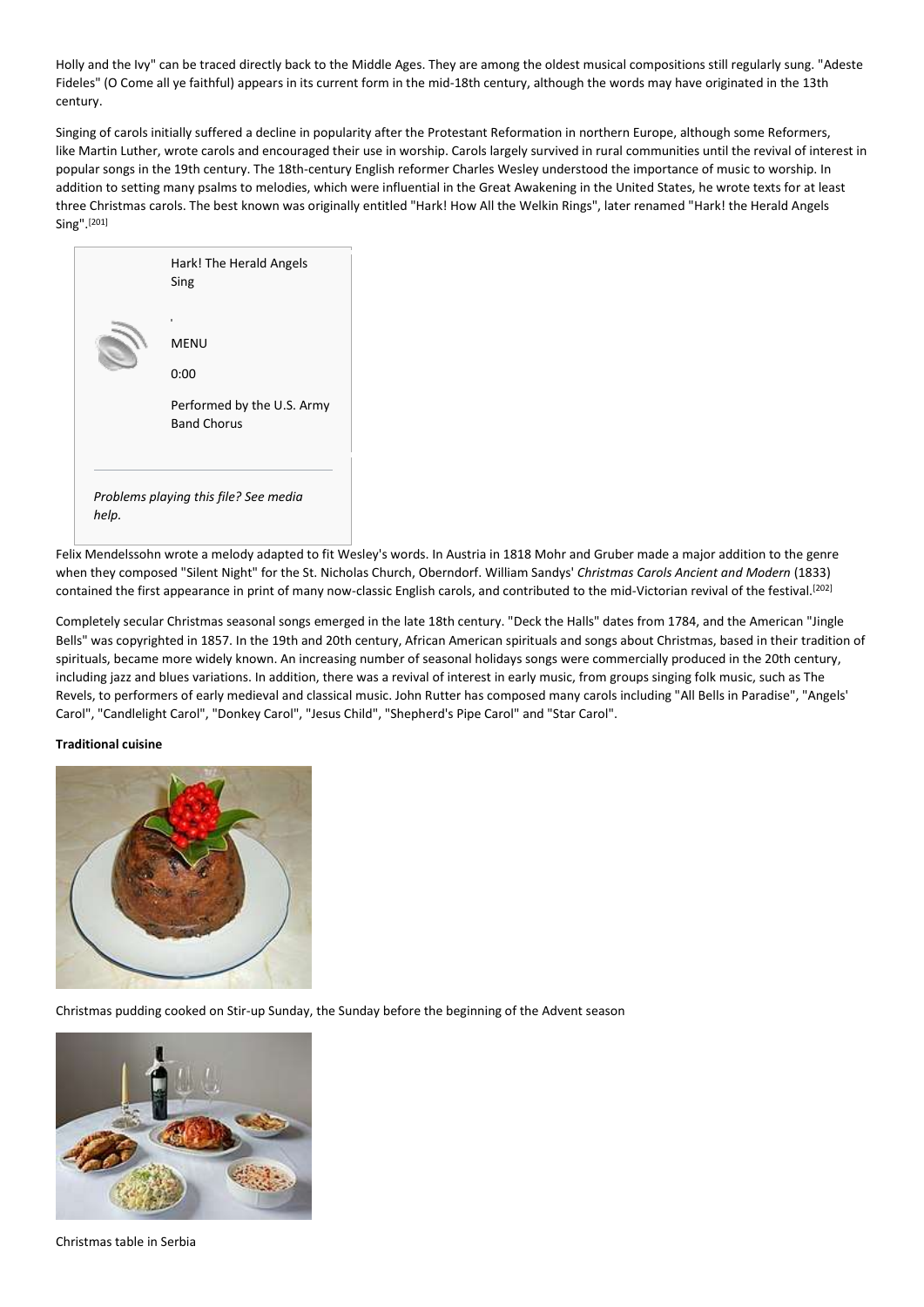A special Christmas family meal is traditionally an important part of the holiday's celebration, and the food that is served varies greatly from country to country. Some regions have special meals for Christmas Eve, such as Sicily, where 12 kinds of fish are served. In the United Kingdom and countries influenced by its traditions, a standard Christmas meal includes turkey, goose or other large bird, gravy, potatoes, vegetables, sometimes bread and cider. Special desserts are also prepared, such as Christmas pudding, mince pies, fruit cake and Yule log cake.<sup>[203][204]</sup>

In Poland and other parts of eastern Europe and Scandinavia, fish often is used for the traditional main course, but richer meat such as lamb is increasingly served. In Sweden it is common with a special variety of smörgåsbord, where ham, meatballs and herring play a prominent role. In Germany, France, and Austria, goose and pork are favored. Beef, ham, and chicken in various recipes are popular throughout the world. The Maltese traditionally serve *Imbuljuta tal-Qastan*, [205] a chocolate and chestnuts beverage, after Midnight Mass and throughout the Christmas season. Slovaks prepare the traditional Christmas bread potica, *bûche de Noël* in France, *panettone* in Italy, and elaborate tarts and cakes. The eating of sweets and chocolates has become popular worldwide, and sweeter Christmas delicacies include the German *stollen*, marzipan cake or candy, and Jamaican rum fruit cake. As one of the few fruits traditionally available to northern countries in winter, oranges have been long associated with special Christmas foods. Eggnog is a sweetened dairy-based beverage traditionally made with milk, cream, sugar, and whipped eggs (which gives it a frothy texture). Spirits such as brandy, rum or bourbon are often added. The finished serving is often garnished with a sprinkling of ground cinnamon or nutmeg.

#### **Cards**



#### A 1907 Christmas card with Santa and some of his reindeer

#### *Main article: Christmas card*

Christmas cards are illustrated messages of greeting exchanged between friends and family members during the weeks preceding Christmas Day. The traditional greeting reads "wishing you a Merry Christmas and a Happy New Year", much like that of the first commercial Christmas card, produced by Sir Henry Cole in London in 1843.<sup>[206]</sup> The custom of sending them has become popular among a wide cross-section of people with the emergence of the modern trend towards exchanging E-cards.

Christmas cards are purchased in considerable quantities, and feature artwork, commercially designed and relevant to the season. The content of the design might relate directly to the Christmas narrative, with depictions of the Nativity of Jesus, or Christian symbols such as the Star of Bethlehem, or a white dove, which can represent both the Holy Spirit and Peace on Earth. Other Christmas cards are more secular and can depict Christmas traditions, mythical figures such as Santa Claus, objects directly associated with Christmas such as candles, holly and baubles, or a variety of images associated with the season, such as Christmastide activities, snow scenes and the wildlife of the northern winter. There are even humorous cards and genres depicting nostalgic scenes of the past such as crinolined shoppers in idealized 19th-century streetscapes.

Some prefer cards with a poem, prayer, or Biblical verse; while others distance themselves from religion with an all-inclusive "Season's greetings".

Christmas stamp released in the United States in 1982, featuring a painting by Giovanni Battista Tiepolo

#### **Commemorative stamps**

#### *Main article: Christmas stamp*

A number of nations have issued commemorative stamps at Christmastide. Postal customers will often use these stamps to mail Christmas cards, and they are popular with philatelists. These stamps are regular postage stamps, unlike Christmas seals, and are valid for postage yearround. They usually go on sale some time between early October and early December, and are printed in considerable quantities.

### **Gift giving**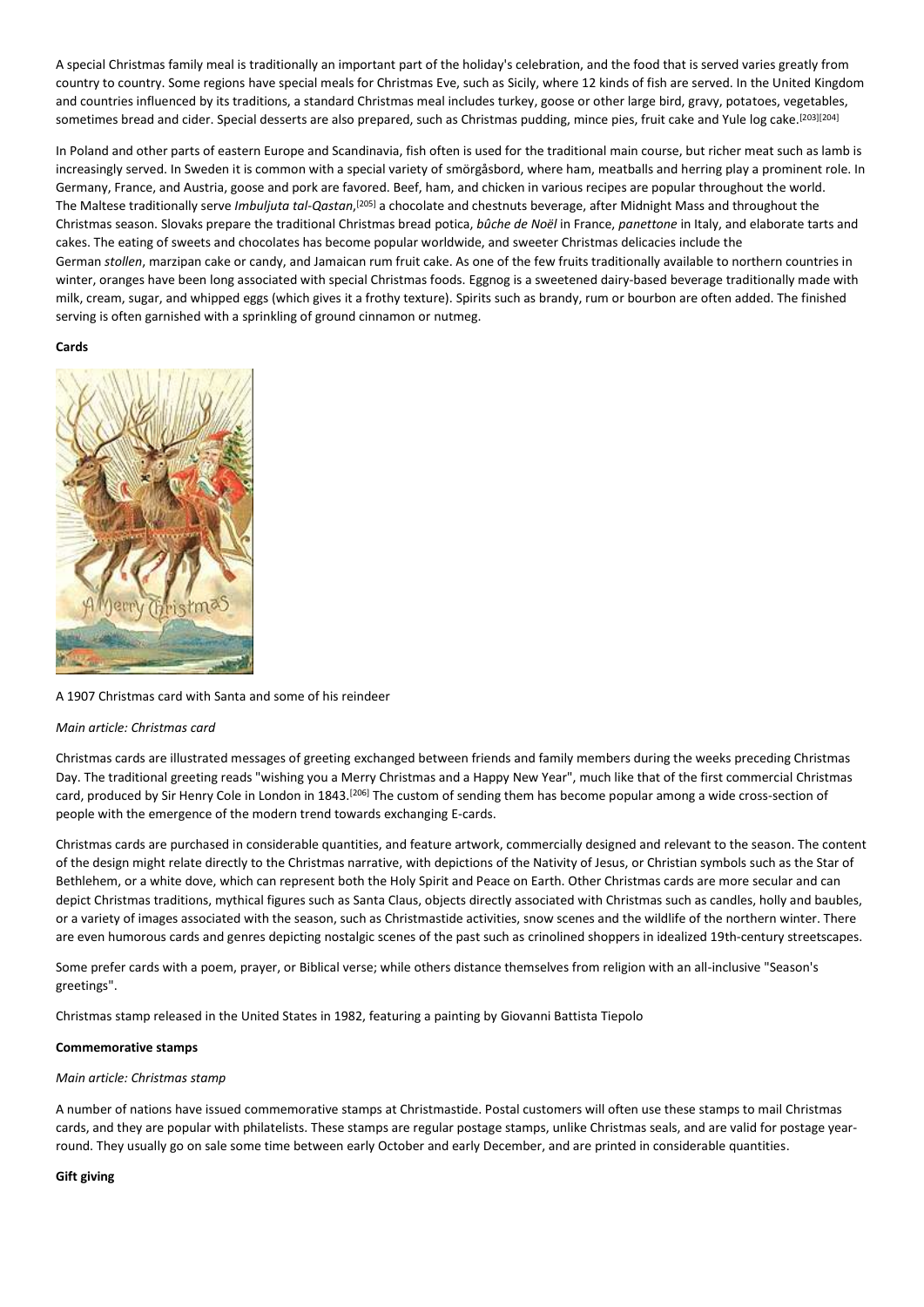

Christmas gifts under a Christmas tree

The exchanging of gifts is one of the core aspects of the modern Christmas celebration, making it the most profitable time of year for retailers and businesses throughout the world. On Christmas, people exchange gifts based on the Christian tradition associated with Saint Nicholas,<sup>[207]</sup> and the gifts of gold, frankincense, and myrrh which were given to the baby Jesus by the Magi.<sup>[208][209]</sup> The practice of gift giving in the Roman celebration of Saturnalia may have influenced Christian Christian customs, but on the other hand the Christian "core dogma of the Incarnation, however, solidly established the giving and receiving of gifts as the structural principle of that recurrent yet unique event", because it was the Biblical Magi, "together with all their fellow men, who received the gift of God through man's renewed participation in the divine life."[210]

# **Gift-bearing figures**

*Main articles: Santa Claus, Father Christmas, and Christkind*



Christmas gift-bringers in Europe



Saint Nicholas, known as Sinterklaas in the Netherlands, is considered by many to be the original Santa Claus<sup>[211]</sup>

A number of figures are associated with Christmas and the seasonal giving of gifts. Among these are Father Christmas, also known as Santa Claus (derived from the Dutch for Saint Nicholas), Père Noël, and the Weihnachtsmann; Saint Nicholas or Sinterklaas; the Christkind; Kris Kringle; Joulupukki; tomte/nisse; Babbo Natale; Saint Basil; and Ded Moroz. The Scandinavian tomte (also called nisse) is sometimes depicted as a gnome instead of Santa Claus.

The best known of these figures today is red-dressed Santa Claus, of diverse origins. The name Santa Claus can be traced back to the Dutch *Sinterklaas*, which means simply Saint Nicholas. Nicholas was a 4th-century Greekbishop of Myra, a city in the Roman province of Lycia, whose ruins are 3 kilometres (1.9 mi) from modern Demre in southwest Turkey.<sup>[212][213]</sup> Among other saintly attributes, he was noted for the care of children, generosity, and the giving of gifts. His feast day, December 6, came to be celebrated in many countries with the giving of gifts.[111]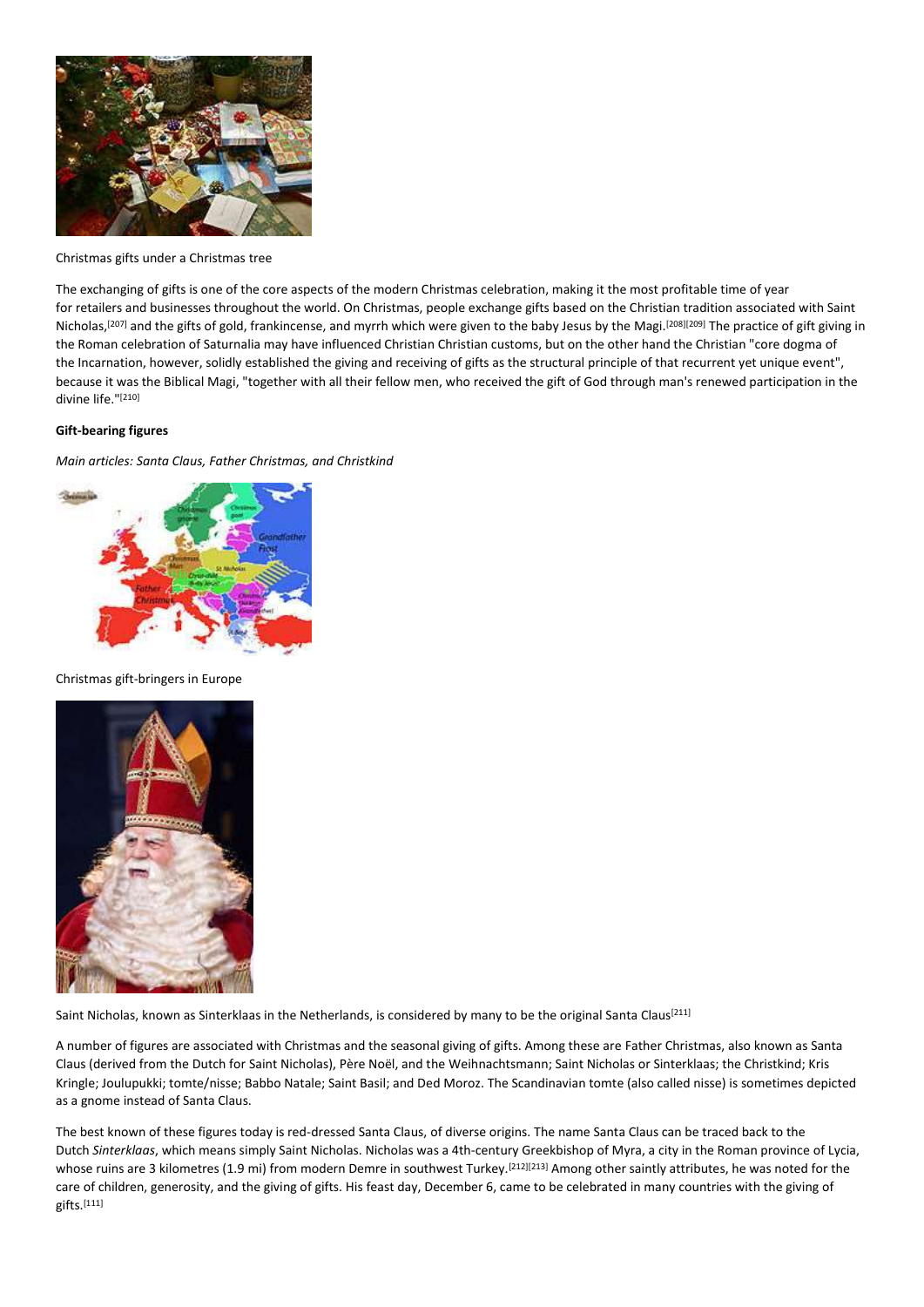Saint Nicholas traditionally appeared in bishop's attire, accompanied by helpers, inquiring about the behaviour of children during the past year before deciding whether they deserved a gift or not. By the 13th century, Saint Nicholas was well known in the Netherlands, and the practice of gift-giving in his name spread to other parts of central and southern Europe. At the Reformation in 16th–17th-century Europe, many Protestants changed the gift bringer to the Christ Child or *Christkindl*, corrupted in English to Kris Kringle, and the date of giving gifts changed from December 6 to Christmas Eve.[111]

The modern popular image of Santa Claus, however, was created in the United States, and in particular in New York. The transformation was accomplished with the aid of notable contributors including Washington Irving and the German-American cartoonist Thomas Nast (1840– 1902). Following the American Revolutionary War, some of the inhabitants of New York City sought out symbols of the city's non-English past. New York had originally been established as the Dutch colonial town of New Amsterdam and the Dutch Sinterklaas tradition was reinvented as Saint Nicholas.[214]

In 1809, the New-York Historical Society convened and retroactively named *Sancte Claus* the patron saint of Nieuw Amsterdam, the Dutch name for New York City.<sup>[215]</sup> At his first American appearance in 1810, Santa Claus was drawn in bishops' robes. However, as new artists took over, Santa Claus developed more secular attire.<sup>[216]</sup> Nast drew a new image of "Santa Claus" annually, beginning in 1863. By the 1880s, Nast's Santa had evolved into the modern vision of the figure, perhaps based on the English figure of Father Christmas. The image was standardized by advertisers in the 1920s<sup>[217]</sup> and continues through the present day.<sup>[218][219]</sup>



Santa Claus reacts to a toy request (Jonathan Meath as Santa)

Father Christmas, a jolly, stout, bearded man who typified the spirit of good cheer at Christmas, predates the Santa Claus character. He is first recorded in early 17th century England, but was associated with holiday merrymaking and drunkenness rather than the bringing of gifts.<sup>[189]</sup> In Victorian Britain, his image was remade to match that of Santa. The French Père Noël evolved along similar lines, eventually adopting the Santa image. In Italy, Babbo Natale acts as Santa Claus, while La Befana is the bringer of gifts and arrives on the eve of the Epiphany. It is said that La Befana set out to bring the baby Jesus gifts, but got lost along the way. Now, she brings gifts to all children. In some cultures Santa Claus is accompanied by Knecht Ruprecht, or Black Peter. In other versions, elves make the toys. His wife is referred to as Mrs. Claus.

There has been some opposition to the narrative of the American evolution of Saint Nicholas into the modern Santa. It has been claimed that the Saint Nicholas Society was not founded until 1835, almost half a century after the end of the American War of Independence.[220] Moreover, a study of the "children's books, periodicals and journals" of New Amsterdam by Charles Jones revealed no references to Saint Nicholas or Sinterklaas.[221] However, not all scholars agree with Jones's findings, which he reiterated in a book-length study in 1978;<sup>[222]</sup> Howard G. Hageman, of New Brunswick Theological Seminary, maintains that the tradition of celebrating Sinterklaas in New York was alive and well from the early settlement of the Hudson Valley on.<sup>[223]</sup>

Current tradition in several Latin American countries (such as Venezuela and Colombia) holds that while Santa makes the toys, he then gives them to the Baby Jesus, who is the one who actually delivers them to the children's homes, a reconciliation between traditional religious beliefs and the iconography of Santa Claus imported from the United States.

In South Tyrol (Italy), Austria, Czech Republic, Southern Germany, Hungary, Liechtenstein, Slovakia, and Switzerland, the Christkind (Ježíšek in Czech, Jézuska in Hungarian and Ježiško in Slovak) brings the presents. Greek children get their presents from Saint Basil on New Year's Eve, the eve of that saint's liturgical feast.<sup>[224]</sup> The German St. Nikolaus is not identical with the Weihnachtsmann (who is the German version of Santa Claus / Father Christmas). St. Nikolaus wears a bishop's dress and still brings small gifts (usually candies, nuts, and fruits) on December 6 and is accompanied by Knecht Ruprecht. Although many parents around the world routinely teach their children about Santa Claus and other gift bringers, some have come to reject this practice, considering it deceptive.[225]

Multiple gift-giver figures exist in Poland, varying between regions and individual families. St Nicholas (*Święty Mikołaj*) dominates Central and North-East areas, the Starman (*Gwiazdor*) is most common in Greater Poland, Baby Jesus (*Dzieciątko*) is unique to Upper Silesia, with the Little Star (*Gwiazdka*) and the Little Angel (*Aniołek*) being common in the South and the South-East. Grandfather Frost (*Dziadek Mróz*) is less commonly accepted in some areas of Eastern Poland.<sup>[226][227]</sup> It is worth noting that across all of Poland, St Nicholas is the gift giver on the Saint Nicholas Day on December 6.

### **Date according to Julian calendar**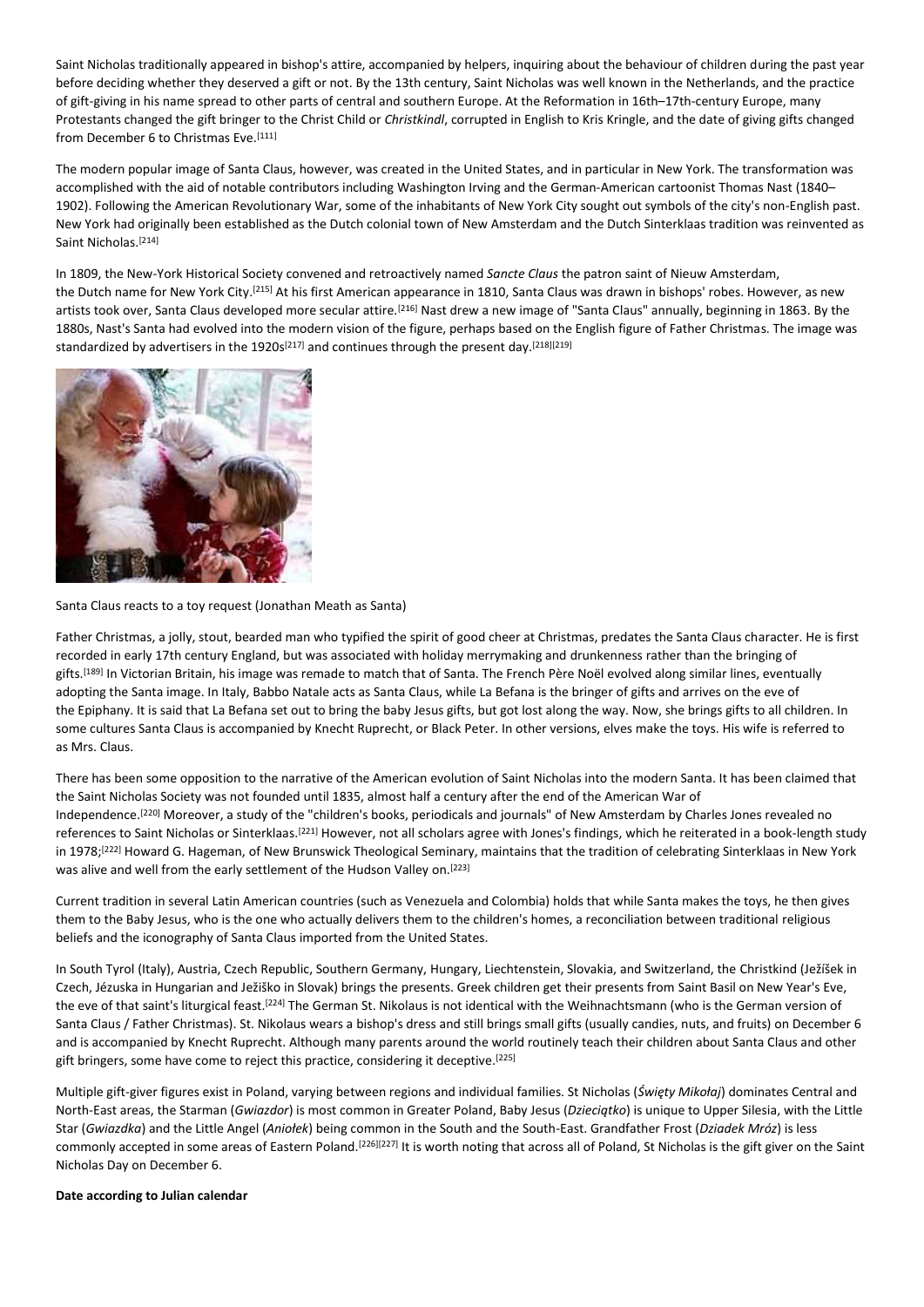Some jurisdictions of the Eastern Orthodox Church, including those of Russia, Georgia, Ukraine, Macedonia, Montenegro, Serbia, and Jerusalem, mark feasts using the older Julian calendar. As of 2018, there is a difference of 13 days between the Julian calendar and the modern Gregorian calendar, which is used internationally for most secular purposes. As a result, December 25 on the Julian calendar currently corresponds to January 7 on the calendar used by most governments and people in everyday life. Therefore, the aforementioned Orthodox Christians mark December 25 (and thus Christmas) on the day that is internationally considered to be January 7.[4]

### However, other Orthodox Christians, such as those belonging to the jurisdictions

of Bulgaria, Greece, Romania, Constantinople, Antioch, Alexandria, Albania, Cyprus, Finland, and the Orthodox Church in America, among others, began using the Revised Julian calendar in the early 20th century, which at present corresponds exactly to the Gregorian calendar.<sup>[11]</sup> Therefore, these Orthodox Christians mark December 25 (and thus Christmas) on the same day that is internationally considered to be December 25, and which is also the date of Christmas among Western Christians.

A further complication is added by the fact that the Armenian Apostolic Church continues the original ancient Eastern Christian practice of celebrating the birth of Christ not as a separate holiday, but on the same day as the celebration of his baptism (Theophany), which is on January 6. This is a public holiday in Armenia, and it is held on the same day that is internationally considered to be January 6, because the Armenian Church in Armenia uses the Gregorian calendar.

However, there is also a small Armenian Patriarchate of Jerusalem, which maintains the traditional Armenian custom of celebrating the birth of Christ on the same day as Theophany (January 6), but uses the *Julian* calendar for the determination of that date. As a result, this church celebrates "Christmas" (more properly called Theophany) on the day that is considered January 19 on the Gregorian calendar in use by the majority of the world.

In summary, there are four different dates used by different Christian groups to mark the birth of Christ, given in the table below.

### **Listing**

| <b>Church or section</b>                                                                                                                                                                 | Date                                                              | Calenda<br>r                  | Gregoria<br>n date | <b>Note</b>                                                                                                                                                                                                           |
|------------------------------------------------------------------------------------------------------------------------------------------------------------------------------------------|-------------------------------------------------------------------|-------------------------------|--------------------|-----------------------------------------------------------------------------------------------------------------------------------------------------------------------------------------------------------------------|
| Armenian Patriarchate of Jerusalem                                                                                                                                                       | January 6                                                         | Julian<br>calendar            | January<br>19      | Correspondence<br>between Julian January<br>6 and Gregorian<br>January 19 holds until<br>2100; in the following<br>century the difference<br>will be one day more.                                                    |
| Armenian Apostolic Church, Armenian Catholic Church                                                                                                                                      | January 6                                                         | Gregoria<br>n<br>calendar     | January<br>6       |                                                                                                                                                                                                                       |
| Eastern Orthodox Church jurisdictions, including those<br>of Bulgaria, Greece, Romania, Constantinople, Antioch, Alexandria, Albani<br>a, Cyprus, and the Orthodox Church in America     | December 25                                                       | Revised<br>Julian<br>calendar | Decemb<br>er 25    | Revised Julian calendar<br>usage started in the<br>early 20th century                                                                                                                                                 |
| Other Eastern Orthodox: Russia, Georgia, Ukraine, Macedonia, Belarus,<br>Moldova, Montenegro, Serbia and Jerusalem.<br>Also, some Byzantine Rite Catholics and Byzantine Rite Lutherans. | December 25                                                       | Julian<br>calendar            | January<br>7       | Correspondence<br>between Julian<br>December 25 and<br>Gregorian January 7 of<br>the following year<br>holds until 2100; from<br>2101 to 2199 the<br>difference will be one<br>day more.                              |
| Coptic Orthodox Church of Alexandria                                                                                                                                                     | Koiak 29<br>(correspondi<br>ng to Julian<br>December 25<br>or 26) | Coptic<br>calendar            | January<br>7 or 8  | Since the Coptic<br>calendar's leap day is<br>inserted in what the<br>Julian calendar<br>considers September,<br>the following Koiak 29<br>falls one day later than<br>usual in the Julian and<br>Gregorian calendars |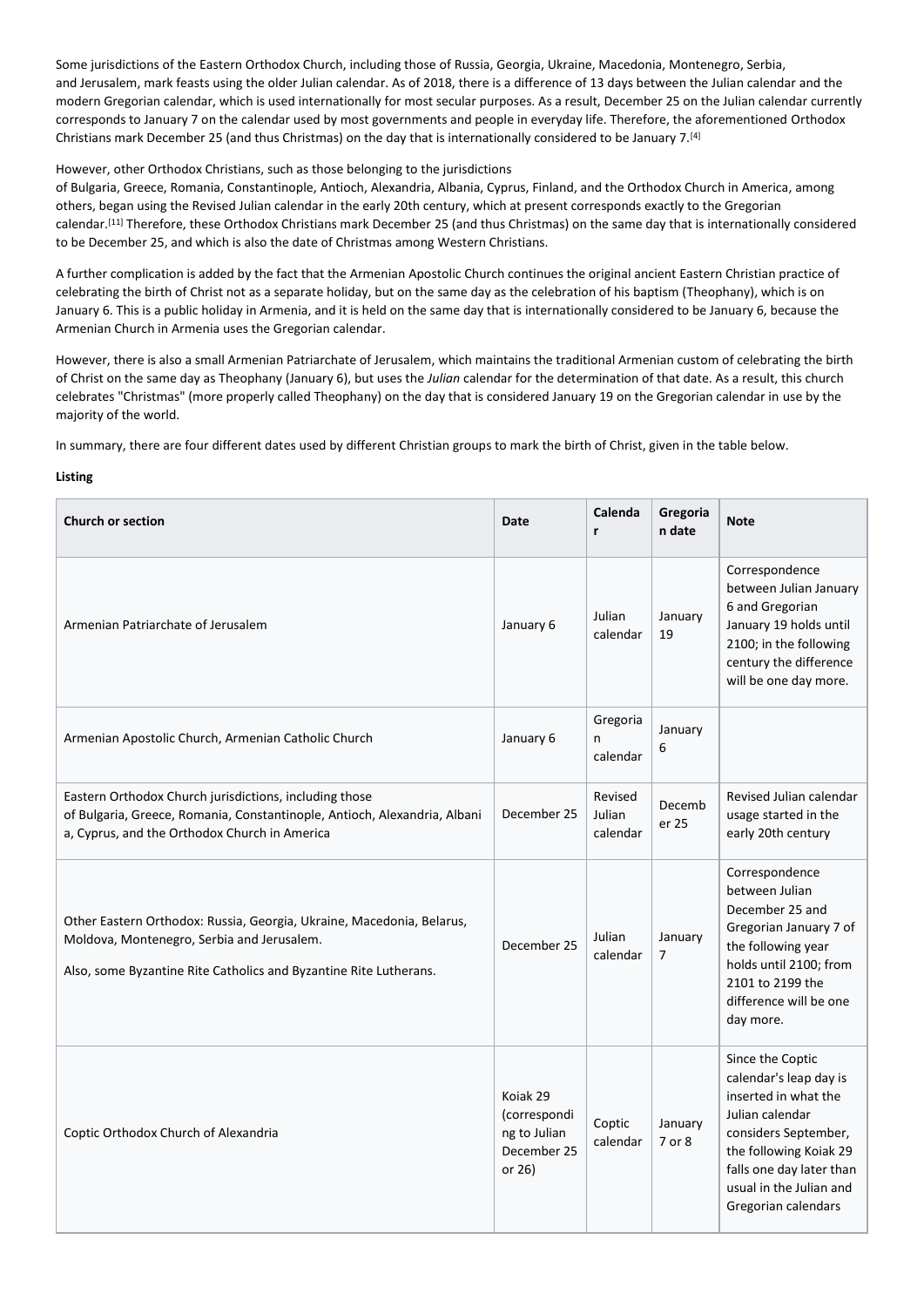| Ethiopian Orthodox Tewahedo Church                                 | Tahsas 29 or<br>28<br>(correspondi<br>ng to Julian<br>December<br>25) | Ethiopia<br>n<br>Calendar | January<br>7    | After the Ethiopian<br>insertion of a leap day<br>in what for the Julian<br>calendar is September,<br>Christmas is celebrated<br>on Tahsas 28 in order<br>to maintain the exact<br>interval of 9 30-day<br>months and 5 days of<br>the child's<br>gestation. <sup>[228]</sup> The Eritr<br>ean Orthodox<br>Tewahedo Church uses<br>the same calendar but,<br>like the Coptic Church,<br>does not make this<br>adjustment. |
|--------------------------------------------------------------------|-----------------------------------------------------------------------|---------------------------|-----------------|---------------------------------------------------------------------------------------------------------------------------------------------------------------------------------------------------------------------------------------------------------------------------------------------------------------------------------------------------------------------------------------------------------------------------|
| Western Christian churches, Finnish Orthodox Church, secular world | December 25                                                           | Gregoria<br>n<br>calendar | Decemb<br>er 25 |                                                                                                                                                                                                                                                                                                                                                                                                                           |

### Economy

# *Main article: Economics of Christmas*



Christmas decorations at the Galeries Lafayette department store in Paris, France. The Christmas season is the busiest trading period for retailers.



Christmas market in Jena, Germany

Christmas is typically a peak selling season for retailers in many nations around the world. Sales increase dramatically as people purchase gifts, decorations, and supplies to celebrate. In the United States, the "Christmas shopping season" starts as early as October.[229][230] In Canada, merchants begin advertising campaigns just before Halloween (October 31), and step up their marketing following Remembrance Day on November 11. In the UK and Ireland, the Christmas shopping season starts from mid-November, around the time when high street Christmas lights are turned on.<sup>[231][232]</sup> In the United States, it has been calculated that a quarter of all personal spending takes place during the Christmas/holiday shopping season.[233] Figures from the U.S. Census Bureau reveal that expenditure in department stores nationwide rose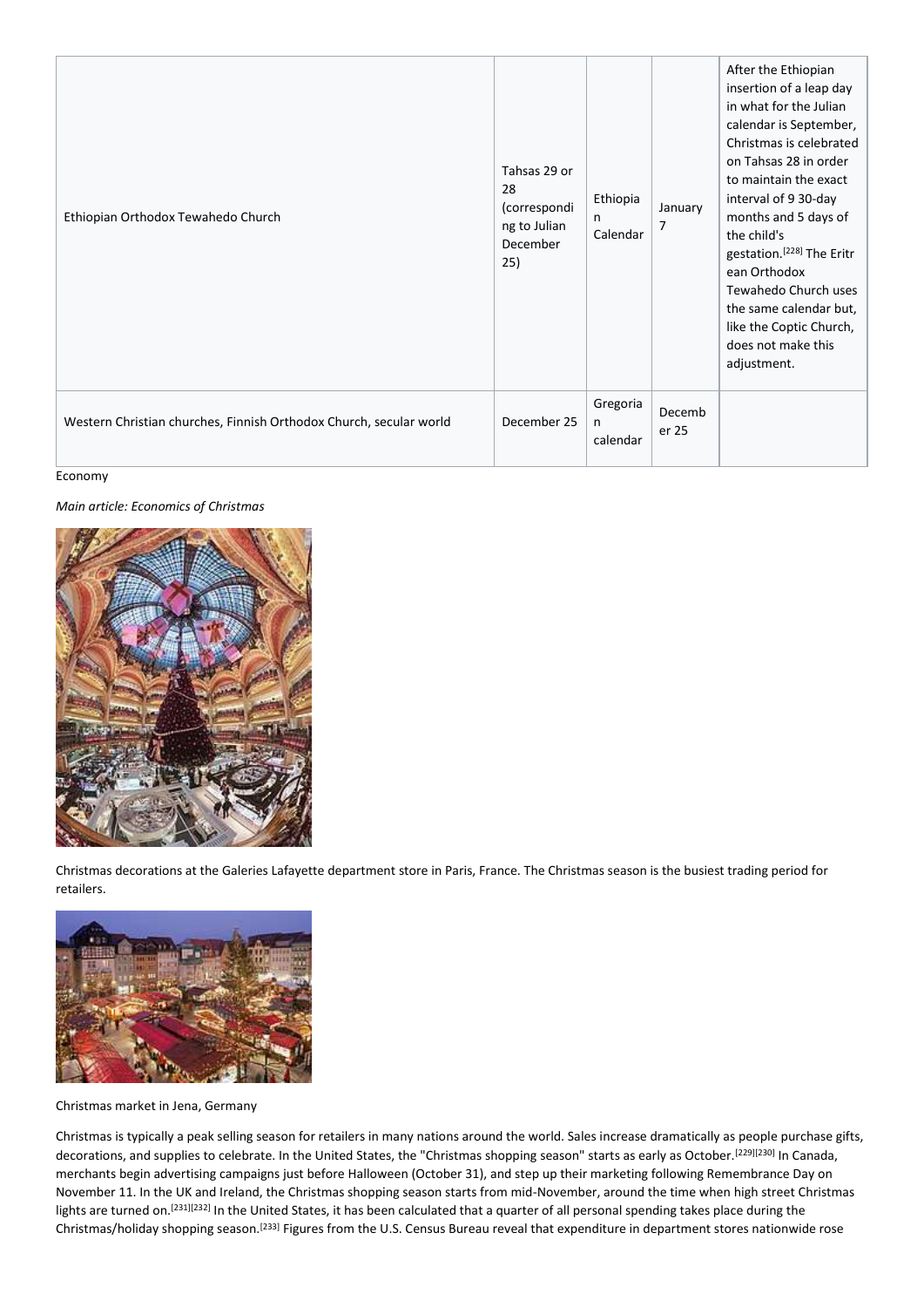from \$20.8 billion in November 2004 to \$31.9 billion in December 2004, an increase of 54 percent. In other sectors, the pre-Christmas increase in spending was even greater, there being a November–December buying surge of 100 percent in bookstores and 170 percent in jewelry stores. In the same year employment in American retail stores rose from 1.6 million to 1.8 million in the two months leading up to Christmas.[234] Industries completely dependent on Christmas include Christmas cards, of which 1.9 billion are sent in the United States each year, and live Christmas Trees, of which 20.8 million were cut in the U.S. in 2002.<sup>[235]</sup> In the UK in 2010, up to £8 billion was expected to be spent online at Christmas, approximately a quarter of total retail festive sales.<sup>[232]</sup>



Each year (most notably 2000) money supply in US banks is increased for Christmas shopping

In most Western nations, Christmas Day is the least active day of the year for business and commerce; almost all retail, commercial and institutional businesses are closed, and almost all industries cease activity (more than any other day of the year), whether laws require such or not. In England and Wales, the Christmas Day (Trading) Act 2004 prevents all large shops from trading on Christmas Day. Scotland is currently planning similar legislation. Film studios release many high-budget movies during the holiday season, including Christmas films, fantasy movies or high-tone dramas with high production values to hopes of maximizing the chance of nominations for the Academy Awards.

One economist's analysis calculates that, despite increased overall spending, Christmas is a deadweight loss under orthodox microeconomic theory, because of the effect of gift-giving. This loss is calculated as the difference between what the gift giver spent on the item and what the gift receiver would have paid for the item. It is estimated that in 2001, Christmas resulted in a \$4 billion deadweight loss in the U.S. alone.<sup>[236][237]</sup> Because of complicating factors, this analysis is sometimes used to discuss possible flaws in current microeconomic theory. Other deadweight losses include the effects of Christmas on the environment and the fact that material gifts are often perceived as white elephants, imposing cost for upkeep and storage and contributing to clutter.[238]

#### Controversies



A 1931 edition of the Soviet magazine *Bezbozhnik*, published by the League of Militant Atheists, depicting an Orthodox Christian priest being forbidden to take home a tree for the celebration of Christmastide, which was banned under the Marxist–Leninist doctrine of state atheism. [239]

### *Main article: Christmas controversy*

### *Further information: Persecution of Christians in the Soviet Union, Kirchenkampf, and Christmas in Puritan New England*

Christmas has at times been the subject of controversy and attacks from various sources. Historically it was prohibited by Puritans when they briefly held power in England (1647–1660), and in Colonial America where the Puritans outlawed the celebration of Christmas in 1659.[240][241] The Parliament of Scotland, which was dominated by Presbyterians, passed a series of acts outlawing the observance of Christmas between 1637 and 1690; Christmas Day did not become a public holiday in Scotland until 1958.[242] Christmas celebrations have also been prohibited by atheist states such as the Soviet Union<sup>[243]</sup> and more recently majority Muslim states such as Somalia, Tajikistan and Brunei.[244]

Some Christians and organizations such as Pat Robertson's American Center for Law and Justice cite alleged attacks on Christmas (dubbing them a "war on Christmas").[245][246] Such groups claim that any specific mention of the term "Christmas" or its religious aspects is being increasingly censored, avoided, or discouraged by a number of advertisers, retailers, government (prominently schools), and other public and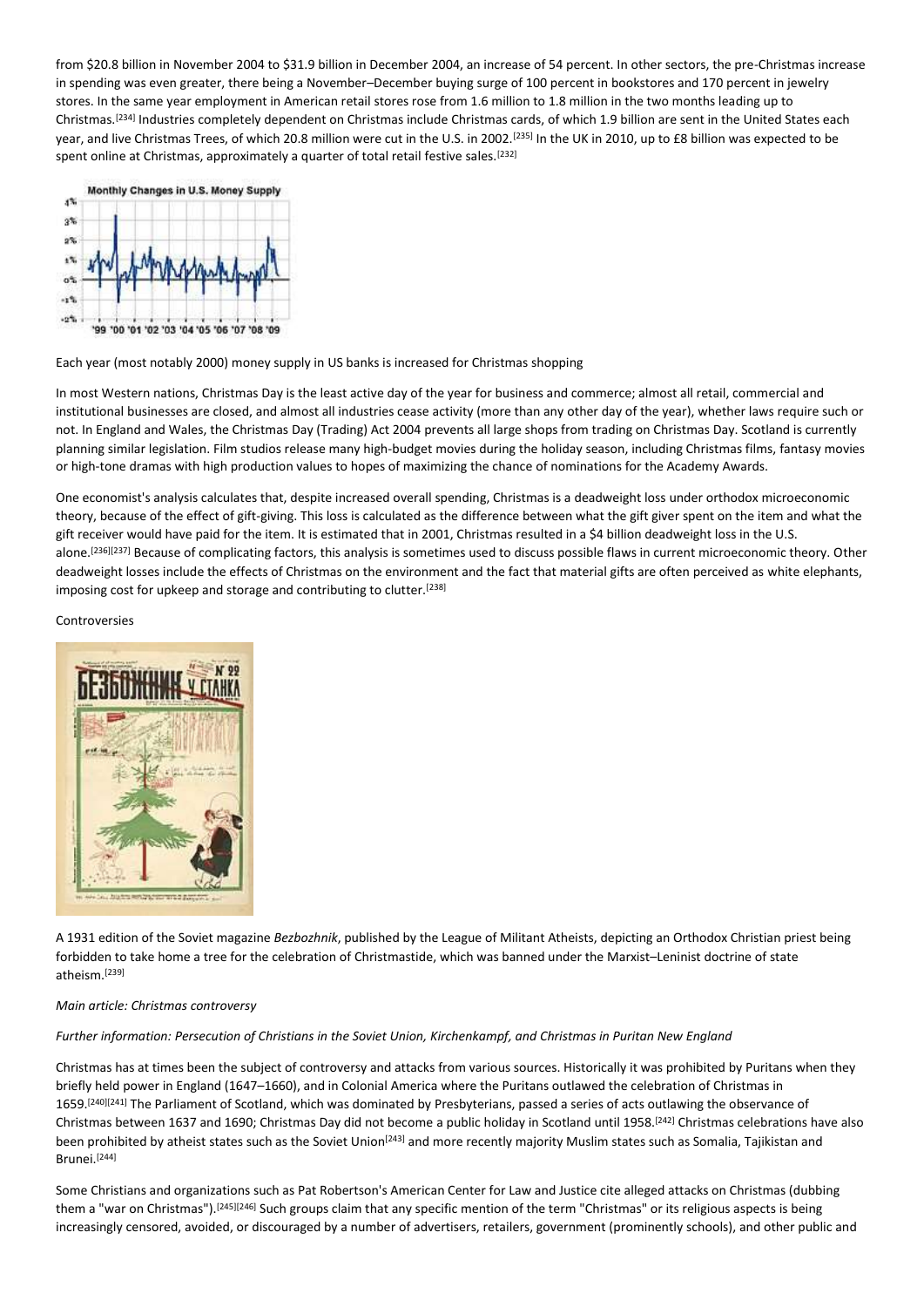private organizations. One controversy is the occurrence of Christmas trees being renamed Holiday trees.<sup>[247]</sup> In the U.S. there has been a tendency to replace the greeting *Merry Christmas* with *Happy Holidays*, which is considered inclusive at the time of the Jewish celebration of Hanukkah.<sup>[248]</sup> In the U.S. and Canada, where the use of the term "Holidays" is most prevalent, opponents have denounced its usage and avoidance of using the term "Christmas" as being politically correct.<sup>[249][250][251]</sup> Groups such as the American Civil Liberties Union have initiated court cases to bar the display of images and other material referring to Christmas from public property, including schools.<sup>[252]</sup> Such groups argue that government-funded displays of Christmas imagery and traditions violate the First Amendment to the United States Constitution, which prohibits the establishment by Congress of a national religion.<sup>[253]</sup> In 1984, the U.S. Supreme Court ruled in *Lynch v. Donnelly* that a Christmas display (which included a Nativity scene) owned and displayed by the city of Pawtucket, Rhode Island, did not violate the First Amendment.[254] In November 2009, the federal appeals court in Philadelphia upheld a school district's ban on the singing of Christmas carols.[255] The Supreme Court of the United States declined to hear an appeal.[256]

American Muslim scholar Abdul Malik Mujahid has said that Muslims must treat Christmas with respect, even if they disagree with it.<sup>[257]</sup>

#### See also

- *[A](https://en.wikipedia.org/wiki/File:Candle4.png)dvent portal*
- *Christmas portal*
- *[H](https://en.wikipedia.org/wiki/File:Calendar_icon.svg)olidays portal*



- Christmas traditions
- Christmas in July
- Christmas Sunday
- Christmas and holiday season
- List of Christmas novels
- Little Christmas
- Nochebuena
- Mawlid
- Twin Holy Birthdays
- Yaldā winter festival

#### Notes

#### References

- 1. ^ Jump up to:*<sup>a</sup> <sup>b</sup>* Christmas as a Multi-faith Festival—BBC News. Retrieved September 30, 2008.
- 2. ^ Jump up to:*<sup>a</sup> <sup>b</sup> "In the U.S., Christmas Not Just for Christians". Gallup, Inc. December 24, 2008. Retrieved December 16, 2012.*
- 3. **^** *Gwynne, Paul (2011). World Religions in Practice. John Wiley & Sons. ISBN 978-1-4443-6005-9.*
- 4. ^ Jump up to:*<sup>a</sup> <sup>b</sup> <sup>c</sup> Ramzy, John. "The Glorious Feast of Nativity: 7 January? 29 Kiahk? 25 December?". Coptic Orthodox Church Network. Retrieved January 17, 2011.*
- 5. **^** *Steinfels, Peter (January 6, 2007). "At Armenian Churches, a Distinct Observance Today". The New York Times.*
- 6. **^** *Agadjanian, Alexander (2016). Armenian Christianity Today: Identity Politics and Popular Practice. Routledge. p. 113. ISBN 9781317178576. The Armenian Apostolic Church follows the oldest Jerusalem version of Canons of Calendar, based on the Julian Calendar, and therefore celebrates Christmas and Theophany on the same day, January 6*
- 7. **^** *Jansezian, Nicole. "10 things to do over Christmas in the Holy Land". The Jerusalem Post. the Armenians in Jerusalem – and only in Jerusalem – celebrate Christmas on January 19...*
- 8. **^** Christmas, *Merriam-Webster*. Retrieved 2008-10-06. Archived 2009-10-31.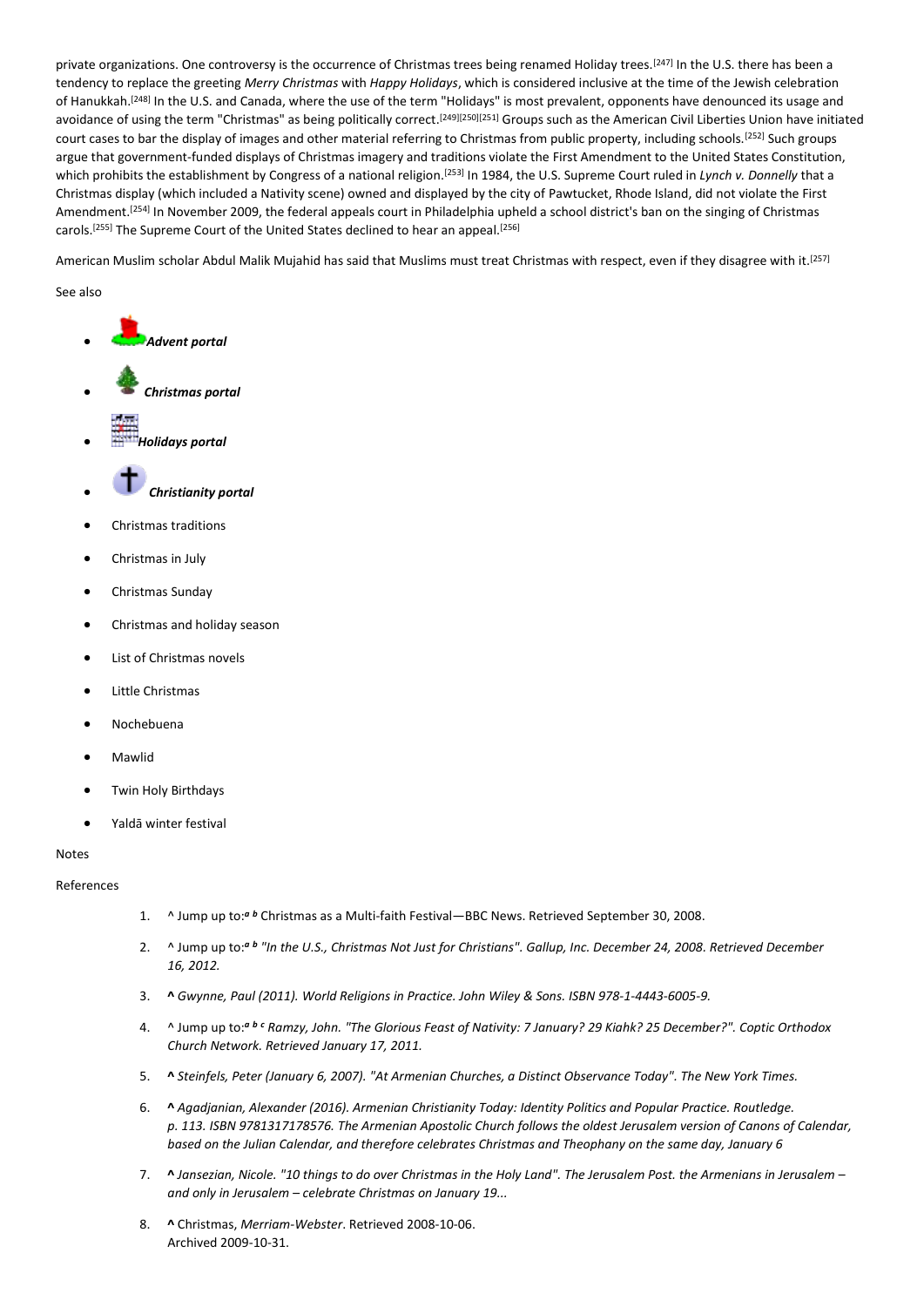- 9. ^ Jump up to:*<sup>a</sup> <sup>b</sup> <sup>c</sup> <sup>d</sup> <sup>e</sup> <sup>f</sup>* Martindale, Cyril Charles."Christmas". *The Catholic Encyclopedia*. Vol. 3. New York: Robert Appleton Company, 1908.
- 10. **^** Several branches of Eastern Christianity that use the Julian calendar also celebrate on December 25 according to that calendar, which is now January 7 on the Gregorian calendar. Armenian Churches observed the nativity on January 6 even before the Gregorian calendar originated. Most Armenian Christians use the Gregorian calendar, still celebrating Christmas Day on January 6. Some Armenian churches use the Julian calendar, thus celebrating Christmas Day on January 19 on the Gregorian calendar, with January 18 being Christmas Eve.
- 11. ^ Jump up to:*<sup>a</sup> <sup>b</sup> "Christmas in Bethlehem".*
- 12. **^** *"The Global Religious Landscape | Christians". Pew Research Center. December 18, 2012. Retrieved May 23, 2014.*
- 13. **^** *"Christmas Strongly Religious For Half in U.S. Who Celebrate It". Gallup, Inc. December 24, 2010. Retrieved December 16, 2012.*
- 14. **^** *Forbes, Bruce David (October 1, 2008). Christmas: A Candid History. University of California Press. p. 27. ISBN 978-0-520- 25802-0. In 567 the Council of Tours proclaimed that the entire period between Christmas and Epiphany should be considered part of the celebration, creating what became known as the twelve days of Christmas, or what the English called Christmastide.*

*On the last of the twelve days, called Twelfth Night, various cultures developed a wide range of additional special festivities. The variation extends even to the issue of how to count the days. If Christmas Day is the first of the twelve days, then Twelfth Night would be on January 5, the eve of Epiphany. If December 26, the day after Christmas, is the first day, then Twelfth Night falls on January 6, the evening of Epiphany itself.*

*After Christmas and Epiphany were in place, on December 25 and January 6, with the twelve days of Christmas in between, Christians slowly adopted a period called Advent, as a time of spiritual preparation leading up to Christmas.*

- 15. **^** *Senn, Frank C. (2012). Introduction to Christian Liturgy. Fortress Press. p. 145. ISBN 978-1-4514-2433-1. We noted above that late medieval calendars introduced a reduced three-day octave for Christmas, Easter, and Pentecost that were retained in Roman Catholic and passed into Lutheran and Anglican calendars.*
- 16. **^** Canadian Heritage Public holidays *Government of Canada*. Retrieved November 27, 2009.
- 17. **^** 2009 Federal Holidays Archived January 16, 2013, at the Wayback Machine. *U.S. Office of Personnel Management*. Retrieved November 27, 2009.
- 18. **^** Bank holidays and British Summer time *HM Government*. Retrieved November 27, 2009.
- 19. **^** *Ehorn, Lee Ellen; Hewlett, Shirely J.; Hewlett, Dale M. (September 1, 1995). December Holiday Customs. Lorenz Educational Press. p. 1. ISBN 978-1-4291-0896-6.*
- 20. **^** Nick Hytrek, "Non-Christians focus on secular side of Christmas", *Sioux City Journal*, November 10, 2009. Retrieved November 18, 2009.
- 21. **^** *Crump, William D. (September 15, 2001). The Christmas Encyclopedia (3 ed.). McFarland. p. 39. ISBN 9780786468270. Christians believe that a number of passages in the Bible are prophecies about future events in the life of the promised Messiah or Jesus Christ. Most, but not all, of those prophecies are found in the Old Testament ... Born in Bethlehem (Micah 5:2): "But thou, Bethlehem Ephratah, though thou be little among the thousands of Juda, yet out of thee shall he come forth unto me that is to be ruler in Israel; whose goings forth have been from of old, from everlasting."*
- 22. **^** *Tucker, Ruth A. (2011). Parade of Faith: A Biographical History of the Christian Church. Zondervan. p. 23. ISBN 9780310206385. According to gospel accounts, Jesus was born during the reign of Herod the Great, thus sometime before 4 BCE. The birth narrative in Luke's gospel is one of the most familiar passages in the Bible. Leaving their hometown of Nazareth, Mary and Joseph travel to Bethlehem to pay taxes. Arriving late, they find no vacancy at the inn. They are, however, offered a stable, most likely a second room attached to a family dwelling where animals were sheltered—a room that would offer some privacy from the main family room for cooking, eating, and sleeping. This "city of David" is the little town of Bethlehem of Christmas-carol fame, a starlit silhouette indelibly etched on Christmas cards. No sooner was the baby born than angels announced the news to shepherds who spread the word.*
- 23. **^** Corinna Laughlin, Michael R. Prendergast, Robert C. Rabe, Corinna Laughlin, Jill Maria Murdy, Therese Brown, Mary Patricia Storms, Ann E. Degenhard, Jill Maria Murdy, Ann E. Degenhard, Therese Brown, Robert C. Rabe, Mary Patricia Storms, Michael R. Prendergast, *Sourcebook for Sundays, Seasons, and Weekdays 2011: The Almanac for Pastoral Liturgy*, LiturgyTrainingPublications, 2010, p. 29.
- 24. **^** "The Chronography of 354 AD. Part 12: Commemorations of the Martyrs", *The Tertullian Project*. 2006. Retrieved November 24, 2011.
- 25. **^** Roll, Susan K., *Toward the Origins of Christmas*, (Peeters Publishers, 1995), p. 133.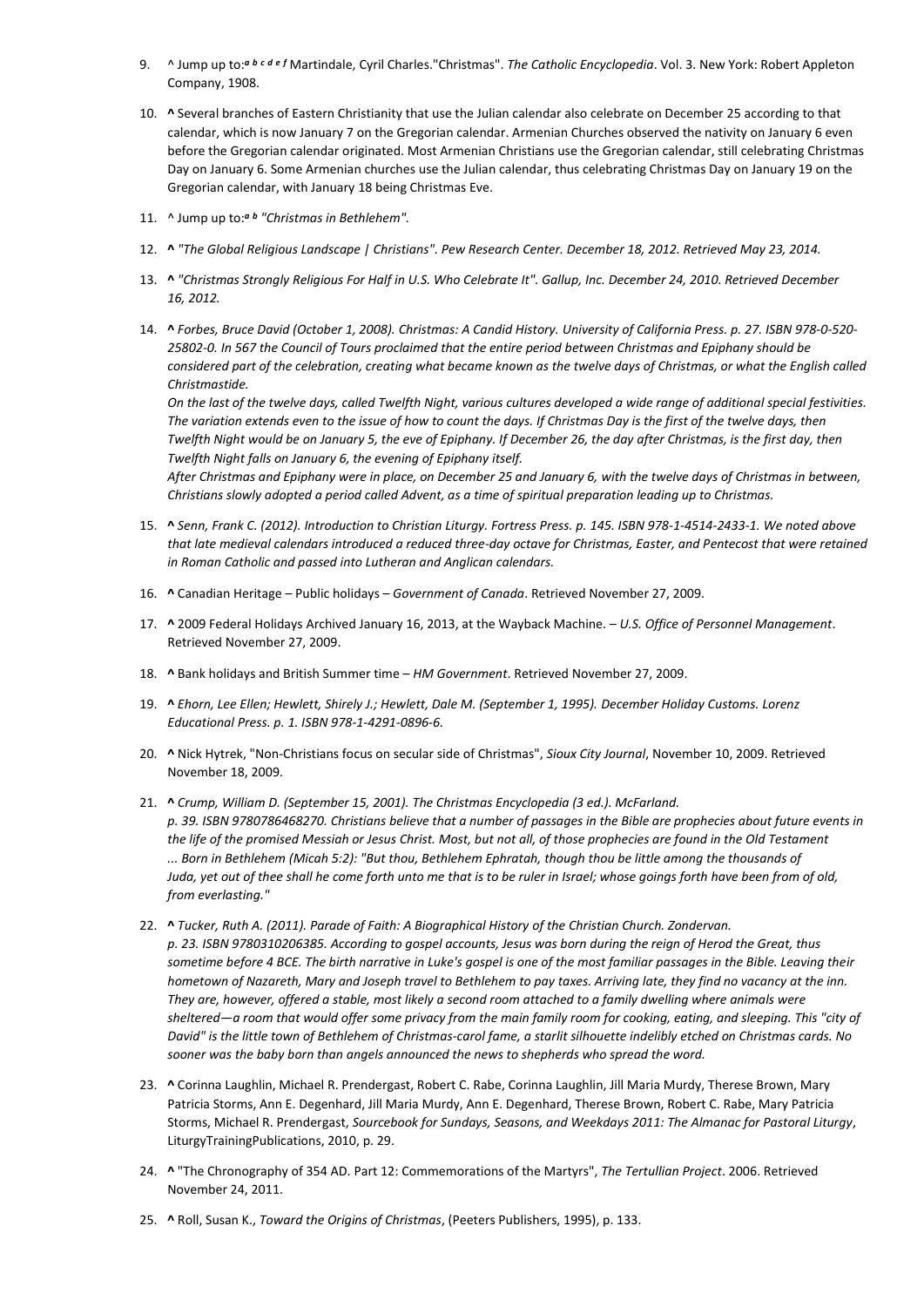- 26. **^** *The Liturgical Year. Thomas Nelson. November 3, 2009. ISBN 978-1-4185-8073-5. Retrieved April 2, 2009. Christmas is not*  really about the celebration of a birth date at all. It is about the celebration of a birth. The fact of the date and the fact of *the birth are two different things. The calendrical verification of the feast itself is not really that important ... What is important to the understanding of a life-changing moment is that it happened, not necessarily where or when it happened. The message is clear: Christmas is not about marking the actual birth date of Jesus. It is about the Incarnation of the One who became like us in all things but sin (Heb. 4:15) and who humbled Himself "to the point of death-even death on a cross" (Phil. 2:8). Christmas is a pinnacle feast, yes, but it is not the beginning of the liturgical year. It is a memorial, a remembrance, of the birth of Jesus, not really a celebration of the day itself. We remember that because the Jesus of history was born, the Resurrection of the Christ of faith could happen.*
- 27. **^** *"The Christmas Season". CRI / Voice, Institute. Retrieved April 2, 2009. The origins of the celebrations of Christmas and Epiphany, as well as the dates on which they are observed, are rooted deeply in the history of the early church. There has been much scholarly debate concerning the exact time of the year when Jesus was born, and even in what year he was born. Actually, we do not know either. The best estimate is that Jesus was probably born in the springtime, somewhere between the years of 6 and 4 BC, as December is in the middle of the cold rainy season in Bethlehem, when the sheep are kept inside and not on pasture as told in the Bible. The lack of a consistent system of timekeeping in the first century, mistakes in later calendars and calculations, and lack of historical details to cross reference events has led to this imprecision in fixing Jesus' birth. This suggests that the Christmas celebration is not an observance of a historical date, but a commemoration of the event in terms of worship.*
- 28. **^** *The School Journal, Volume 49. Harvard University. 1894. Retrieved April 2,2009. Throughout the Christian world the 25th of December is celebrated as the birthday of Jesus Christ. There was a time when the churches were not united regarding the date of the joyous event. Many Christians kept their Christmas in April, others in May, and still others at the close of September, till finally December 25 was agreed upon as the most appropriate date. The choice of that day was, of course, wholly arbitrary, for neither the exact date not the period of the year at which the birth of Christ occurred is known. For purposes of commemoration, however, it is unimportant whether the celebration shall fall or not at the precise anniversary of the joyous event.*
- 29. **^** *Alister McGrath (February 13, 2006). Christianity: An Introduction. John Wiley & Sons. p. 15. ISBN 9781405108997. For Christians, the precise date of the birth of Jesus is actually something of a non-issue. What really matters is that he was born as a human being, and entered into human history.*
- 30. **^** *West's Federal Supplement. West Publishing Company. 1990. While the Washington and King birthdays are exclusively secular holidays, Christmas has both secular and religious aspects.*
- 31. **^** "Poll: In a changing nation, Santa endures", Associated Press, December 22, 2006. Retrieved December 24, 2018.
- 32. ^ Jump up to:*<sup>a</sup> <sup>b</sup>* Cyril Charles Martindale, "Christmas", in *The Catholic Encyclopedia. Vol. 3*, New York: Robert Appleton Company, 1908 (accessed December 21, 2012).
- 33. **^** *Schoenborn, Christoph (1994). God's human face: the Christ-icon. p. 154. ISBN 0-89870-514-2.*
- 34. **^** *Galey, John (1986). Sinai and the Monastery of St. Catherine. p. 92. ISBN 977-424-118-5.*
- 35. **^** *Christenmas, n.*, *Oxford English Dictionary*. Retrieved December 12.
- 36. ^ Jump up to:*<sup>a</sup> <sup>b</sup>* "Christmas" in the Middle English Dictionary.
- 37. **^** Griffiths, Emma, "Why get cross about Xmas?", BBC, December 22, 2004. Retrieved December 12, 2011.
- 38. ^ Jump up to:*<sup>a</sup> <sup>b</sup>* Hutton, Ronald, *The Stations of the Sun: A History of the Ritual Year*, Oxford University Press, 2001.
- 39. **^** "Midwinter" in Bosworth & Toller.
- 40. **^** Serjeantson, Mary Sidney, *A History of Foreign Words in English*
- 41. **^** *"Online Etymology Dictionary".*
- 42. **^** *Yule*, Online Etymology Dictionary. Retrieved December 12.
- 43. **^** *Noel* Online Etymology Dictionary. Retrieved December 12.
- 44. **^** "Biblical literature", *Encyclopædia Britannica*, 2011. Web. January 22, 2011.
- 45. **^** "Christmas and its cycle", *New Catholic Encyclopedia*, 2nd edition, 2002, Catholic University of America Press. Vol. 3, pp. 550–557.
- 46. **^** "The Chronography of 354 AD. Part 12: Commemorations of the Martyrs.." *MGH Chronica Minora I* (1892), pp.71–72. See the first entry.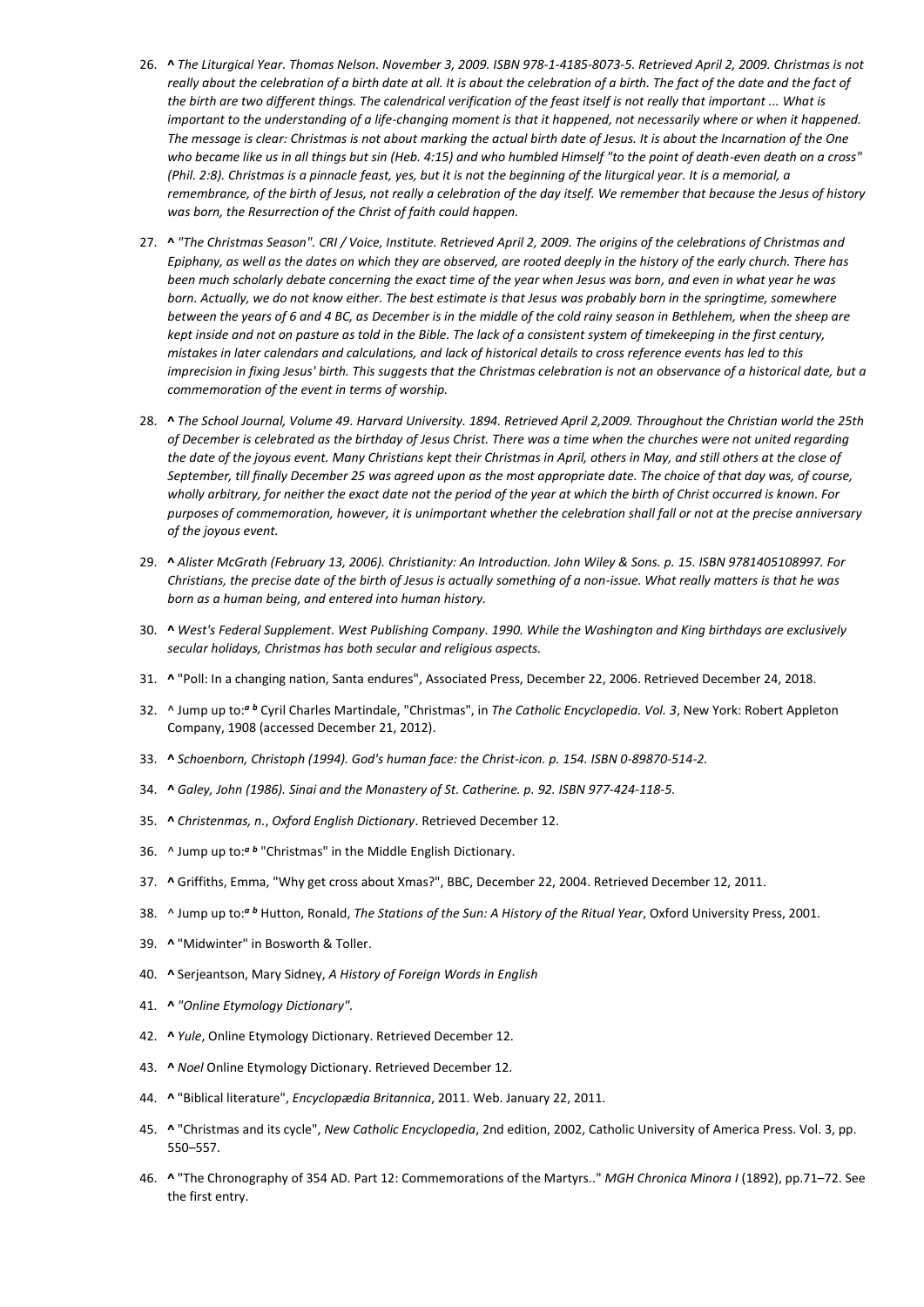- 47. **^** *Forbes, Bruce David (October 1, 2008). Christmas: A Candid History. University of California Press. p. 27. ISBN 978-0-520- 25802-0. In 567 the Council of Tours proclaimed that the entire period between Christmas and Epiphany should be considered part of the celebration, creating what became known as the twelve days of Christmas, or what the English called Christmastide. On the last of the twelve days, called Twelfth Night, various cultures developed a wide range of additional special festivities. The variation extends even to the issue of how to count the days. If Christmas Day is the first of the twelve days, then Twelfth Night would be on January 5, the eve of Epiphany. If December 26, the day after Christmas, is the first*  day, then Twelfth Night falls on January 6, the evening of Epiphany itself. After Christmas and Epiphany were in place, on *December 25 and January 6, with the twelve days of Christmas in between, Christians gradually added a period called Advent, as a time of spiritual preparation leading up to Christmas.* |access-date= requires |url= (help)
- 48. **^** *Hynes, Mary Ellen (1993). Companion to the Calendar. Liturgy Training Publications. p. 8. ISBN 978-1-56854-011-5. In the year 567 the church council of Tours called the 13 days between December 25 and January 6 a festival season. Up until that time the only other joyful church season was the 50 days between Easter Sunday and Pentecost.* |accessdate= requires |url= (help)
- 49. **^** *Knight, Kevin (2012). "Christmas". The Catholic Encyclopedia. New Advent. Retrieved December 15, 2014. The Second Council of Tours (can. xi, xvii) proclaims, in 566 or 567, the sanctity of the "twelve days" from Christmas to Epiphany, and the duty of Advent fast; that of Agde (506), in canons 63–64, orders a universal communion, and that of Braga (563) forbids fasting on Christmas Day. Popular merry-making, however, so increased that the "Laws of King Cnut", fabricated c. 1110, order a fast from Christmas to Epiphany.*
- 50. **^** *Hill, Christopher (2003). Holidays and Holy Nights: Celebrating Twelve Seasonal Festivals of the Christian Year. Quest Books. p. 91. ISBN 978-0-8356-0810-7. This arrangement became an administrative problem for the Roman Empire as it tried to coordinate the solar Julian calendar with the lunar calendars of its provinces in the east. While the Romans could roughly match the months in the two systems, the four cardinal points of the solar year—the two equinoxes and solstices still fell on different dates. By the time of the first century, the calendar date of the winter solstice in Egypt and Palestine was eleven to twelve days later than the date in Rome. As a result the Incarnation came to be celebrated on different days in different parts of the Empire. The Western Church, in its desire to be universal, eventually took them both—one became Christmas, one Epiphany—with a resulting twelve days in between. Over time this hiatus became invested with specific Christian meaning. The Church gradually filled these days with saints, some connected to the birth narratives in Gospels (Holy Innocents' Day, December 28, in honor of the infants slaughtered by Herod; St. John the Evangelist, "the Beloved," December 27; St. Stephen, the first Christian martyr, December 26; the Holy Family, December 31; the Virgin Mary, January 1). In 567, the Council of Tours declared the twelve days between Christmas and Epiphany to become one unified festal cycle.* |access-date= requires |url=(help)
- 51. **^** *Bunson, Matthew (October 21, 2007). "Origins of Christmas and Easter holidays". Eternal Word Television Network (EWTN). Retrieved December 17,2014. The Council of Tours (567) decreed the 12 days from Christmas to Epiphany to be sacred and especially joyous, thus setting the stage for the celebration of the Lord's birth not only in a liturgical setting but in the hearts of all Christians.*
- 52. ^ Jump up to:*<sup>a</sup> <sup>b</sup> "É verdade que a data do Natal (25 de dezembro) é de origem pagã?". Logos Apologetica (in Portuguese). December 30, 2016. Retrieved December 19,2018.*
- 53. **^** *"Christmas on December 25th is not from paganism - Tertullian evidence".*
- 54. **^** *"Apostolic Constitutions, Book V".*
- 55. **^** *Wainwright, Geoffrey; Westerfield Tucker, Karen Beth, eds. (2005). The Oxford History of Christian Worship. Oxford University Press. p. 65. ISBN 978-0-19-513886-3. Retrieved February 3, 2012.*
- 56. ^ Jump up to:*<sup>a</sup> <sup>b</sup> Roy, Christian (2005). Traditional Festivals: A Multicultural Encyclopedia. Santa Barbara, California: ABC-CLIO. p. 146. ISBN 978-1-57607-089-5. Retrieved February 3, 2012.*
- 57. **^** *Pokhilko, Hieromonk Nicholas. "History of Epiphany". Retrieved December 27, 2017.*
- 58. **^** *Hastings, James; Selbie, John A., eds. (2003). Encyclopedia of Religion and Ethics. 6. Kessinger Publishing Company. pp. 603–604. ISBN 978-0-7661-3676-2. Retrieved February 3, 2012.*
- 59. **^** *Hastings, James; Selbie, John A., eds. (2003). Encyclopedia of Religion and Ethics. 6. Kessinger Publishing Company. p. 605. ISBN 978-0-7661-3676-2. Retrieved February 3, 2012.*
- 60. **^** McGowan, Andrew, How December 25 Became Christmas, *Bible History Daily*, 12/02/2016.
- 61. **^** *"Elesha Coffman, "Why December 25?"". Christianitytoday.com. August 8, 2008. Retrieved December 25, 2013.*
- 62. **^** https://www.biblegateway.com/passage/?search=Luke+2%3A8-20&version=NIV
- 63. **^** *"Five myths about the Nativity". Washington Post. Retrieved 2018-12-18.*
- 64. **^** https://www.livescience.com/42976-when-was-jesus-born.html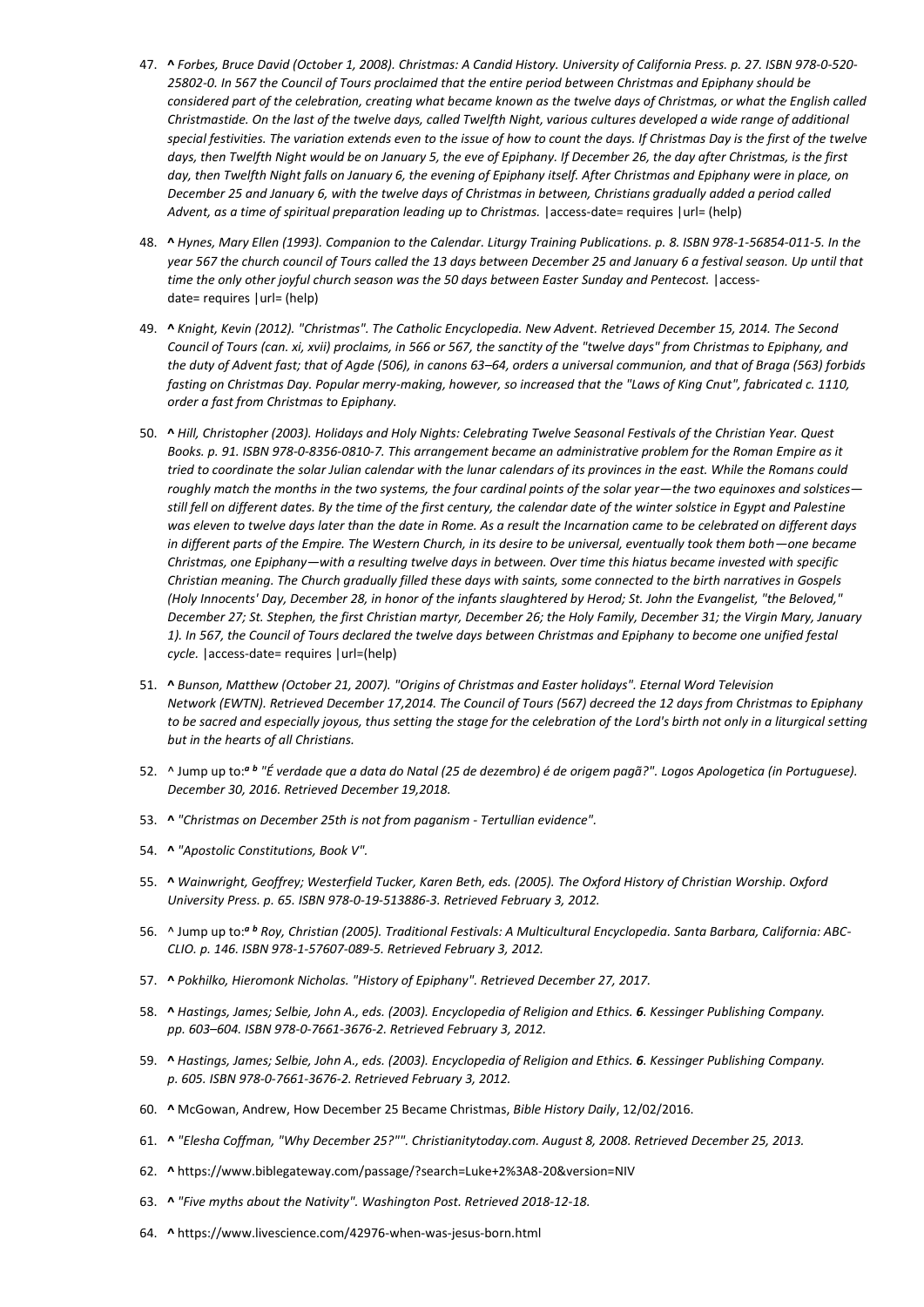- 65. **^** *Magdeburgenses, Cent. 2. c. 6. Hospinian, de origine Festorum Chirstianorum*
- 66. **^** *"Why December 25?".*
- 67. **^** Kelly, Joseph F., *The Origins of Christmas*, Liturgical Press, 2004, pp. 67–69.
- 68. **^** Bradt, Hale, *Astronomy Methods*, (2004), p. 69. Roll, p. 87.
- 69. **^** "Bruma Archived October 10, 2006, at the Wayback Machine.", *Seasonal Festivals of the Greeks and Romans* Pliny the Elder, Natural History, 18:59
- 70. **^** Augustine, Sermon 192.
- 71. **^** Malachi 4:2.
- 72. **^** John 8:12.
- 73. **^** *Roll, Susan K. (1995). Towards the Origin of Christmas. Kok Pharos Publishing. p. 82, cf. note 115. ISBN 90-390-0531-1. Retrieved December 25,2013.*
- 74. **^** Newton, Isaac, *Observations on the Prophecies of Daniel, and the Apocalypse of St. John* (1733). Ch. XI. A sun connection is possible because Christians considered Jesus to be the "Sun of righteousness" prophesied in Malachi 4:2: "But for you who fear my name, the sun of righteousness shall rise with healing in its wings. You shall go out leaping like calves from the stall."
- 75. ^ Jump up to:*<sup>a</sup> <sup>b</sup>* Hijmans, S.E., *Sol, the sun in the art and religions of Rome,* 2009, p. 595. ISBN 978-90-367-3931- 3 Archived May 10, 2013, at the Wayback Machine.
- 76. ^ Jump up to:*<sup>a</sup> <sup>b</sup>* Bradshaw, Paul F., "Christmas", *The New SCM Dictionary of Liturgy of Worship*, Hymns Ancient and Modern Ltd., 2002.
- 77. **^** Roll, pp. 88–90. Duchesne, Louis, *Les Origines du Culte Chrétien,* Paris, 1902, 262 ff.
- 78. **^** *Andrew McGowan. "How December 25 Became Christmas". Bible Review & Bible History Daily. Biblical Archaeology Society. Retrieved February 24, 2011.*
- 79. **^** "Annunciation, *New Catholic Encyclopedia* 2nd edition, 2003, Catholic University of America Press.
- 80. **^** 1 Corinthians 5:7–8: "Our paschal lamb, Christ, has been sacrificed. Therefore let us celebrate the festival..." Tally, pp. 2–4.
- 81. **^** Roll, p. 87.
- 82. **^** Roll (1995), p. 88
- 83. **^** *"Historical Dictionary of Catholicism".*
- 84. **^** Hippolytus and December 25th as the date of Jesus' birth ArchivedSeptember 13, 2018, at the Wayback Machine., Roll (1995), p. 87.
- 85. **^** *Kelly, Joseph F. (2004). The Origins of Christmas. Liturgical Press. p. 60. ISBN 978-0-8146-2984-0.* Online here [1].
- 86. ^ Jump up to:*<sup>a</sup> <sup>b</sup> Oxford Dictionary of the Christian Church* (Oxford University Press, 2005, ISBN 978-0-19-280290-3), article "Christmas".
- 87. **^** *"Introduction to Christian Liturgy".*
- 88. **^** (cited in *Christianity and Paganism in the Fourth to Eighth Centuries*, Ramsay MacMullen. Yale:1997, p. 155).
- 89. **^** "Christmas", *Encarta*. Archived 2009-10-31. *Roll, Susan K. (1995). Toward the Origins of Christmas. Peeters Publishers. p. 130.*
- 90. **^** *Tighe, William J. (2003). "Calculating Christmas". Touchstone. 16 (10).*
- 91. **^** Hermann Usener, *Das Weihnachtsfest*. In: *Religionsgeschichtliche Untersuchungen*, part 1. Second edition. Verlag von Max Cohen & Sohn, Bonn 1911. (Note that the first edition, 1889, doesn't have the discussion of Natalis Solis Invicti); also *Sol Invictus* (1905).
- 92. **^** *Talley, Thomas J. (1991). The Origins of the Liturgical Year. Liturgical Press. pp. 88–91. ISBN 978-0-8146-6075-1. Retrieved December 27, 2016.*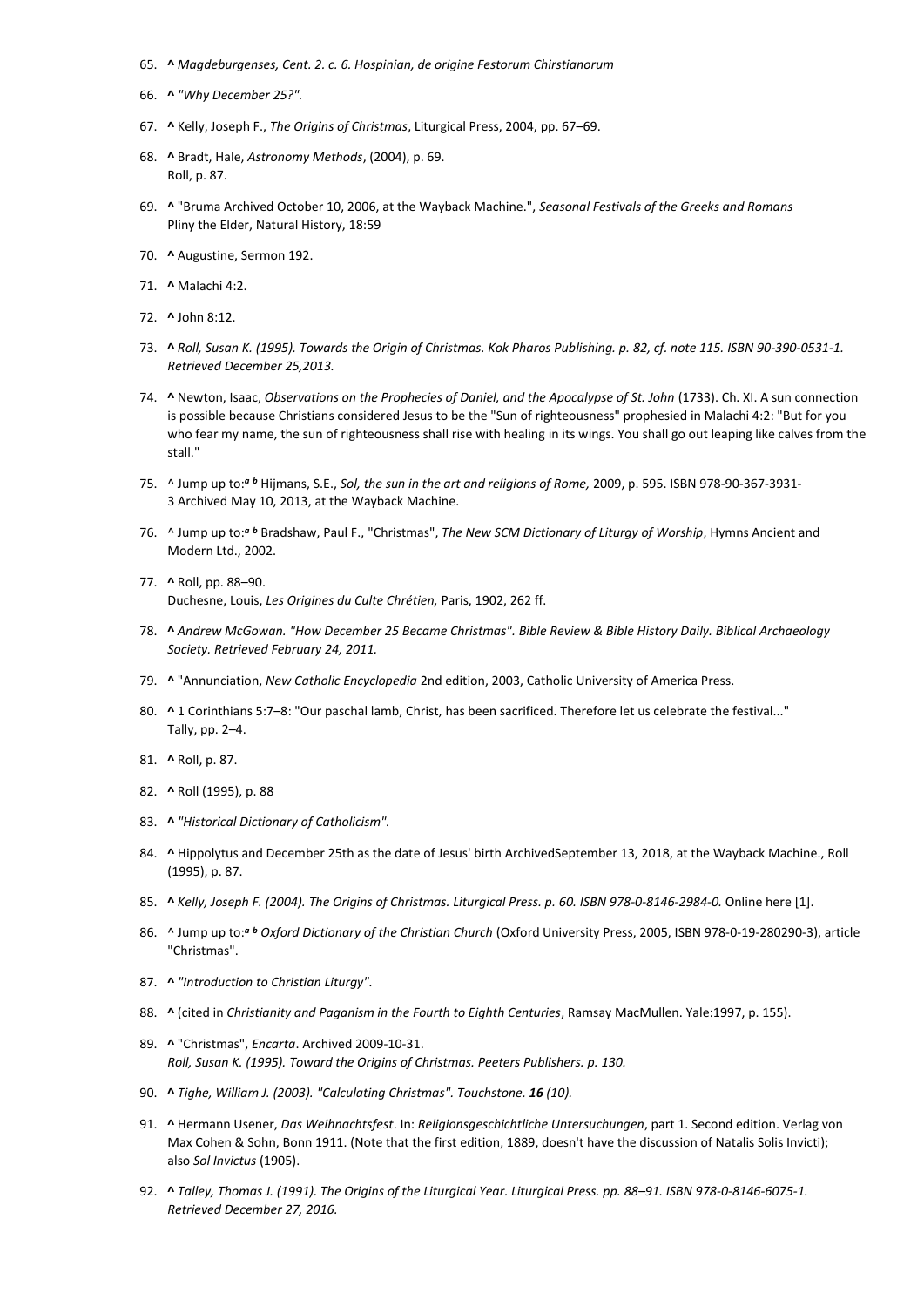- 93. **^** "Although this view is still very common, it has been seriously challenged" Church of England Liturgical Commission, *The Promise of His Glory: Services and Prayers for the Season from All Saints to Candlemas* (Church House Publishing 1991 ISBN 978-0-71513738-3) quoted in "The Date of Christmas and Epiphany".
- 94. **^** *Hijmans, S.E. The Sun in the Art and Religions of Rome. p. 588. ISBN 978-90-367-3931-3. Archived from the original on May 10, 2013.*
- 95. **^** Michael Alan Anderson, *Symbols of Saints: Theology, ritual, and kinship in music for John the Baptist and St. Anne (1175– 1563)* The University of Chicago, UMI / ProQuest Dissertations Publishing, Ann Arbor 2008, pp. 42–46, ISBN 978-0- 54956551-2.
- 96. **^** *Tucker, Karen B. Westerfield (2000). "Christmas". In Hastings, Adrian; Mason, Alistair; Pyper, Hugh. The Oxford Companion to Christian Thought. Oxford University Press. p. 114. ISBN 978-0-19-860024-4.*
- 97. ^ Jump up to:*<sup>a</sup> <sup>b</sup> <sup>c</sup> <sup>d</sup> <sup>e</sup> <sup>f</sup> <sup>g</sup>* Murray, Alexander, "Medieval Christmas", *History Today*, December 1986, **36** (12), pp. 31 39.
- 98. ^ Jump up to:*<sup>a</sup> <sup>b</sup> Standiford, Les (2008). The Man Who Invented Christmas: How Charles Dickens's A Christmas Carol Rescued His Career and Revived Our Holiday Spirits. Crown. ISBN 978-0-307-40578-4.*
- 99. ^ Jump up to:*<sup>a</sup> <sup>b</sup> Minzesheimer, Bob (December 22, 2008). "Dickens' classic 'Christmas Carol' still sings to us". USA Today. Retrieved April 30, 2010.*
- 100. **^** *Neal, Daniel (1822). The History of the Puritans. William Baynes and Son. p. 193. They disapproved of the observation of sundry of the church-festivals or holidays, as having no foundation in Scripture, or primitive antiquity.*
- 101. ^ Jump up to:*<sup>a</sup> <sup>b</sup> <sup>c</sup> <sup>d</sup> <sup>e</sup>* Durston, Chris, "Lords of Misrule: The Puritan War on Christmas 1642–60" Archived March 10, 2007, at the Wayback Machine., *History Today*, December 1985, **35** (12) pp. 7 – 14.
- 102. ^ Jump up to:*<sup>a</sup> <sup>b</sup> <sup>c</sup> <sup>d</sup> Barnett, James Harwood (1984). The American Christmas: A Study in National Culture. Ayer Publishing. p. 3. ISBN 0-405-07671-1.*
- 103. **^** "Christmas An Ancient Holiday" Archived May 9, 2007, at the Wayback Machine., *The History Channel*, 2007.
- 104. ^ Jump up to:*<sup>a</sup> <sup>b</sup>* Simek (2007:379).
- 105. **^** Coffman, Elesha. "Why December 25?" *Christian History & Biography*, *Christianity Today*, 2000.
- 106. **^** Simek (2010:180, 379–380).
- 107. **^** *Weiser, Franz Xaver (1958). Handbook of Christian Feasts and Customs. Harcourt.*
- 108. **^** *"Koliada". Encyclopediaofukraine.com. Retrieved November 19, 2012.*
- 109. ^ Jump up to:*<sup>a</sup> <sup>b</sup>* McGreevy, Patrick. "Place in the American Christmas," (JSTOR), *Geographical Review*, Vol. 80, No. 1. January 1990, pp. 32–42. Retrieved September 10, 2007.
- 110. ^ Jump up to:*<sup>a</sup> <sup>b</sup> <sup>c</sup> Restad, Penne L. (1995). Christmas in America: a History. Oxford: Oxford University Press. ISBN 0-19- 510980-5.*
- 111. ^ Jump up to:*<sup>a</sup> <sup>b</sup> <sup>c</sup>* Forbes, Bruce David, *Christmas: a candid history*, University of California Press, 2007, ISBN 0-520-25104- 0, pp. 68–79.
- 112. ^ Jump up to:*<sup>a</sup> <sup>b</sup> Rowell, Geoffrey (December 1993). "Dickens and the Construction of Christmas". History Today. 43 (12). Retrieved December 28, 2016. There is no doubt that A Christmas Carol is first and foremost a story concerned with the Christian gospel of liberation by the grace of God, and with incarnational religion which refuses to drive a wedge between the world of spirit and the world of matter. Both the Christmas dinners and the Christmas dinner-carriers are blessed; the cornucopia of Christmas food and feasting reflects both the goodness of creation and the joy of heaven. It is a significant sign of a shift in theological emphasis in the nineteenth century from a stress on the Atonement to a stress on the Incarnation, a stress which found outward and visible form in the sacramentalism of the Oxford Movement, the development of richer and more symbolic forms of worship, the building of neo-Gothic churches, and the revival and increasing centrality of the keeping of Christmas itself as a Christian festival. ... In the course of the century, under the influence of the Oxford Movement's concern for the better observance of Christian festivals, Christmas became more and more prominent. By the later part of the century cathedrals provided special services and musical events, and might have revived ancient special charities for the poor – though we must not forget the problems for large: parish-church cathedrals* like Manchester, which on one Christmas Day had no less than eighty couples coming to be married (the signing of the *registers lasted until four in the afternoon). The popularity of Dickens' A Christmas Carol played a significant part in the changing consciousness of Christmas and the way in which it was celebrated. The popularity of his public readings of the story is an indication of how much it resonated with the contemporary mood, and contributed to the increasing place of the Christmas celebration in both secular and religious ways that was firmly established by the end of the nineteenth century.*
- 113. **^** *Lowe, Scott C. (January 11, 2011). Christmas. John Wiley & Sons. p. 226. ISBN 978-1-4443-4145-4.*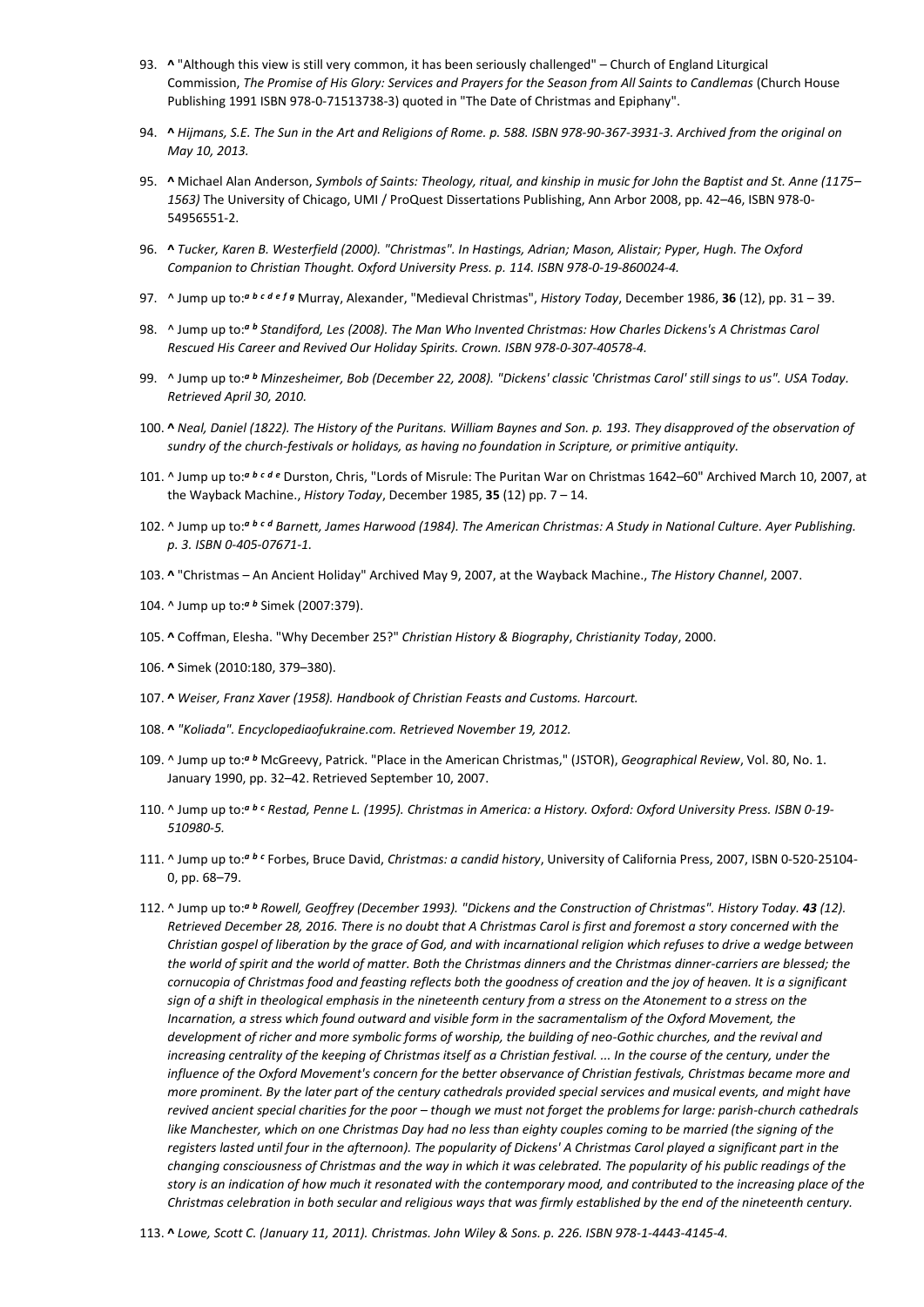- 114. **^** *Shawcross, John T. (January 1, 1993). John Milton. University Press of Kentucky. p. 249. ISBN 978-0-8131-7014-5. Milton was raised an Anglican, trained to become an Anglican minister, and remained an Anglican through the signing of the subscription books of Cambridge University in both 1629 and 1632, which demanded an allegiance to the state church and its Thirty-nine Articles.*
- 115. **^** *Browne, Sammy R. A Brief Anthology of English Literature, Volume 1. p. 412. ISBN 978-1-105-70569-4. His father had wanted him to practice law but Milton considered writing poetry his life's work. At 21 years old, he wrote a poem, "On the morning of Christ's Nativity," a work that is still widely read during Christmas.*
- 116. **^** *Heinz, Donald. Christmas: Festival of Incarnation. Fortress Press. p. 94. ISBN 978-1-4514-0695-5.*
- 117. **^** *Old, Hughes Oliphant (2002). Worship: Reformed According to Scripture. Westminster John Knox Press. p. 29. ISBN 978-0- 664-22579-7. Within a few years the Reformed church calendar was fairly well established. The heart of it was the weekly observance of the resurrection on the Lord's Day. Instead of liturgical seasons being observed, "the five evangelical feast days" were observed: Christmas, Good Friday, Easter, Ascension, and Pentecost. They were chosen because they were understood to mark the essential stages in the history of salvation.*
- 118. **^** *Old, Hughes Oliphant (2002). Worship: Reformed According to Scripture. Westminster John Knox Press. p. 29. ISBN 978-0- 664-22579-7.*
- 119. **^** *Carl Philipp Emanuel Nothaft (October 2011). "From Sukkot to Saturnalia: The Attack on Christmas in Sixteenth-Century Chronological Scholarship". Journal of the History of Ideas. University of Pennsylvania Press. 72 (4): 504– 505. JSTOR 41337151. However, when Thomas Mocket, rector of Gilston in Hertfordshire, decried such vices in a pamphlet to justify the parliamentary 'ban' of Christmas, effective since June 1647...*
- 120. **^** *Sandys, William (1852). Christmastide: its history, festivities and carols. London: John Russell Smith. pp. 119–120.*
- 121. **^** Chambers, Robert (1885). *Domestic Annals of Scotland*, p. 211.
- 122. **^** *"Act dischairging the Yule vacance". The Records of the Parliaments of Scotland to 1707 (in Middle Scots). St Andrews: University of St Andrews and National Archives of Scotland. Archived from the original on May 19, 2012. Retrieved February 29, 2012.*
- 123. **^** *Houston, Rab; Houston, Robert Allan (2008). Scotland: a very short introduction. Very short introductions. 197. Oxford University Press. p. 172. ISBN 978-0-19-923079-2. Retrieved February 29, 2012.*
- 124. **^** *Miall, Anthony & Peter (1978). The Victorian Christmas Book. Dent. p. 7. ISBN 0-460-12039-5.*
- 125. **^** *Woodforde, James (1978). The Diary of a Country Parson 1758–1802. Oxford University Press. ISBN 0-19-281241-6.*
- 126. **^** *Innes, Stephen (1995). Creating the Commonwealth: The Economic Culture of Puritan New England. W.W. Norton & Company. p. 145. ISBN 978-0-393-03584-1.*
- 127. **^** *Marling, Karal Ann (2000). Merry Christmas!: Celebrating America's Greatest Holiday. Harvard University Press. p. 44. ISBN 0-674-00318-7.*
- 128. **^** *Smith Thomas, Nancy (2007). Moravian Christmas in the South. p. 20. ISBN 0-8078-3181-6.*
- 129. **^** *Andrews, Peter (1975). Christmas in Colonial and Early America. United States: World Book Encyclopedia, Inc. ISBN 0- 7166-2001-4.*
- 130. **^** *Christmas in France. World Book Encyclopedia. 1996. p. 35. ISBN 978-0-7166-0876-9. Carols were altered by substituting names of prominent political leaders for royal characters in the lyrics, such as the Three Kings. Church bells were melted down for their bronze to increase the national treasury, and religious services were banned on Christmas Day. The cake of kings, too, came under attack as a symbol of the royalty. It survived, however, for a while with a new name—the cake of equality.*
- 131. **^** *Mason, Julia (December 21, 2015). "Why Was Christmas Renamed 'Dog Day' During the French Revolution?". HistoryBuff. Archived from the original on November 1, 2016. Retrieved November 18, 2016. How did people celebrate the Christmas during the French Revolution? In white-knuckled terror behind closed doors. Anti-clericalism reached its apex on 10 November 1793, when a Fête de la Raison was held in honor of the Cult of Reason. Churches across France were renamed "Temples of Reason" and the Notre Dame was "de-baptized" for the occasion. The Commune spared no expense: "The first festival of reason, which took place in Notre Dame, featured a fabricated mountain, with a temple of philosophy at its summit and a script borrowed from an opera libretto. At the sound of Marie-Joseph Chénier's Hymne à la Liberté, two rows of young women, dressed in white, descended the mountain, crossing each other before the 'altar of reason' before ascending once more to greet the goddess of Liberty." As you can probably gather from the above description, 1793 was not a great time to celebrate Christmas in the capital.*
- 132. **^** *Anon (May 22, 2007). "Bank Holiday Fact File" (PDF). TUC press release. TUC. Archived from the original (PDF) on June 3, 2013. Retrieved January 12,2010.*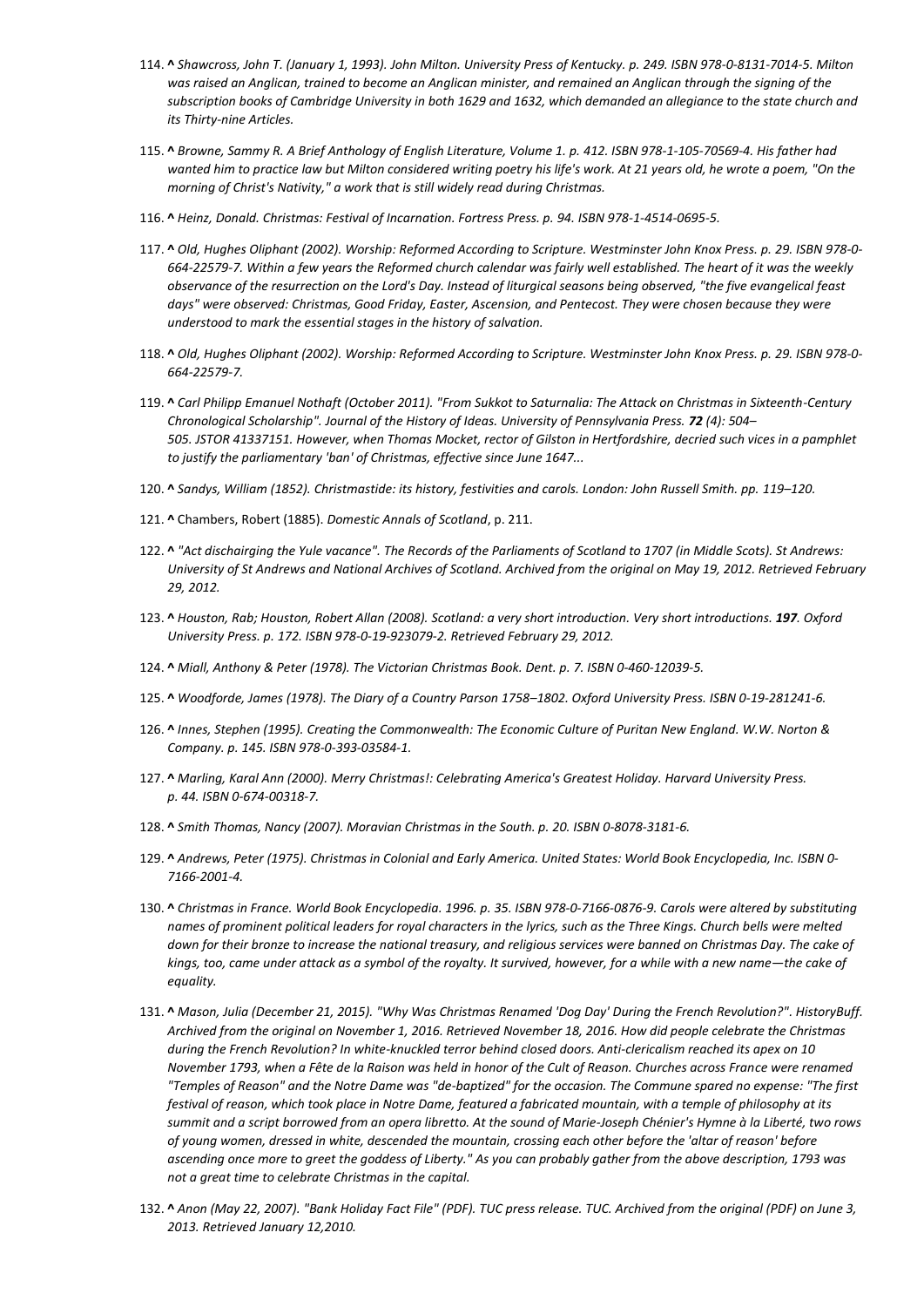- 133. **^** Rowell, Geoffrey, "Dickens and the Construction of Christmas", *History Today*, Volume: 43 Issue: 12, December 1993, pp. 17–24.
- 134. **^** *Hutton, Ronald (February 15, 2001). The Stations of the Sun: A History of the Ritual Year in Britain. Oxford University Press. ISBN 978-0-19-157842-7.*
- 135. **^** *Forbes, Bruce David (October 1, 2008). Christmas: A Candid History. --University of California Press. p. 62. ISBN 978-0-520- 25802-0. What Dickens didadvocate in his story was "the spirit of Christmas". Sociologist James Barnett has described it as Dickens's "Carol Philosophy", which "combined religious and secular attitudes toward to celebration into a humanitarian pattern. It excoriated individual selfishness and extolled the virtues of brotherhood, kindness, and generosity at Christmas. ... Dickens preached that at Christmas men should forget self and think of others, especially the poor and the unfortunate." The message was one that both religious and secular people could endorse.*
- 136. **^** *Kelly, Richard Michael, ed. (2003). A Christmas Carol. Broadview Press. pp. 9, 12. ISBN 1-55111-476-3.*
- 137. **^** Cochrane, Robertson. *Wordplay: origins, meanings, and usage of the English language*. University of Toronto Press, 1996, p. 126, ISBN 0-8020-7752-8.
- 138. **^** Hutton, Ronald, *The Stations of the Sun: The Ritual Year in England*. 1996. Oxford: Oxford University Press, p. 113. ISBN 0- 19-285448-8.
- 139. **^** Joe L. Wheeler. *Christmas in My Heart*, Volume 10, p. 97. Review and Herald Pub Assoc, 2001. ISBN 0-8280-1622-4.
- 140. **^** *Earnshaw, Iris (November 2003). "The History of Christmas Cards". Inverloch Historical Society Inc. Retrieved July 25, 2008.*
- 141. **^** *The Girlhood of Queen Victoria: a selection from Her Majesty's diaries*, p. 61. Longmans, Green & Co., 1912. University of Wisconsin.
- 142. ^ Jump up to:*<sup>a</sup> <sup>b</sup>* Lejeune, Marie Claire. *Compendium of symbolic and ritual plants in Europe*, p.550. University of Michigan ISBN 90-77135-04-9.
- 143. ^ Jump up to:*<sup>a</sup> <sup>b</sup> <sup>c</sup>* Shoemaker, Alfred Lewis. (1959) *Christmas in Pennsylvania: a folk-cultural study.* Edition 40. pp. 52, 53. Stackpole Books 1999. ISBN 0-8117-0328-2.
- 144. **^** *Godey's Lady's Book*, 1850. *Godey's* copied it exactly, except he removed the Queen's tiara, and Prince Albert's moustache, to remake the engraving into an American scene.
- 145. **^** Kelly, Richard Michael (ed.) (2003), *A Christmas Carol*, p. 20. Broadview Literary Texts, New York: Broadview Press, ISBN 1-55111-476-3.
- 146. **^** Moore's poem transferred the genuine old Dutch traditions celebrated at New Year in New York, including the exchange of gifts, family feasting, and tales of "sinterklass" (a derivation in Dutch from "Saint Nicholas", from whence comes the modern "Santa Claus") to Christmas.*The history of Christmas: Christmas history in America* Archived April 19, 2018, at the Wayback Machine., 2006.
- 147. **^** "Americans Celebrate Christmas in Diverse Ways" Archived December 10, 2006, at the Wayback Machine., Usinfo.state.gov, November 26, 2006.
- 148. **^** First Presbyterian Church of Watertown "Oh ... and one more thing"December 11, 2005 Archived February 25, 2007, at the Wayback Machine.
- 149. ^ Jump up to:*<sup>a</sup> <sup>b</sup> <sup>c</sup>* Restad, Penne L. (1995), *Christmas in America: a History*, Oxford: Oxford University Press, p. 96. ISBN 0- 19-510980-5.
- 150. **^** *"Christian church of God – history of Christmas". Christianchurchofgod.com. Archived from the original on December 19, 2010. Retrieved February 24,2011.*
- 151. **^** Meggs, Philip B. A History of Graphic Design. 1998 John Wiley & Sons, Inc. p 148 ISBN 0-471-29198-6.
- 152. **^** *Jacob R. Straus (November 16, 2012). "Federal Holidays: Evolution and Current Practices" (PDF). Congressional Research Service. Retrieved January 2, 2014.*
- 153. **^** *Weightman, Gavin; Humphries, Steve (1987). Christmas Past. London: Sidgwick and Jackson. p. 31.*
- 154. **^** *Harding, Patrick (2003). The Xmas Files: Facts Behind the Myths and Magic of Christmas. London: Metro Publishing.*
- 155. **^** *"When was the last time football matches in Britain were played on Christmas Day?". The Guardian. Retrieved October 23, 2014.*
- 156. **^** *Connelly, Mark (2000). Christmas at the Movies: Images of Christmas in American, British and European Cinema. I.B.Tauris. p. 186. ISBN 978-1-86064-397-2. A chapter on representations of Christmas in Soviet cinema could, in fact be the*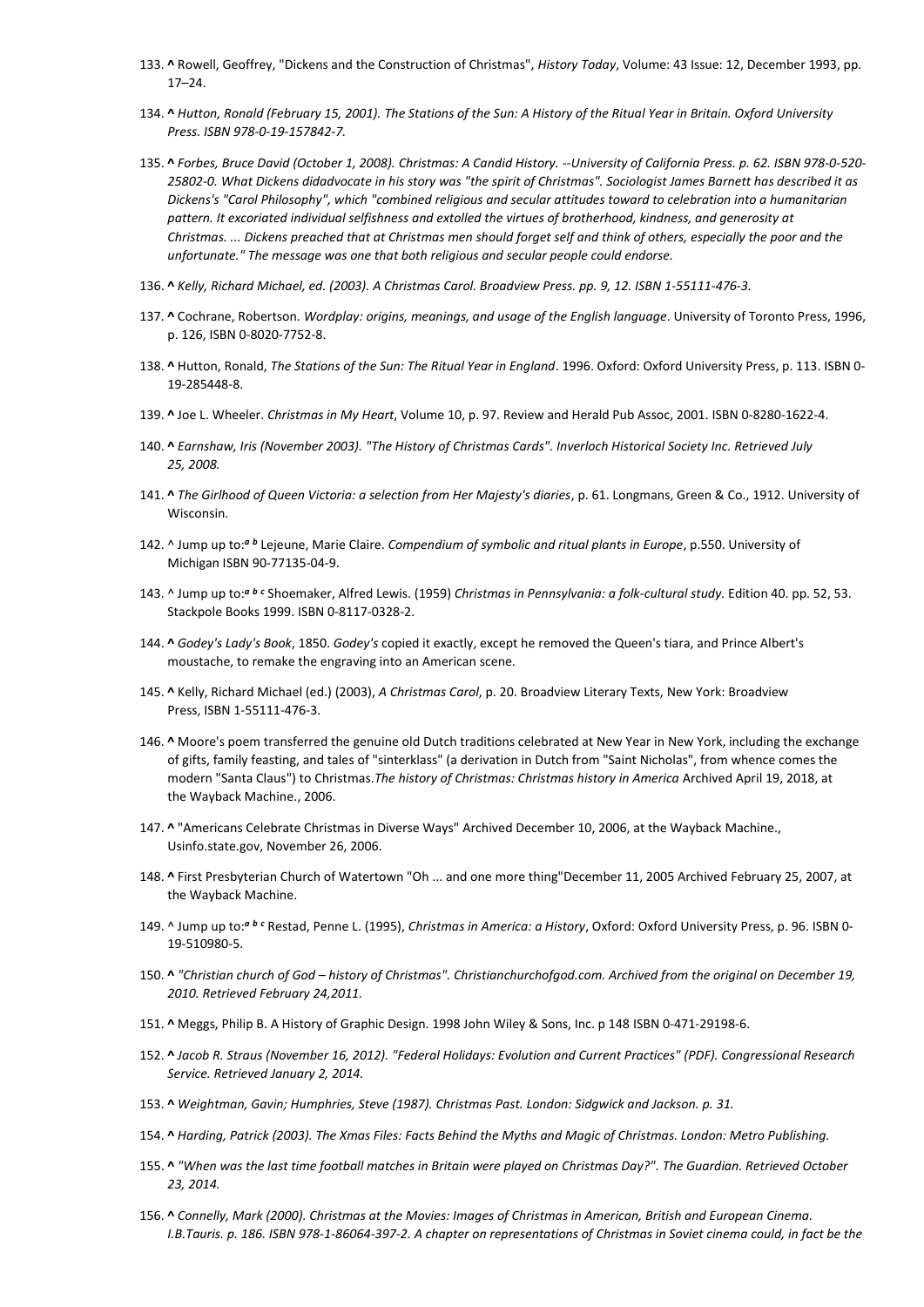*shortest in this collection: suffice it to say that there were, at least officially, no Christmas celebrations in the atheist socialist state after its foundation in 1917.*

- 157. **^** *Ramet, Sabrina Petra (November 10, 2005). Religious Policy in the Soviet Union. Cambridge University Press. p. 138. ISBN 978-0-521-02230-9. The League sallied forth to save the day from this putative religious revival. Antireligioznik obliged with so many articles that it devoted an entire section of its annual index for 1928 to antireligious training in the schools. More such material followed in 1929, and a flood of it the next year. It recommended what Lenin and others earlier had explicitly condemned—carnivals, farces, and games to intimidate and purge the youth of religious belief. It suggested that pupils campaign against customs associated with Christmas (including Christmas trees) and Easter. Some schools, the League approvingly reported, staged an anti-religious day on the 31st of each month. Not teachers but the League's local set the programme for this special occasion.*
- 158. **^** *Zugger, Christopher Lawrence (2001). Catholics of the Soviet Empire from Lenin Through Stalin. Syracuse University Press. p. 210. ISBN 978-0-8156-0679-6. As observed by Nicholas Brianchaninov, writing in 1929–1930, after the NEP and just as the worst of collectivization was beginning, the Soviets deemed it necessary to drive into the heads of the people the axiom that religion was the synthesis of everything most harmful to humanity. It must be presented as the enemy of man and society, of life and learning, of progress. ... In caricatures, articles, Bezbozhnik, Antireligioznik, League of Militant Atheists propaganda and films. School courses [were give] on conducting the struggle against religion (how to profane a church, break windows, objects of piety). The young, always eager to be with the latest trend, often responded to such propaganda. In Moscow in 1929 children were brought to spit on the crucifixes at Christmas. Priests in Tiraspol diocese were sometimes betrayed by their own young parishioners, leading to their imprisonment and even death, and tearing their families apart.*
- 159. **^** *Goldberg, Carey (January 7, 1991). "A Russian Christmas—Better Late Than Never : Soviet Union: Orthodox Church celebration is the first under Communists. But, as with most of Yeltsin's pronouncements, the holiday stirs a controversy". Los Angeles Times. Retrieved November 22, 2014. For the first time in more than seven decades, Christmas celebrated today by Russian Orthodox Christians—is a full state holiday across Russia's vast and snowy expanse. As part of Russian Federation President Boris N. Yeltsin's ambitious plan to revive the traditions of Old Russia, the republic's legislature declared last month that Christmas, long ignored under atheist Communist ideology, should be written back into the public calendar. "The Bolsheviks replaced crosses with hammers and sickles," said Vyacheslav S. Polosin, head of the Russian legislature's committee on religion. "Now they are being changed back."*
- 160. **^** *Perry, Joseph (December 24, 2015). "How the Nazis co-opted Christmas: A history of propaganda". The Washington Post. Retrieved March 11, 2016.*
- 161. **^** *"Somalia joins Brunei by banning Christmas celebrations 'to protect Islam'". The Daily Telegraph. December 24, 2015.*
- 162. **^** *Jespersen, Knud J. V. (June 21, 2011). A History of Denmark. Macmillan International Higher Education. p. 91. ISBN 9780230344174. It is quite normal to go to church on Christmas Eve, and many people like to celebrate a christening or wedding in church. The Church is especially important at the end of a life; by far the majority of funerals are still conducted in a church by a minister.*
- 163. **^** *"2018 Worship and Music Planning Calendar" (in English=access-date=December 9 and 2018). The United Methodist Church. 2018.*
- 164. **^** *Stetzer, Ed (December 14, 2015). "What Is Church Attendance Like During Christmastime? New Data From LifeWay Research". Christianity Today. Retrieved December 9, 2018.*
- 165. **^** *Bingham, John (October 27, 2016). "British families only attend church at Christmas, new figures suggest". The Telegraph. Retrieved December 24,2017.*
- 166. **^** Miles, Clement A, *Christmas customs and traditions*, Courier Dover Publications, 1976, ISBN 0-486-23354-5, p. 272.
- 167. **^** Heller, Ruth, *Christmas: Its Carols, Customs & Legends*, Alfred Publishing (1985), ISBN 0-7692-4399-1, p. 12.
- 168. ^ Jump up to:*<sup>a</sup> <sup>b</sup> Collins, Ace (April 1, 2010). Stories Behind the Great Traditions of Christmas. Zondervan. ISBN 978-0-310- 87388-4. Retrieved December 2, 2010.*
- 169. **^** Collins, Ace, *Stories Behind the Great Traditions of Christmas*, Zondervan, (2003), ISBN 0-310-24880-9 p.47.
- 170. **^** Google Books Susan Topp Weber, *Nativities of the World*, Gibbs Smith, 2013
- 171. **^** *"Alla scoperta dei cinque presepi più belli di Bologna | Nuok". Nuok.it. January 24, 2013. Archived from the original on December 27, 2013. Retrieved December 25, 2013.*
- 172. **^** *"Presepi in Liguria: provincia di Genova, Tigullio -sito di Paolino". Digilander.libero.it. Retrieved December 25, 2013.*
- 173. **^** *"Holidays at the Museums : Carnegie Museum of Natural History". Carnegiemnh.org. November 26, 2013. Archived from the original on December 27, 2013. Retrieved December 25, 2013.*
- 174. **^** Bershad, David; Carolina Mangone, *The Christian Travelers Guide to Italy*, Zondervan, 2001.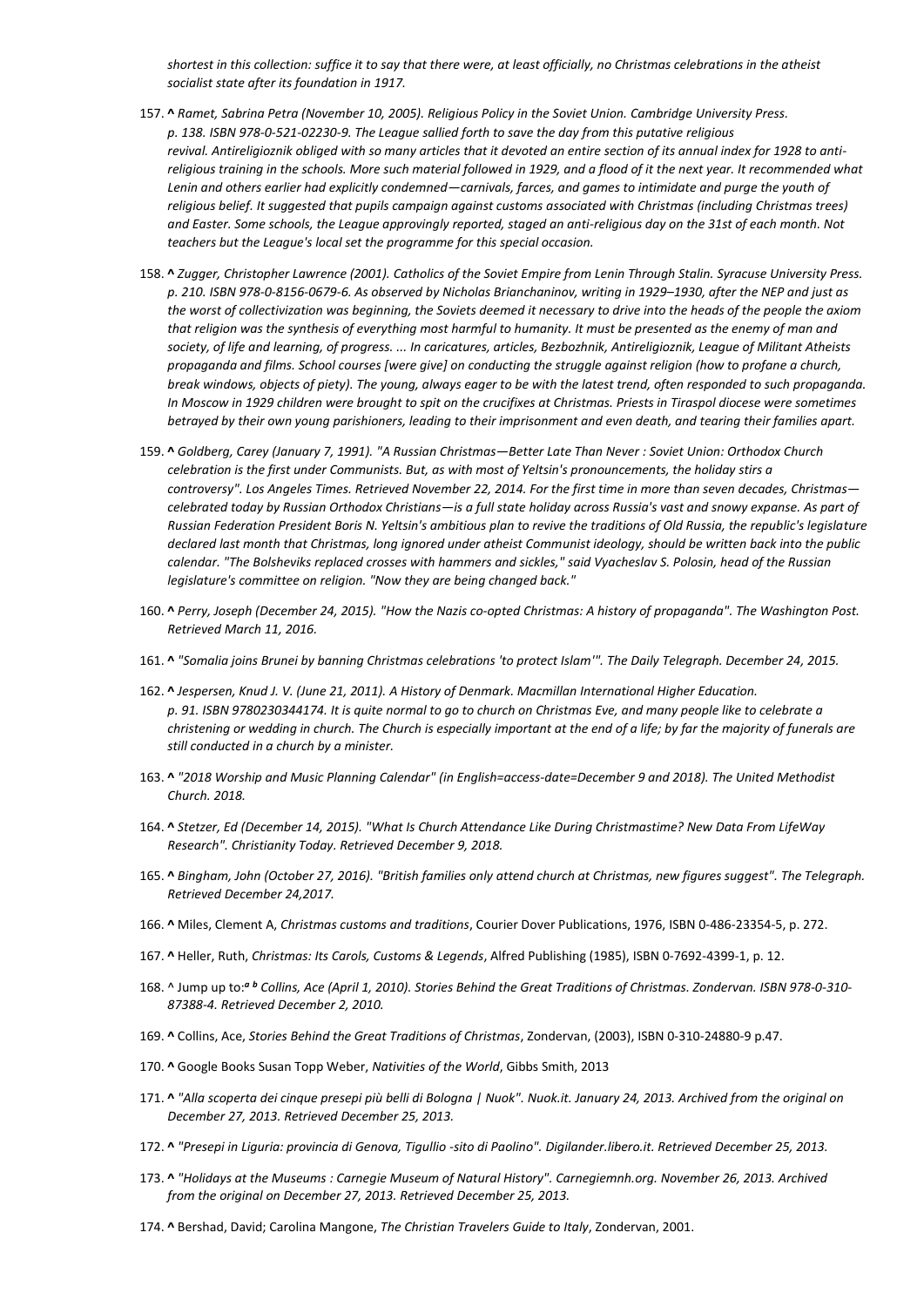- 175. **^** *"The Provençal Nativity Scene". Simplytreasures.com. Retrieved December 25, 2013.* [*permanent dead link*]
- 176. **^** Seaburg, Carl, *Celebrating Christmas: An Anthology*, iUniverse, 2003.
- 177. **^** Bowler, Gerry, *The World Encyclopedia of Christmas*, Random House LLC, 2012.
- 178. **^** *Carol King (December 24, 2012). "A Christmas Living Nativity Scene in Sicily". Italy Magazine. Retrieved December 25, 2013.*
- 179. **^** Collins p. 83.
- 180. **^** *Senn, Frank C. (2012). Introduction to Christian Liturgy. Fortress Press. p. 118. ISBN 9781451424331. The Christmas tree as we know it seemed to emerge in Lutheran lands in Germany in the sixteenth century. Although no specific city or town has been identified as the first to have a Christmas tree, records for the Cathedral of Strassburg indicate that a Christmas tree was set up in that church in 1539 during Martin Bucer's superintendency.*
- 181. **^** *"The Christmas Tree". Lutheran Spokesman. 29–32. 1936. The Christmas tree became a widespread custom among German Lutherans by the eighteenth century.*
- 182. **^** *Kelly, Joseph F. (2010). The Feast of Christmas. Liturgical Press. p. 94. ISBN 9780814639320. German Lutherans brought the decorated Christmas tree with them; the Moravians put lighted candles on those trees.*
- 183. **^** *Blainey, Geoffrey (October 24, 2013). A Short History of Christianity. Rowman & Littlefield Publishers. p. 418. ISBN 9781442225909. Many Lutherans continued to set up a small fir tree as their Christmas tree, and it must have been a seasonal sight in Bach's Leipzig at a time when it was virtually unknown in England, and little known in those farmlands of North America where Lutheran immigrants congregated.*
- 184. **^** *Mandryk, DeeAnn (October 25, 2005). Canadian Christmas Traditions. James Lorimer & Company. p. 67. ISBN 9781554390984. The eight-pointed star became a popular manufactured Christmas ornament around the 1840s and many people place a star on the top of their Christmas tree to represent the Star of Bethlehem.*
- 185. **^** *Wells, Dorothy (1897). "Christmas in Other Lands". The School Journal. 55: 697–8. Christmas is the occasional of family reunions. Grandmother always has the place of honor. As the time approaches for enjoying the tree, she gathers her grandchildren about her, to tell them the story of the Christ child, with the meaning of the Christ child, with the meaning of the Christmas tree; how the evergreen is meant to represent the life everlasting, the candle lights to recall the light of the world, and the star at the top of the tree is to remind them of the star of Bethlehem.*
- 186. **^** *Jones, David Albert (October 27, 2011). Angels. Oxford University Press. p. 24. ISBN 9780191614910. The same ambiguity is seen in that most familiar of angels, the angel on top of the Christmas tree. This decoration, popularized in the nineteenth century, recalls the place of the angels in the Christmas story (Luke 2.9–18).*
- 187. ^ Jump up to:*<sup>a</sup> <sup>b</sup>* van Renterghem, Tony. *When Santa was a shaman.* St. Paul: Llewellyn Publications, 1995. ISBN 1-56718- 765-X.
- 188. **^** *Fritz Allhoff, Scott C. Lowe (2010). Christmas. John Wiley & Sons. His biographer, Eddius Stephanus, relates that while Boniface was serving as a missionary near Geismar, Germany, he had enough of the locals' reverence for the old gods. Taking an axe to an oak tree dedicated to Norse god Thor, Boniface chopped the tree down and dared Thor to zap him for it. When nothing happened, Boniface pointed out a young fir tree amid the roots of the oak and explained how this tree was a more fitting object of reverence as it pointed towards the Christian heaven and its triangular shape was reminiscent of the Christian trinity.*
- 189. ^ Jump up to:*<sup>a</sup> <sup>b</sup>* Harper, Douglas, Christ, *Online Etymology Dictionary*, 2001.
- 190. **^** *"The Chronological History of the Christmas Tree". The Christmas Archives. Archived from the original on December 21, 2007. Retrieved December 18,2007.*
- 191. **^** *"Christmas Tradition – The Christmas Tree Custom". Fashion Era. Retrieved December 18, 2007.*
- 192. **^** *Hewitson, Carolyn (2013). Festivals. Routledge. ISBN 9781135057060. It is said to resemble the star of Bethlehem. The Mexicans call it the flower of the Holy Night, but usually it is called poinsettia after the man who introduced it to America, Dr Joel Poinsett.*
- 193. **^** *"The Legends and Traditions of Holiday Plants | Horticulture and Home Pest News". www.ipm.iastate.edu. Retrieved February 17, 2016.*
- 194. **^** *"Mistletoe Traditions". The Mistletoe Pages. Retrieved December 24, 2017.*
- 195. **^** *"Liturgical Year : Symbolic Lights and Fires of Christmas (Activity)". Catholic Culture. Retrieved December 10, 2011.*
- 196. **^** Murray, Brian. "Christmas lights and community building in America," *History Matters*, Spring 2006. Archived June 29, 2010, at the Wayback Machine.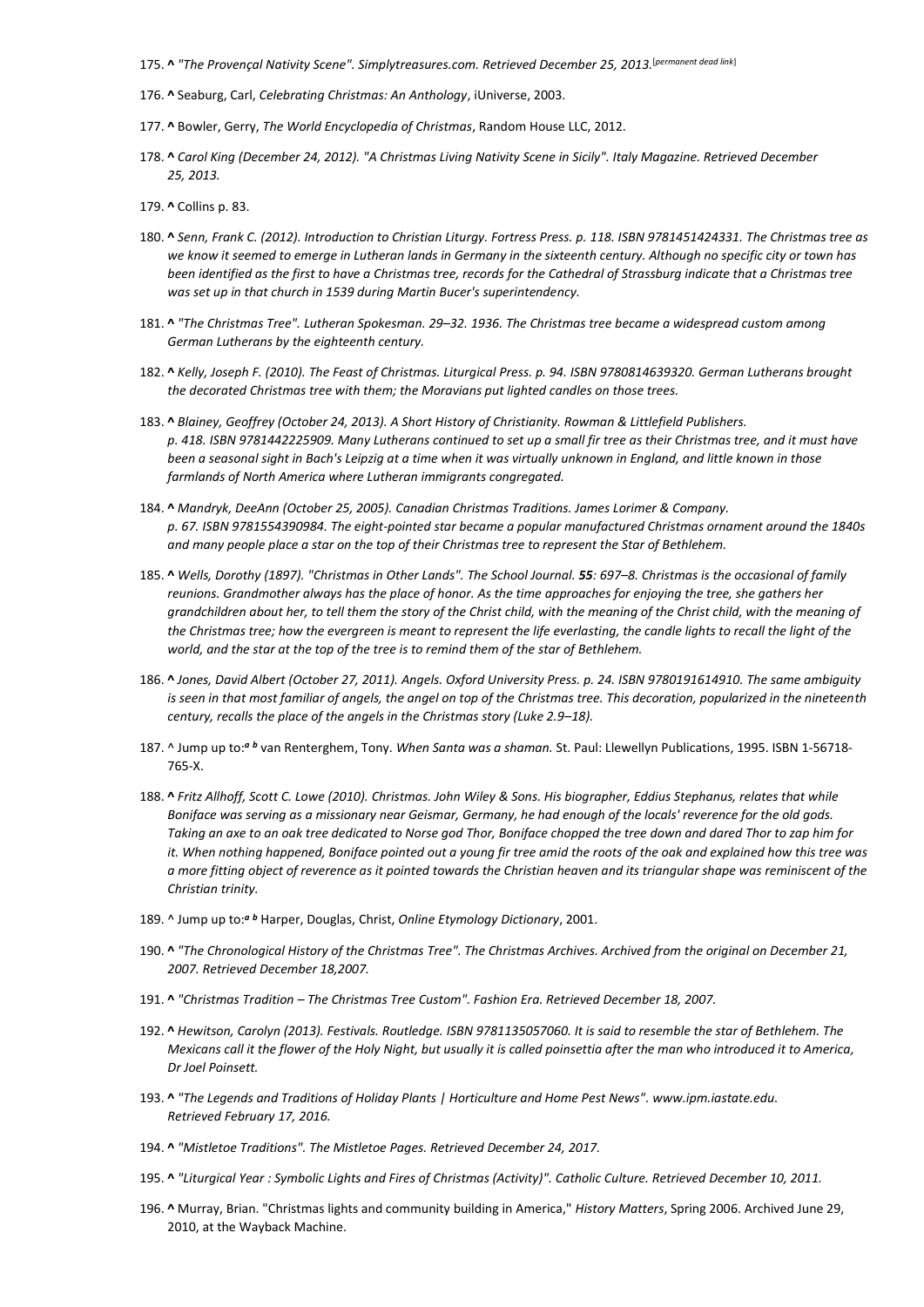- 197. ^ Jump up to:*<sup>a</sup> <sup>b</sup> <sup>c</sup> <sup>d</sup> <sup>e</sup> Collins, Ace (2010). Stories Behind the Great Traditions of Christmas. Zondervan. pp. 139– 141. ISBN 9780310873884.*
- 198. **^** Miles, Clement, *Christmas customs and traditions*, Courier Dover Publications, 1976, ISBN 0-486-23354-5, p. 32.
- 199. **^** Miles, pp. 31–37.
- 200. **^** Miles, pp. 47–48.
- 201. **^** *Dudley-Smith, Timothy (1987). A Flame of Love. London: Triangle/SPCK. ISBN 0-281-04300-0.*
- 202. **^** Richard Michael Kelly. *A Christmas Carol*, Broadview Press, 2003, p. 10. ISBN 1-55111-476-3.
- 203. **^** Broomfield, Andrea (2007), *Food and Cooking in Victorian England: A History*, Greenwood Publishing Group, 2007, pp. 149–150.
- 204. **^** Muir, Frank (1977), *Christmas customs & traditions*, Taplinger Pub. Co., 1977, p. 58.
- 205. **^** *"Imbuljuta". Schoolnet.gov.mt. Archived from the original on January 22, 2012. Retrieved February 3, 2012.*
- 206. **^** "Christmas card sold for record price", BBC News. Retrieved October 28, 2011.
- 207. **^** *Collins, Ace (April 20, 2010). Stories Behind the Great Traditions of Christmas. Zondervan. p. 17. Retrieved April 10, 2012. The legend of St. Nicholas, who became the bishop of Myra in the beginning of the fourth century, is the next link in the Christmas-gift chain. Legend has it that during his life the priest rode across Asia Minor bestowing gifts upon poor children.*
- 208. **^** *Trexler, Richard (May 23, 1997). The Journey of the Magi: Meanings in History of a Christian Story. Princeton University Press. p. 17. Retrieved April 10, 2012. This exchange network of ceremonial welcome was mirrored in a second reciprocity allowing early Christians to imagine their own magi: the phenomenon of giving gifts.*
- 209. **^** *Collins, Ace (April 20, 2010). Stories Behind the Great Traditions of Christmas. Zondervan. p. 17. Retrieved April 10, 2012. Most people today trace the practice of giving gifts on Christmas Day to the three gifts that the Magi gave to Jesus.*
- 210. **^** *Berking, Helmuth (March 30, 1999). Sociology of Giving. SAGE Publications. p. 14. ISBN 978-0-85702-613-2. For the Enlightenment educationalist, gift-giving turned out to be a relic of a pagan custom, namely, the Roman Saturnalia. After the introduction of the Julian calendar in Rome, the 25th of December became the day of Sol invictus when people greeted the winter solstice. It was the day of the Sun's rebirth, and it was the day of the Christmas festivities – although it was only in the year 336 AD that it appears to have become established as the day of Jesus's birth (see Pannenberg 1989: 57). The Eastern Church adopted this date even later, towards the end of the 4th century, having previously regarded the 6th of*  January as the day of gift-giving, as it still is in the Italian community of Befana. The winter solstice was a time of festivity in *every traditional culture, and the Christian Christmas probably took its place within this mythical context of the solar cult. Its core dogma of the Incarnation, however, solidly established the giving and receiving of gifts as the structural principle of that recurrent yet unique event. 'Children were given presents as the Jesus child received gifts from the magi or kings who came from afar to adore him. But in reality it was they, together with all their fellow men, who received the gift of God through man's renewed participation in the divine life' (ibid.: 61).*
- 211. **^** *Seward, Pat; Lal, Sunandini Arora (2006). Netherlands. Marshall Cavendish. p. 116. ISBN 978-0-7614-2052-1. Until quite recently, the celebrations focused solely on Saint Nicholas, or Sinterklaas (SIN-ter-klahs), as the Dutch call him. ... Interestingly, the American Santa Claus was born out of the Dutch Sinterklaas.*
- 212. **^** *Domenico, Roy Palmer (2002). The regions of Italy: a reference guide to history and culture. Greenwood Publishing Group. p. 21. ISBN 0-313-30733-4. Saint Nicholas (Bishop of Myra) replaced Sabino as the patron saint of the city... A Greek from what is now Turkey, he lived in the early fourth century.*
- 213. **^** *Collins, Ace (2009). Stories Behind Men of Faith. Zondervan. p. 121. ISBN 978-0-310-56456-0. Nicholas was born in the Greek city of Patara around 270 AD. The son of a businessman named Theophanes and his wife, Nonna, the child's earliest years were spent in Myra... As a port on the Mediterranean Sea, in the middle of the sea lanes that linked Egypt, Greece and Rome, Myra was a destination for traders, fishermen, and merchant sailors. Spawned by the spirit of both the city's Greek heritage and the ruling Roman government, cultural endeavours such as art, drama, and music were mainstays of everyday life.*
- 214. **^** *Jona Lendering (November 20, 2008). "Saint Nicholas, Sinterklaas, Santa Claus". Livius.org. Retrieved February 24, 2011.*
- 215. **^** John Steele Gordon, *The Great Game: The Emergence of Wall Street as a World Power: 1653–2000* (Scribner), 1999.
- 216. **^** Forbes, Bruce David, *Christmas: A Candid History*, pp. 80–81.
- 217. **^** Mikkelson, Barbara and David P., "The Claus That Refreshes", Snopes.com, 2006.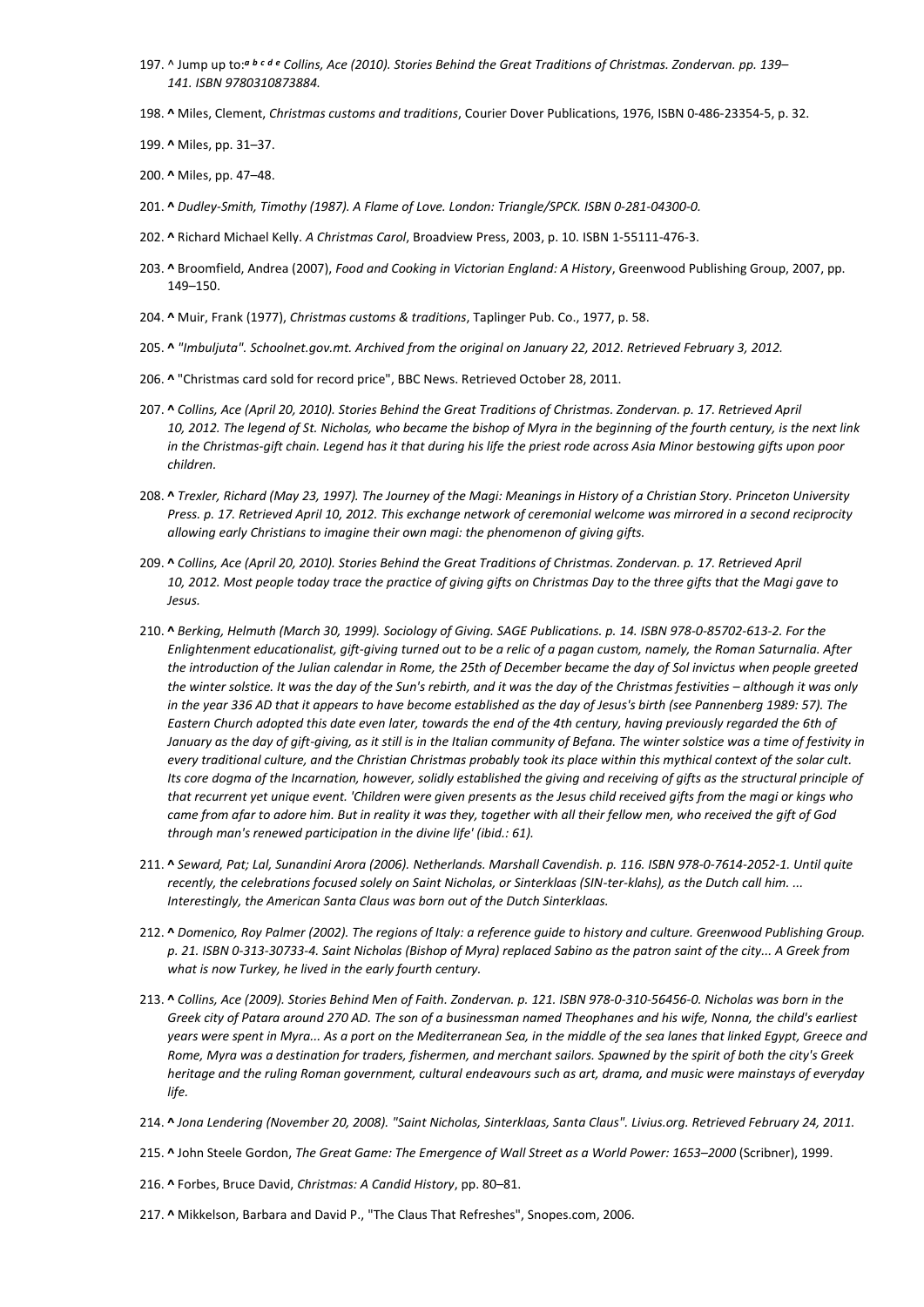- 218. **^** *Win Rosenfeld (December 25, 2007). "America's Next Top Santa". NPR. Retrieved November 22, 2012. Father Christmas – but this Santa also goes by the name Jonathan Meath....*
- 219. **^** *Mary Ann Georgantopoulos (December 25, 2007). "Miracle on Mass. Ave.: City Santa takes suit seriously". The Boston Globe. Retrieved November 22, 2012. Meath, who is in his first year of being a full-time Santa, makes appearances around Massachusetts at places such as Swing City in Newton....*
- 220. **^** *"History of the Society". The Saint Nicholas Society of the City of New York. Retrieved December 5, 2008.*
- 221. **^** *Jones, Charles W. "Knickerbocker Santa Claus". The New-York Historical Society Quarterly. XXXVIII (4).*
- 222. **^** Jones, Charles W., *Saint Nicholas of Myra, Bari, and Manhattan: Biography of a Legend* (Chicago: University of Chicago Press, 1978).
- 223. **^** *Hageman, Howard G. (1979). "Review of Saint Nicholas of Myra, Bari, and Manhattan: Biography of a Legend". Theology Today. 36 (3). Princeton: Princeton Theological Seminary. Archived from the original on December 7, 2008. Retrieved December 5, 2008.*
- 224. **^** *"St. Basil (330–379)". Skiathosbooks.com. Archived from the original on January 12, 2012. Retrieved February 3, 2012.*
- 225. **^** Matera, Mariane. "Santa: The First Great Lie" Archived September 14, 2007, at the Wayback Machine., *Citybeat*, Issue 304.
- 226. **^** *"Kto przynosi Wam prezenty? Św. Mikołaj, Gwiazdor, Aniołek, Dzieciątko czy może Dziadek Mróz?". Bezprawnik (in Polish). December 22, 2016.*
- 227. **^** *"Nie tylko Mikołaj, czyli kto według tradycji rozdaje prezenty w różnych regionach Polski?". gazeta.pl (in Polish).*
- 228. **^** Siegbert Uhlig, *Encyclopaedia Aethiopica* He-N, p. 538
- 229. **^** Varga, Melody. "Black Friday, *About:Retail Industry*. Archived May 17, 2008, at the Wayback Machine.
- 230. **^** *"Definition Christmas Creep – What is Christmas Creep". Womeninbusiness.about.com. November 2, 2010. Retrieved February 24, 2011.*
- 231. **^** "South Molton and Brook Street Christmas Lights" (November 16, 2010), *View London.co.uk*.
- 232. ^ Jump up to:*<sup>a</sup> <sup>b</sup>* Kollewe, Julia, (November 29, 2010), "West End spree worth £250m marks start of Christmas shopping season", *The Guardian*.
- 233. **^** *Gwen Outen (December 3, 2004). "ECONOMICS REPORT – Holiday Shopping Season in the U.S." Voice of America. Archived from the original on March 3, 2009.*
- 234. **^** US Census Bureau. "Facts. The Holiday Season" December 19, 2005. (accessed November 30, 2009) Archived copy at the Library of Congress (May 7, 2010).
- 235. **^** US Census 2005.
- 236. **^** "The Deadweight Loss of Christmas", *American Economic Review*, December 1993, **83** (5).
- 237. **^** "Is Santa a deadweight loss?" *The Economist* December 20, 2001.
- 238. **^** Reuters. "Christmas is Damaging the Environment, Report Says" ArchivedMarch 12, 2007, at the Wayback Machine., December 16, 2005.
- 239. **^** *Harper, Timothy (1999). Moscow Madness: Crime, Corruption, and One Man's Pursuit of Profit in the New Russia. McGraw-Hill. p. 72. ISBN 9780070267008.*
- 240. **^** *"Marta Patiño, The Puritan Ban on Christmas". Timetravel-britain.com. Retrieved February 24, 2011.*
- 241. **^** Christmas in the Colonies *Time*. Retrieved December 25, 2011.
- 242. **^** *Todd, Margo (2002). The Culture of Protestantism in Early Modern Scotland. Yale University Press. p. 187. ISBN 0-300- 09234-2.*
- 243. **^** *Goldberg, Carey (January 7, 1991). "A Russian Christmas—Better Late Than Never : Soviet Union: Orthodox Church Celebration Is the First Under Communists. But, as with Most of Yeltsin's Pronouncements, the Holiday Stirs a Controversy". Los Angeles Times. Retrieved August 11, 2016.*
- 244. **^** *Woolf, Nicky (December 24, 2015). "Christmas celebrations banned in Somalia, Tajikistan and Brunei". The Guardian. Retrieved August 10, 2016.*
- 245. **^** *"ACLJ, Christmas laws". Aclj.org. Archived from the original on December 25, 2013. Retrieved December 25, 2013.*